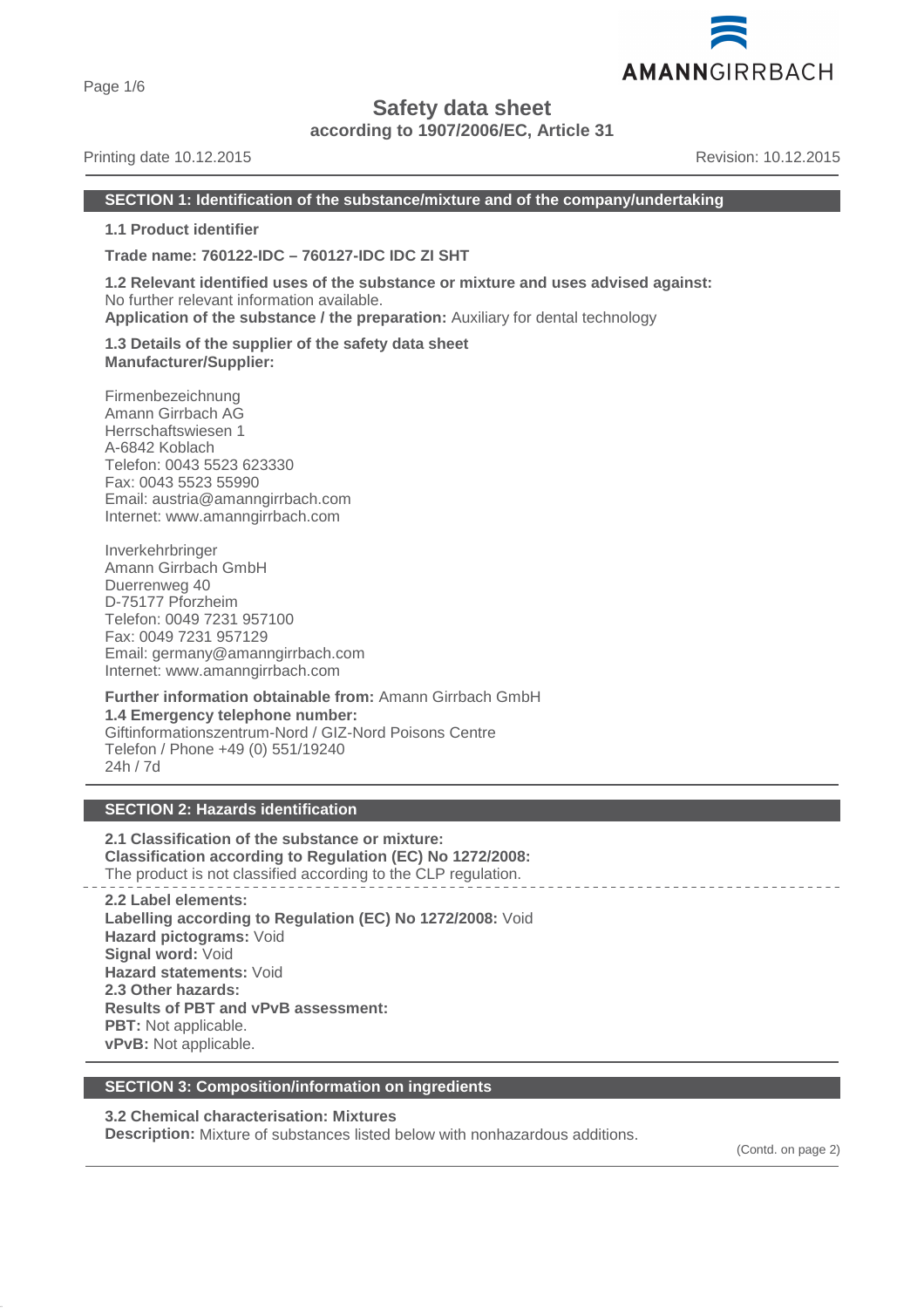AMANNGIRRBACH

**Safety data sheet**

**according to 1907/2006/EC, Article 31**

Printing date 10.12.2015 **Revision: 10.12.2015** Revision: 10.12.2015

# **Trade name: 760122-IDC – 760127-IDC IDC ZI SHT**

# **Dangerous components:**

CAS: 1314-23-4 zirconium dioxide

EINECS: 215-227-2 substance with a Community workplace exposure limit **Additional information:** For the wording of the listed risk phrases refer to section 16.

# **SECTION 4: First aid measures**

# **4.1 Description of first aid measures:**

**General information:**

Take affected persons out into the fresh air.

Do not leave affected persons unattended.

**After inhalation:** Supply fresh air; consult doctor in case of complaints.

**After skin contact:** Immediately wash with water and soap and rinse thoroughly.

**After eye contact:**

Rinse opened eye for several minutes under running water.

Call a doctor immediately.

**After swallowing:** Call a doctor immediately.

**4.2 Most important symptoms and effects, both acute and delayed:**

No further relevant information available.

**4.3 Indication of any immediate medical attention and special treatment needed:**

No further relevant information available.

# **SECTION 5: Firefighting measures**

**5.1 Extinguishing media:**

**Suitable extinguishing agents:**

CO2, powder or water spray. Fight larger fires with water spray or alcohol resistant foam.

**For safety reasons unsuitable extinguishing agents:** Water with full jet

# **5.2 Special hazards arising from the substance or mixture:**

Formation of toxic gases is possible during heating or in case of fire.

**5.3 Advice for firefighters:**

**Protective equipment:** Do not inhale explosion gases or combustion gases.

**Additional information:**

Collect contaminated fire fighting water separately. It must not enter the sewage system.

# **SECTION 6: Accidental release measures**

**6.1 Personal precautions, protective equipment and emergency procedures:**

Wear protective equipment. Keep unprotected persons away.

Ensure adequate ventilation

Avoid formation of dust.

Use respiratory protective device against the effects of fumes/dust/aerosol.

**6.2 Environmental precautions:** Do not allow product to reach sewage system or any water course.

**6.3 Methods and material for containment and cleaning up:**

Pick up mechanically.

Ensure adequate ventilation.

**6.4 Reference to other sections:**

See Section 7 for information on safe handling.

See Section 8 for information on personal protection equipment.

See Section 13 for disposal information.

(Contd. on page 3)



(Contd. of page 1)

50-100%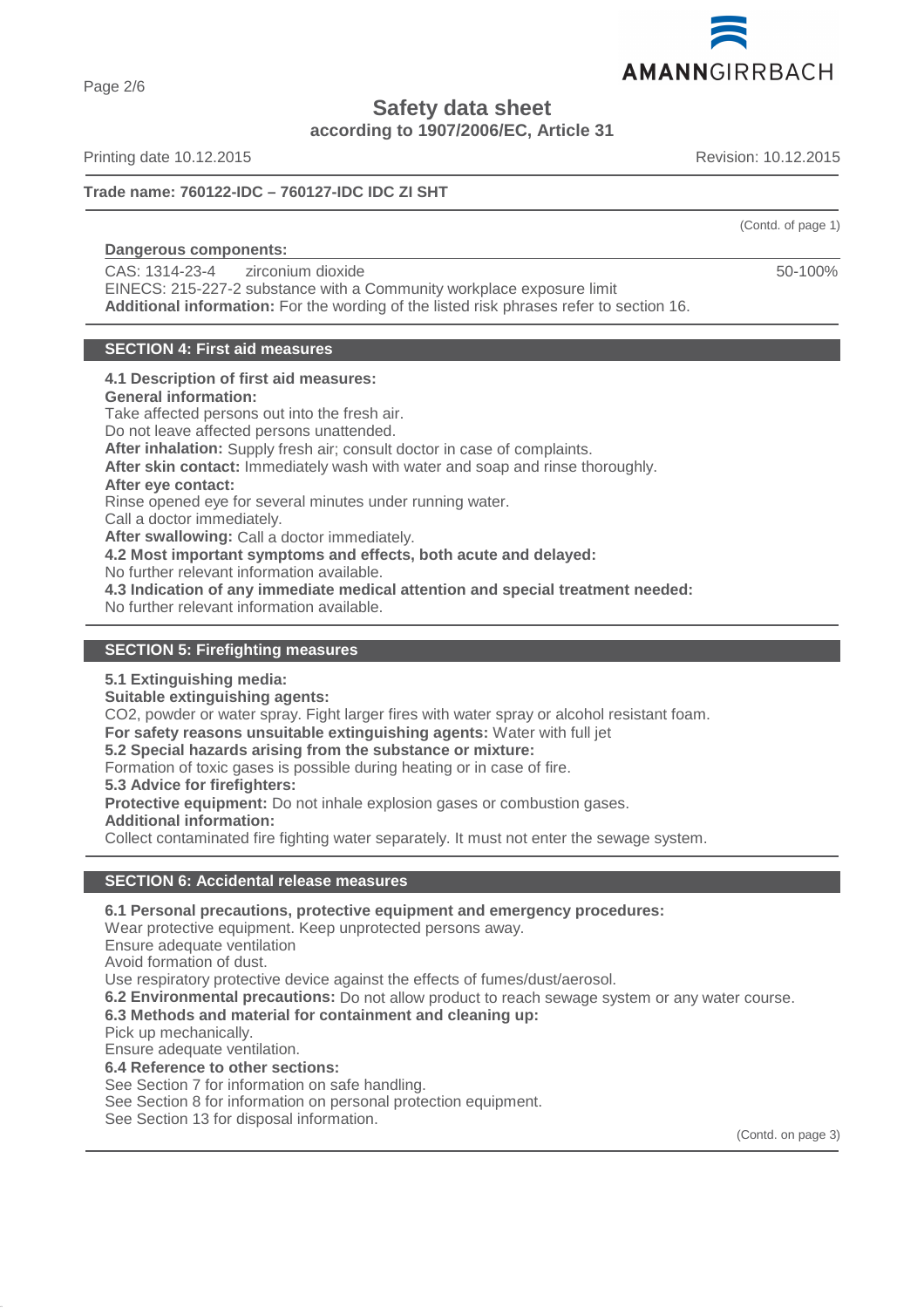

Page 3/6

# **Safety data sheet**

**according to 1907/2006/EC, Article 31**

Printing date 10.12.2015 **Revision: 10.12.2015** Revision: 10.12.2015

# **Trade name: 760122-IDC – 760127-IDC IDC ZI SHT**

(Contd. of page 2)

# **SECTION 7: Handling and storage**

# **7.1 Precautions for safe handling:**

Open and handle receptacle with care. Ensure good ventilation/exhaustion at the workplace. Prevent formation of dust. Provide suction extractors if dust is formed. **Information about fire - and explosion protection:** Keep ignition sources away - Do not smoke.

**7.2 Conditions for safe storage, including any incompatibilities: Storage:**

**Requirements to be met by storerooms and receptacles:** Store only in the original receptacle. **Information about storage in one common storage facility:** Store away from foodstuffs. **Further information about storage conditions:** Keep container tightly sealed. **7.3 Specific end use(s):** No further relevant information available.

# **SECTION 8: Exposure controls/personal protection**

**Additional information about design of technical facilities:** No further data; see item 7.

**8.1 Control parameters:**

**Ingredients with limit values that require monitoring at the workplace:** 

**1314-23-4 zirconium dioxide**

WEL Short-term value: 10 mg/m<sup>3</sup> Long-term value: 5 mg/m<sup>3</sup> as Zr

# **8.2 Exposure controls:**

**Personal protective equipment:**

# **General protective and hygienic measures:**

The usual precautionary measures are to be adhered to when handling chemicals.

Wash hands before breaks and at the end of work.

Keep away from foodstuffs, beverages and feed.

Do not inhale dust / smoke / mist.

Avoid contact with the eyes and skin.

# **Respiratory protection:**

Use suitable respiratory protective device in case of insufficient ventilation.

Short term filter device:

Filter P2

Filter P3

**Protection of hands:** Protective gloves

# **Material of gloves:**

The selection of the suitable gloves does not only depend on the material, but also on further marks of quality and varies from manufacturer to manufacturer. As the product is a preparation of several substances, the resistance of the glove material can not be calculated in advance and has therefore to be checked prior to the application.

# **Penetration time of glove material:**

The exact break through time has to be found out by the manufacturer of the protective gloves and has to be observed.

**For the permanent contact gloves made of the following materials are suitable:** Nitrile rubber, NBR **Eye protection:** Tightly sealed goggles

(Contd. on page 4)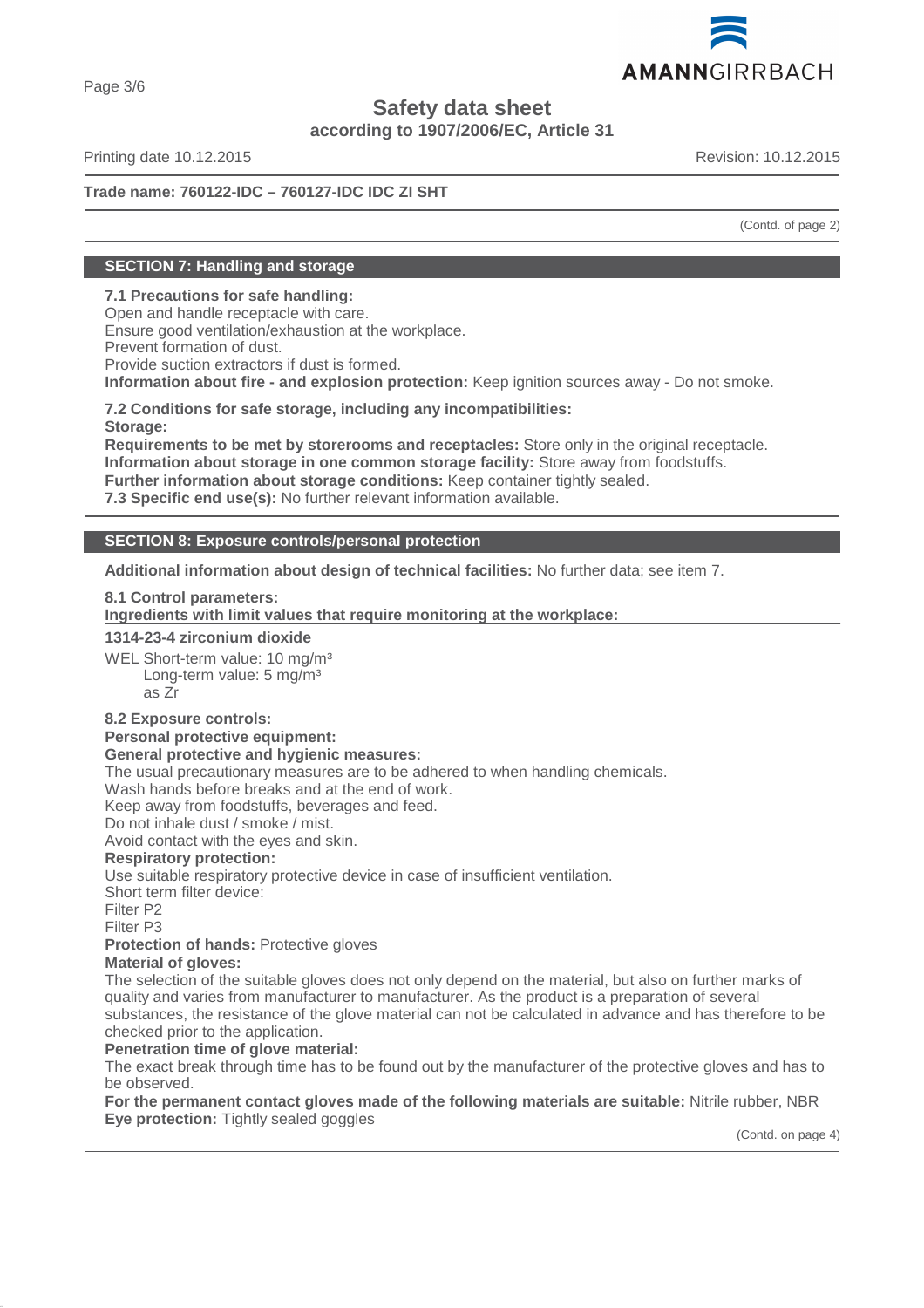

**Safety data sheet**

**according to 1907/2006/EC, Article 31**

Printing date 10.12.2015 **Revision: 10.12.2015** 

**Trade name: 760122-IDC – 760127-IDC IDC ZI SHT**

(Contd. of page 3)

# **SECTION 9: Physical and chemical properties**

| 9.1 Information on basic physical and chemical properties:<br><b>General Information:</b>                 |                                                                                  |
|-----------------------------------------------------------------------------------------------------------|----------------------------------------------------------------------------------|
| Appearance:                                                                                               |                                                                                  |
| Form:                                                                                                     | Solid material                                                                   |
| Colour:                                                                                                   | According to product specification                                               |
| Odour:                                                                                                    | Odourless                                                                        |
| <b>Odour threshold:</b>                                                                                   | Not determined.                                                                  |
| pH-value:                                                                                                 | Not applicable.                                                                  |
| <b>Change in condition:</b><br><b>Melting point/Melting range:</b><br><b>Boiling point/Boiling range:</b> | Undetermined.<br>Undetermined.                                                   |
| Flash point:                                                                                              | Not applicable.                                                                  |
| <b>Flammability (solid, gaseous):</b>                                                                     | Not applicable.                                                                  |
| Ignition temperature:                                                                                     |                                                                                  |
| <b>Decomposition temperature:</b>                                                                         | Not determined.                                                                  |
| Self-igniting:                                                                                            | Product is not selfigniting.                                                     |
| Danger of explosion:                                                                                      | Product does not present an explosion hazard.                                    |
| <b>Explosion limits:</b>                                                                                  |                                                                                  |
| Lower:                                                                                                    | Not determined.                                                                  |
| Upper:                                                                                                    | Not determined.                                                                  |
| Vapour pressure:                                                                                          | Not determined.                                                                  |
| <b>Density:</b>                                                                                           | Not determined.                                                                  |
| <b>Relative density:</b>                                                                                  | Not determined.                                                                  |
| Vapour density:                                                                                           | Not determined.                                                                  |
| <b>Evaporation rate:</b>                                                                                  | Not applicable.                                                                  |
| Solubility in / Miscibility with                                                                          |                                                                                  |
| water:                                                                                                    | Not miscible or difficult to mix.                                                |
| Partition coefficient (n-octanol/water): Not determined.                                                  |                                                                                  |
| <b>Viscosity:</b><br>Dynamic:<br>Kinematic:<br>9.2 Other information:                                     | Not applicable.<br>Not applicable.<br>No further relevant information available. |

# **SECTION 10: Stability and reactivity**

**10.1 Reactivity:** No further relevant information available.

**10.2 Chemical stability:**

**Thermal decomposition / conditions to be avoided:**

No decomposition if used according to specifications.

**10.3 Possibility of hazardous reactions:** No dangerous reactions known.

**10.4 Conditions to avoid:** No further relevant information available.

**10.5 Incompatible materials:** No further relevant information available.

**10.6 Hazardous decomposition products:** No dangerous decomposition products known.

(Contd. on page 5)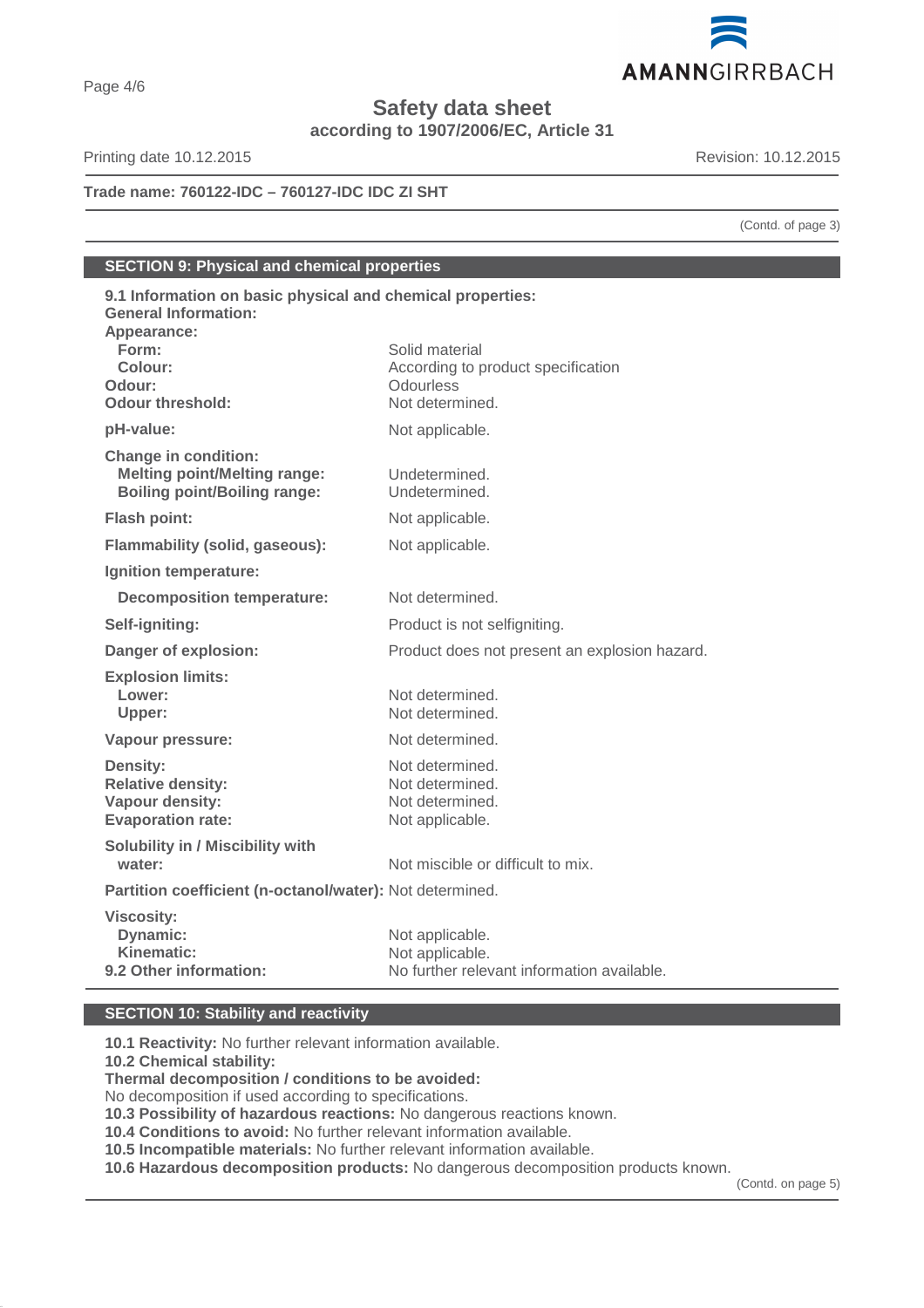

Page 5/6

# **Safety data sheet**

**according to 1907/2006/EC, Article 31**

Printing date 10.12.2015 **Revision: 10.12.2015** Revision: 10.12.2015

# **Trade name: 760122-IDC – 760127-IDC IDC ZI SHT**

(Contd. of page 4)

# **SECTION 11: Toxicological information**

**11.1 Information on toxicological effects:**

**Acute toxicity** Based on available data, the classification criteria are not met. **Primary irritant effect:**

**Skin corrosion/irritation** Based on available data, the classification criteria are not met.

**Serious eye damage/irritation** Based on available data, the classification criteria are not met.

**Respiratory or skin sensitisation** Based on available data, the classification criteria are not met.

**CMR effects (carcinogenity, mutagenicity and toxicity for reproduction):**

**Germ cell mutagenicity** Based on available data, the classification criteria are not met.

**Carcinogenicity** Based on available data, the classification criteria are not met.

**Reproductive toxicity** Based on available data, the classification criteria are not met.

**STOT-single exposure** Based on available data, the classification criteria are not met.

**STOT-repeated exposure** Based on available data, the classification criteria are not met.

**Aspiration hazard** Based on available data, the classification criteria are not met.

# **SECTION 12: Ecological information**

**12.1 Toxicity:**

**Aquatic toxicity:** No further relevant information available.

**12.2 Persistence and degradability:** No further relevant information available.

**12.3 Bioaccumulative potential:** No further relevant information available.

**12.4 Mobility in soil:** No further relevant information available.

# **Additional ecological information:**

**General notes:**

Water hazard class 1 (German Regulation) (Self-assessment): slightly hazardous for water Do not allow undiluted product or large quantities of it to reach ground water, water course or sewage system.

# **12.5 Results of PBT and vPvB assessment:**

**PBT:** Not applicable.

**vPvB:** Not applicable.

**12.6 Other adverse effects:** No further relevant information available.

# **SECTION 13: Disposal considerations**

# **13.1 Waste treatment methods:**

#### **Recommendation:**

Must not be disposed together with household garbage. Do not allow product to reach sewage system. **European waste catalogue:**

Dispose of contents/container in accordance with local/regional/national/international regulations.

#### **Uncleaned packaging:**

**Recommendation:** Disposal must be made according to official regulations.

# **SECTION 14: Transport information**

| 14.1 UN-Number:<br>ADR, ADN, IMDG, IATA                                                   | Void |
|-------------------------------------------------------------------------------------------|------|
| 14.2 UN proper shipping name:<br>ADR, ADN, IMDG, IATA<br>14.3 Transport hazard class(es): | Void |
| ADR, ADN, IMDG, IATA<br>Class:                                                            | Void |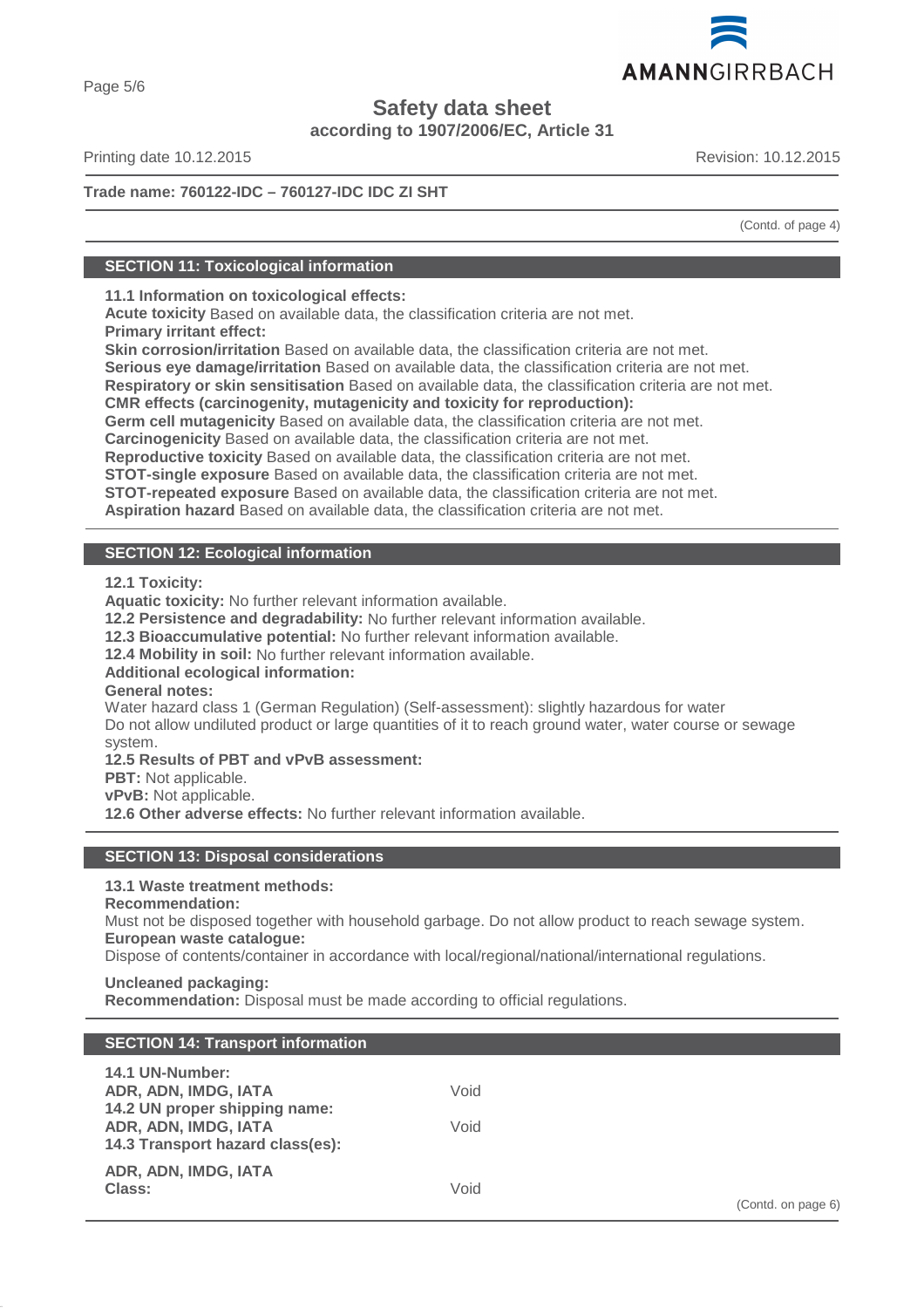AMANNGIRRBACH

**Safety data sheet**

**according to 1907/2006/EC, Article 31**

Printing date 10.12.2015 **Revision: 10.12.2015** Revision: 10.12.2015

(Contd. of page 5)

**Trade name: 760122-IDC – 760127-IDC IDC ZI SHT**

**14.4 Packing group: ADR, IMDG, IATA** Void **14.5 Environmental hazards: Marine pollutant:** No **14.6 Special precautions for user:** Not applicable. **14.7 Transport in bulk according to Annex II of Marpol and the IBC Code** Not applicable. **UN "Model Requlation":** Void

# **SECTION 15: Regulatory information**

**15.1 Safety, health and environmental regulations/legislation specific for the substance or mixture:**

**Directive 2012/18/EU Named dangerous substances - ANNEX I** None of the ingredients is listed. **15.2 Chemical safety assessment:** A Chemical Safety Assessment has not been carried out.

#### **SECTION 16: Other information**

This information is based on our present knowledge. However, this shall not constitute a guarantee for any specific product features and shall not establish a legally valid contractual relationship.

**Department issuing SDS:** ADEEGO GmbH Wildsteig 4A D-42113 Wuppertal Tel. +49 (0) 202 2575700 Fax. +49 (0) 202 2575701 Email: mail@adeego.de www.adeego.de **Contact:** Dr. Axel Deeg **Abbreviations and acronyms:** ADR: Accord européen sur le transport des marchandises dangereuses par Route (European Agreement concerning the International Carriage of Dangerous Goods by Road) IMDG: International Maritime Code for Dangerous Goods IATA: International Air Transport Association GHS: Globally Harmonised System of Classification and Labelling of Chemicals EINECS: European Inventory of Existing Commercial Chemical Substances ELINCS: European List of Notified Chemical Substances CAS: Chemical Abstracts Service (division of the American Chemical Society) PBT: Persistent, Bioaccumulative and Toxic vPvB: very Persistent and very Bioaccumulative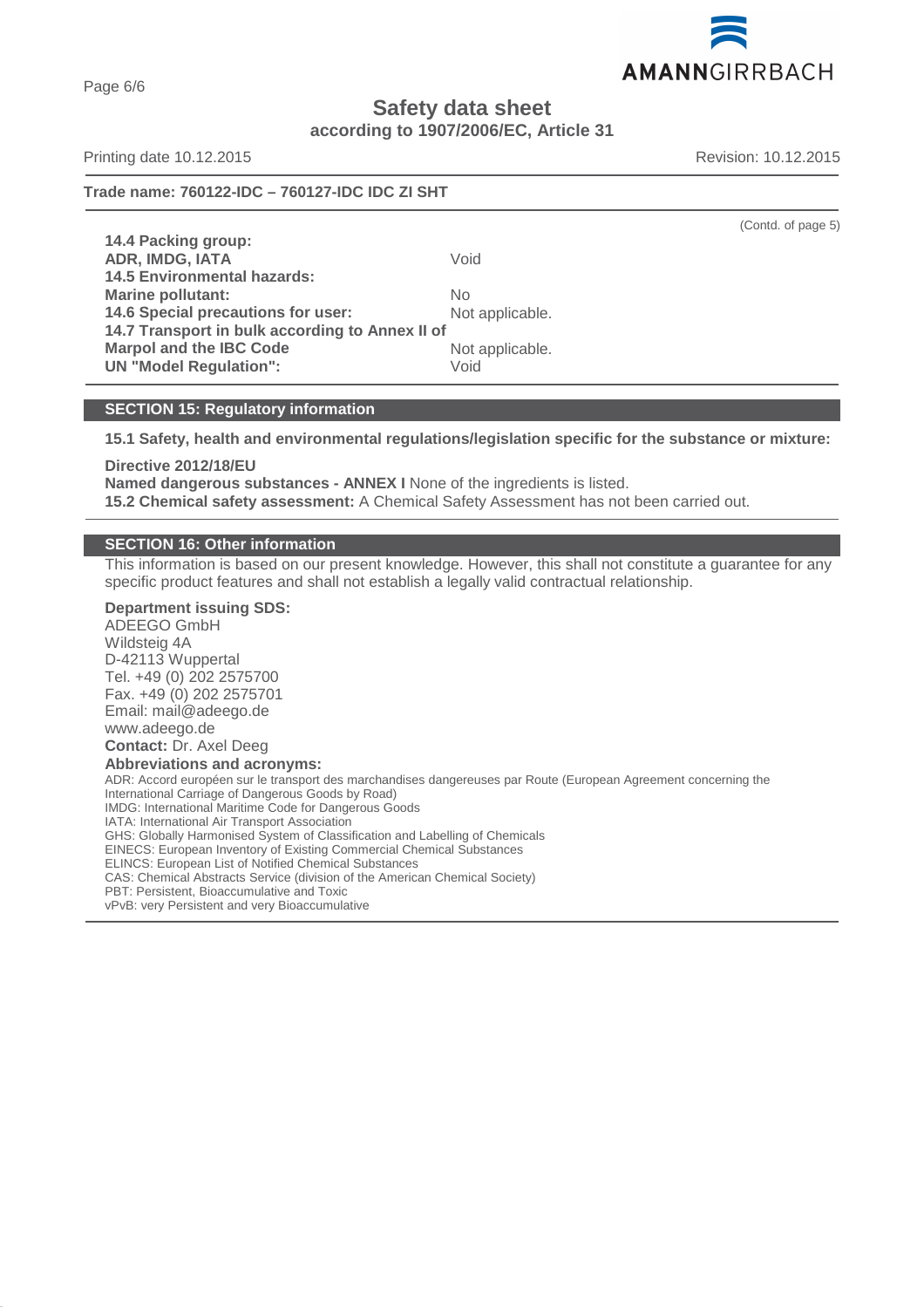Seite: 1/6

# **Sicherheitsdatenblatt**

**gemäß 1907/2006/EG, Artikel 31**

Druckdatum: 10.12.2015 überarbeitet am: 10.12.2015

# **ABSCHNITT 1: Bezeichnung des Stoffs beziehungsweise des Gemischs und des Unternehmens**

**1.1 Produktidentifikator**

**Handelsname: 760122-IDC – 760127-IDC IDC ZI SHT**

**1.2 Relevante identifizierte Verwendungen des Stoffs oder Gemischs und Verwendungen, von denen abgeraten wird:** Keine weiteren relevanten Informationen verfügbar.

**Verwendung des Stoffes / des Gemisches:** Hilfsmittel für die Dentaltechnik

**1.3 Einzelheiten zum Lieferanten, der das Sicherheitsdatenblatt bereitstellt Hersteller/Lieferant:**

Firmenbezeichnung Amann Girrbach AG Herrschaftswiesen 1 A-6842 Koblach Telefon: 0043 5523 623330 Fax: 0043 5523 55990 Email: austria@amanngirrbach.com Internet: www.amanngirrbach.com

Inverkehrbringer Amann Girrbach GmbH Duerrenweg 40 D-75177 Pforzheim Telefon: 0049 7231 957100 Fax: 0049 7231 957129 Email: germany@amanngirrbach.com Internet: www.amanngirrbach.com

**Auskunftgebender Bereich:** Amann Girrbach GmbH **1.4 Notrufnummer:** Giftinformationszentrum-Nord / GIZ-Nord Poisons Centre Telefon / Phone +49 (0) 551/19240 24h / 7d

# **ABSCHNITT 2: Mögliche Gefahren**

**2.1 Einstufung des Stoffs oder Gemischs Einstufung gemäß Verordnung (EG) Nr. 1272/2008** Das Produkt ist gemäß CLP-Verordnung nicht eingestuft.

**2.2 Kennzeichnungselemente Kennzeichnung gemäß Verordnung (EG) Nr. 1272/2008** entfällt **Gefahrenpiktogramme** entfällt **Signalwort** entfällt **Gefahrenhinweise** entfällt **2.3 Sonstige Gefahren Ergebnisse der PBT- und vPvB-Beurteilung PBT:** Nicht anwendbar. **vPvB:** Nicht anwendbar.

# **ABSCHNITT 3: Zusammensetzung/Angaben zu Bestandteilen**

**3.2 Chemische Charakterisierung: Gemische**

**Beschreibung:** Gemisch aus nachfolgend angeführten Stoffen mit ungefährlichen Beimengungen.

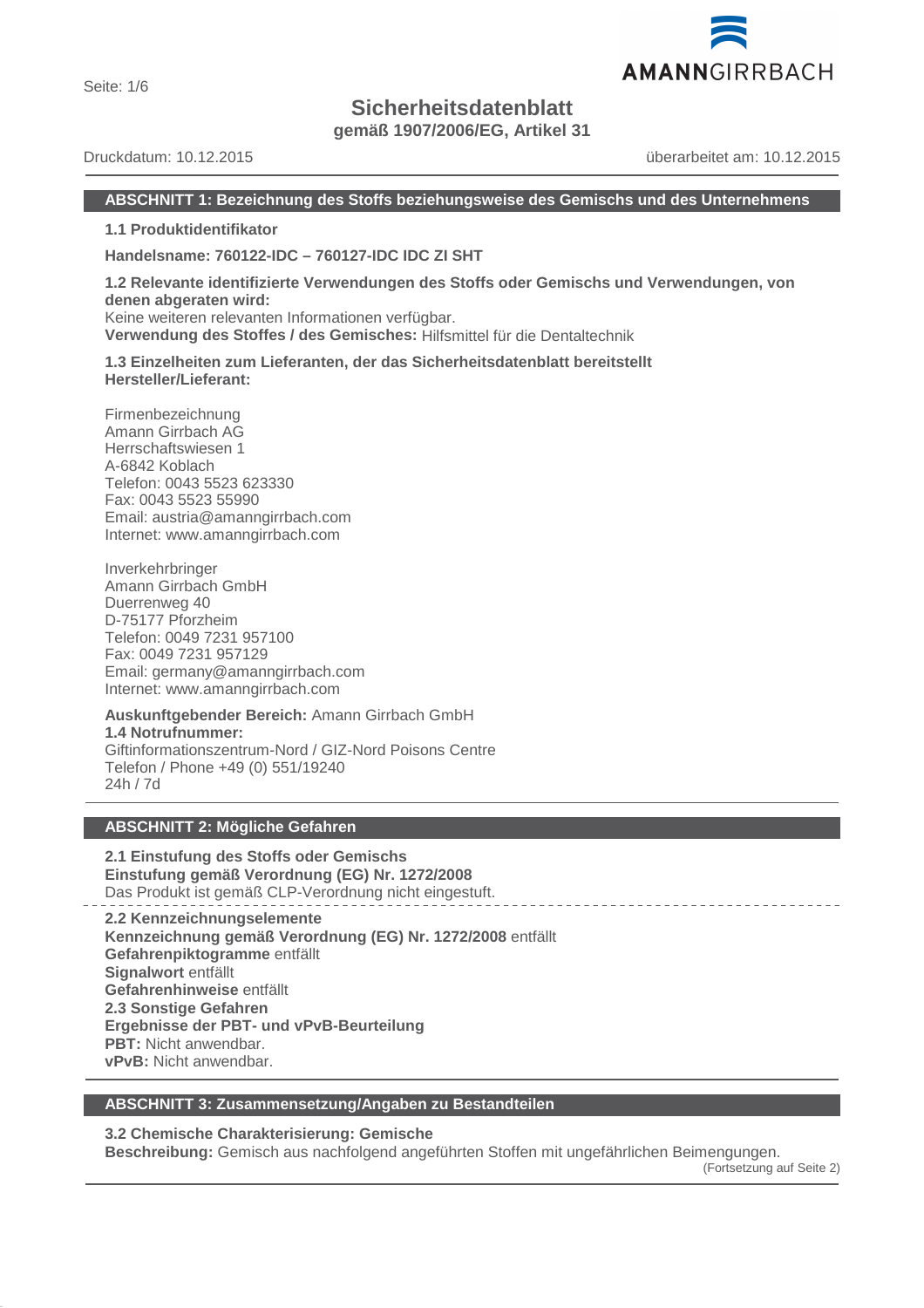

Seite: 2/6

# **Sicherheitsdatenblatt**

**gemäß 1907/2006/EG, Artikel 31**

Druckdatum: 10.12.2015 überarbeitet am: 10.12.2015

# **Handelsname: 760122-IDC – 760127-IDC IDC ZI SHT**

|                                                                                                                                              | (Fortsetzung von Seite 1) |
|----------------------------------------------------------------------------------------------------------------------------------------------|---------------------------|
| Gefährliche Inhaltsstoffe:                                                                                                                   |                           |
| CAS: 1314-23-4<br>Zirkonoxid<br>EINECS: 215-227-2 Stoff, für den ein gemeinschaftlicher Grenzwert für die Exposition am<br>Arbeitsplatz gilt | 50-100%                   |
| CAS: 1314-36-9 Yttriumoxid<br>EINECS: 215-233-5 Stoff, für den ein gemeinschaftlicher Grenzwert für die Exposition am<br>Arbeitsplatz gilt   | $<10\%$                   |
| Zusätzliche Hinweise:                                                                                                                        |                           |
| Der Wortlaut der angeführten Gefahrenhinweise ist dem Abschnitt 16 zu entnehmen.                                                             |                           |

# **ABSCHNITT 4: Erste-Hilfe-Maßnahmen**

# **4.1 Beschreibung der Erste-Hilfe-Maßnahmen**

**Allgemeine Hinweise:**

Betroffene an die frische Luft bringen.

Betroffene nicht unbeaufsichtigt lassen.

**Nach Einatmen:** Frischluftzufuhr, bei Beschwerden Arzt aufsuchen.

**Nach Hautkontakt:** Sofort mit Wasser und Seife abwaschen und gut nachspülen.

#### **Nach Augenkontakt:**

Augen bei geöffnetem Lidspalt mehrere Minuten mit fließendem Wasser spülen.

Sofort Arzt hinzuziehen.

**Nach Verschlucken:** Sofort Arzt hinzuziehen.

**4.2 Wichtigste akute und verzögert auftretende Symptome und Wirkungen:**

Keine weiteren relevanten Informationen verfügbar.

**4.3 Hinweise auf ärztliche Soforthilfe oder Spezialbehandlung:**

Keine weiteren relevanten Informationen verfügbar.

# **ABSCHNITT 5: Maßnahmen zur Brandbekämpfung**

**5.1 Löschmittel:**

**Geeignete Löschmittel:**

CO2, Löschpulver oder Wassersprühstrahl. Größeren Brand mit Wassersprühstrahl oder alkoholbeständigem Schaum bekämpfen.

**Aus Sicherheitsgründen ungeeignete Löschmittel:** Wasser im Vollstrahl

# **5.2 Besondere vom Stoff oder Gemisch ausgehende Gefahren:**

Beim Erhitzen oder im Brandfalle Bildung giftiger Gase möglich.

**5.3 Hinweise für die Brandbekämpfung:**

**Besondere Schutzausrüstung:** Explosions- und Brandgase nicht einatmen.

**Weitere Angaben:** Kontaminiertes Löschwasser getrennt sammeln, darf nicht in die Kanalisation gelangen.

# **ABSCHNITT 6: Maßnahmen bei unbeabsichtigter Freisetzung**

# **6.1 Personenbezogene Vorsichtsmaßnahmen, Schutzausrüstungen und in Notfällen anzuwendende Verfahren:**

Schutzausrüstung tragen. Ungeschützte Personen fernhalten.

Für ausreichende Lüftung sorgen.

Staubbildung vermeiden.

Bei Einwirkung von Dämpfen/Staub/Aerosol Atemschutz verwenden.

**6.2 Umweltschutzmaßnahmen:** Nicht in die Kanalisation oder in Gewässer gelangen lassen.

**6.3 Methoden und Material für Rückhaltung und Reinigung:**

Mechanisch aufnehmen.

Für ausreichende Lüftung sorgen.

**6.4 Verweis auf andere Abschnitte:**

Informationen zur sicheren Handhabung siehe Abschnitt 7.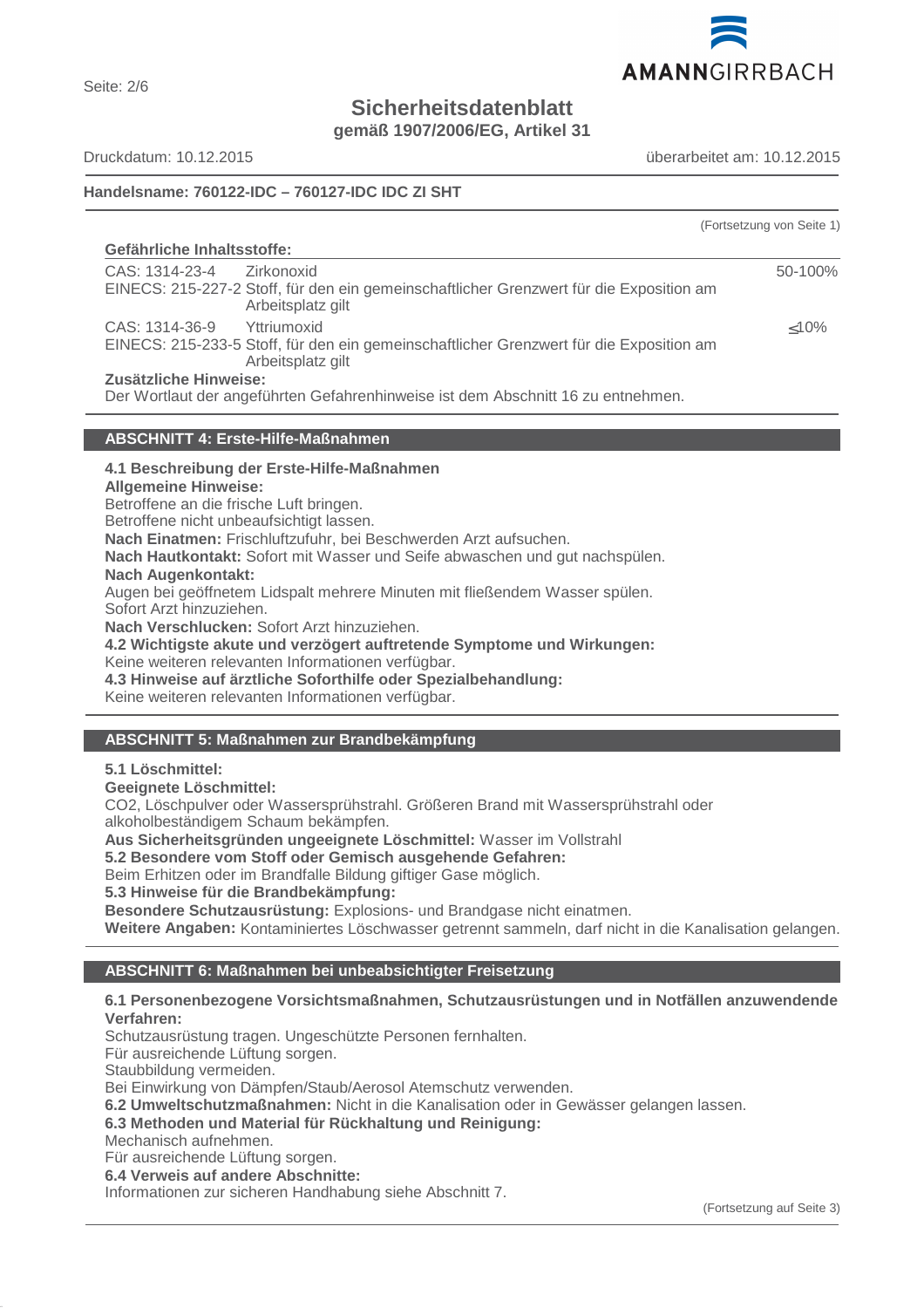

Seite: 3/6

# **Sicherheitsdatenblatt**

**gemäß 1907/2006/EG, Artikel 31**

Druckdatum: 10.12.2015 überarbeitet am: 10.12.2015

# **Handelsname: 760122-IDC – 760127-IDC IDC ZI SHT**

(Fortsetzung von Seite 2)

Informationen zur persönlichen Schutzausrüstung siehe Abschnitt 8. Informationen zur Entsorgung siehe Abschnitt 13.

# **ABSCHNITT 7: Handhabung und Lagerung**

**7.1 Schutzmaßnahmen zur sicheren Handhabung:**

Behälter mit Vorsicht öffnen und handhaben.

Für gute Belüftung/Absaugung am Arbeitsplatz sorgen.

Staubbildung vermeiden.

Bei Staubbildung Absaugung vorsehen.

**Hinweise zum Brand- und Explosionsschutz:** Zündquellen fernhalten - nicht rauchen.

**7.2 Bedingungen zur sicheren Lagerung unter Berücksichtigung von Unverträglichkeiten: Lagerung:**

**Anforderung an Lagerräume und Behälter:** Nur im Originalgebinde aufbewahren.

**Zusammenlagerungshinweise:** Getrennt von Lebensmitteln lagern.

**Weitere Angaben zu den Lagerbedingungen:** Behälter dicht geschlossen halten.

**7.3 Spezifische Endanwendungen:** Keine weiteren relevanten Informationen verfügbar.

# **ABSCHNITT 8: Begrenzung und Überwachung der Exposition/Persönliche Schutzausrüstungen**

**Zusätzliche Hinweise zur Gestaltung technischer Anlagen:** Keine weiteren Angaben, siehe Abschnitt 7.

# **8.1 Zu überwachende Parameter:**

Bestandteile mit arbeitsplatzbezogenen, zu überwachenden Grenzwerten:

**1314-23-4 Zirkonoxid**

AGW Langzeitwert: 1E mg/m³ 1(I);10, DFG, Sah

**1314-36-9 Yttriumoxid**

MAK vgl.Abschn.IIb

**8.2 Begrenzung und Überwachung der Exposition:**

**Persönliche Schutzausrüstung:**

**Allgemeine Schutz- und Hygienemaßnahmen:**

Die üblichen Vorsichtsmaßnahmen beim Umgang mit Chemikalien sind zu beachten.

Vor den Pausen und bei Arbeitsende Hände waschen.

Von Nahrungsmitteln, Getränken und Futtermitteln fernhalten.

Staub/Rauch/Nebel nicht einatmen.

Berührung mit den Augen und der Haut vermeiden.

**Atemschutz:**

Bei unzureichender Belüftung Atemschutz.

Kurzzeitig Filtergerät:

Filter P2

Filter P3

**Handschutz:** Schutzhandschuhe

# **Handschuhmaterial:**

Die Auswahl eines geeigneten Handschuhs ist nicht nur vom Material, sondern auch von weiteren Qualitätsmerkmalen abhängig und von Hersteller zu Hersteller unterschiedlich. Da das Produkt eine Zubereitung aus mehreren Stoffen darstellt, ist die Beständigkeit von Handschuhmaterialen nicht vorausberechenbar und muß deshalb vor dem Einsatz überprüft werden.

**Durchdringungszeit des Handschuhmaterials:**

Die genaue Durchbruchzeit ist beim Schutzhandschuhhersteller zu erfahren und einzuhalten. **Für den Dauerkontakt sind Handschuhe aus folgenden Materialien geeignet:** Nitrilkautschuk **Augenschutz:** Dichtschließende Schutzbrille

(Fortsetzung auf Seite 4)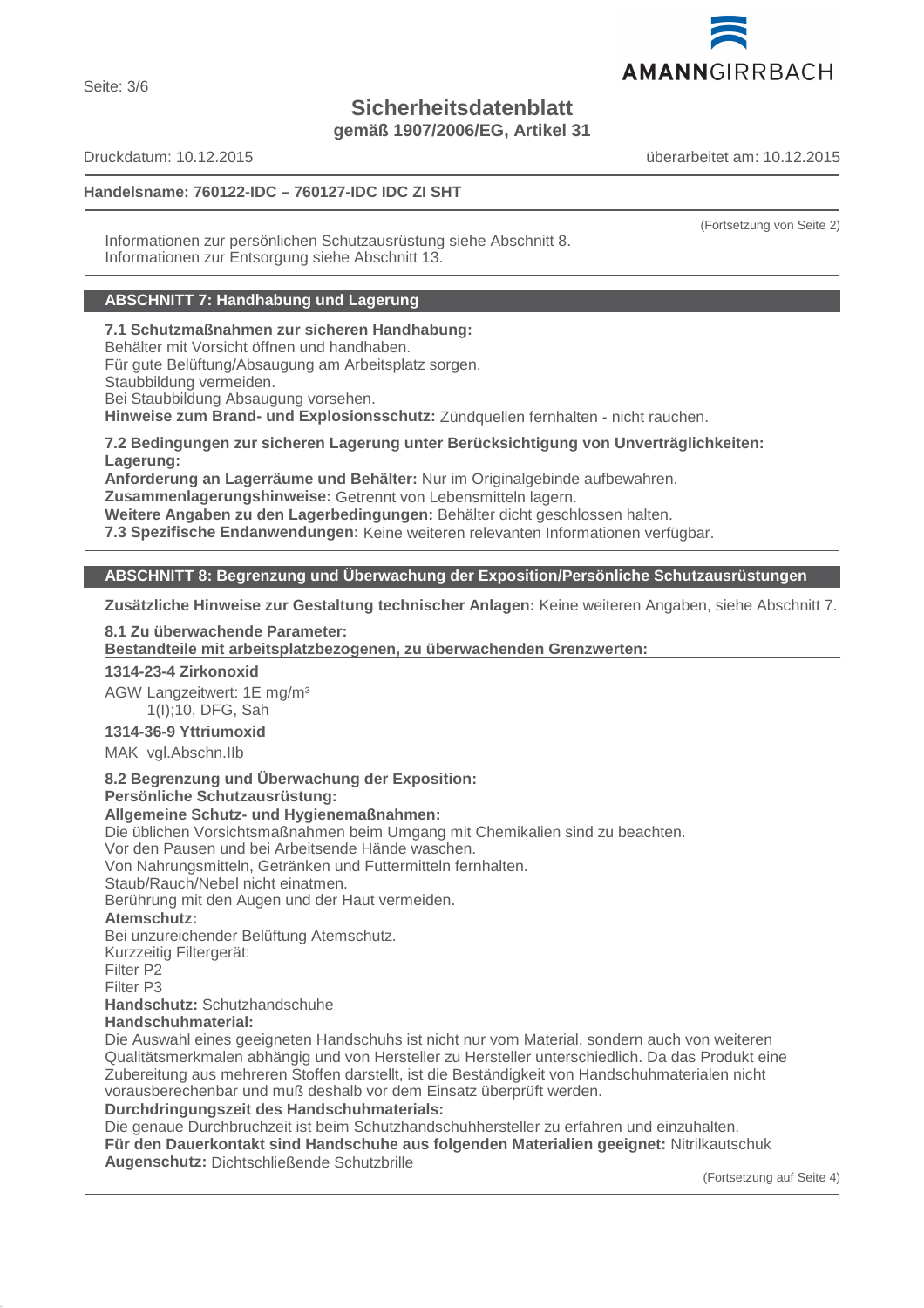# **Sicherheitsdatenblatt**

**gemäß 1907/2006/EG, Artikel 31**

Druckdatum: 10.12.2015 überarbeitet am: 10.12.2015

**Handelsname: 760122-IDC – 760127-IDC IDC ZI SHT**

(Fortsetzung von Seite 3)

# **ABSCHNITT 9: Physikalische und chemische Eigenschaften**

| 9.1 Angaben zu den grundlegenden physikalischen und chemischen Eigenschaften<br><b>Allgemeine Angaben:</b> |                                                                                            |
|------------------------------------------------------------------------------------------------------------|--------------------------------------------------------------------------------------------|
| Aussehen:<br>Form:<br>Farbe:<br>Geruch:<br>Geruchsschwelle:                                                | <b>Fester Stoff</b><br>Gemäß Produktbezeichnung<br>Geruchlos<br>Nicht bestimmt.            |
| pH-Wert:                                                                                                   | Nicht anwendbar.                                                                           |
| Zustandsänderung:<br>Schmelzpunkt/Schmelzbereich:<br>Siedepunkt/Siedebereich:                              | Nicht bestimmt.<br>Nicht bestimmt.                                                         |
| Flammpunkt:                                                                                                | Nicht anwendbar.                                                                           |
| Entzündlichkeit (fest, gasförmig):                                                                         | Nicht anwendbar.                                                                           |
| Zündtemperatur:                                                                                            |                                                                                            |
| Zersetzungstemperatur:                                                                                     | Nicht bestimmt.                                                                            |
| Selbstentzündlichkeit:                                                                                     | Das Produkt ist nicht selbstentzündlich.                                                   |
| <b>Explosionsgefahr:</b>                                                                                   | Das Produkt ist nicht explosionsgefährlich.                                                |
| <b>Explosionsgrenzen:</b><br>Untere:<br>Obere:                                                             | Nicht bestimmt.<br>Nicht bestimmt.                                                         |
| Dampfdruck:                                                                                                | Nicht bestimmt.                                                                            |
| Dichte:<br><b>Relative Dichte:</b><br>Dampfdichte:<br>Verdampfungsgeschwindigkeit:                         | Nicht bestimmt.<br>Nicht bestimmt.<br>Nicht bestimmt.<br>Nicht anwendbar.                  |
| Löslichkeit in / Mischbarkeit mit<br>Wasser:                                                               | Nicht bzw. wenig mischbar.                                                                 |
| Verteilungskoeffizient (n-Octanol/Wasser): Nicht bestimmt.                                                 |                                                                                            |
| Viskosität:<br>Dynamisch:<br>Kinematisch:<br>9.2 Sonstige Angaben:                                         | Nicht anwendbar.<br>Nicht anwendbar.<br>Keine weiteren relevanten Informationen verfügbar. |

#### **ABSCHNITT 10: Stabilität und Reaktivität:**

**10.1 Reaktivität:** Keine weiteren relevanten Informationen verfügbar.

**10.2 Chemische Stabilität:**

**Thermische Zersetzung / zu vermeidende Bedingungen:**

Keine Zersetzung bei bestimmungsgemäßer Verwendung.

**10.3 Möglichkeit gefährlicher Reaktionen:** Keine gefährlichen Reaktionen bekannt.

**10.4 Zu vermeidende Bedingungen:** Keine weiteren relevanten Informationen verfügbar.

**10.5 Unverträgliche Materialien:** Keine weiteren relevanten Informationen verfügbar.

**10.6 Gefährliche Zersetzungsprodukte:** Keine gefährlichen Zersetzungsprodukte bekannt.

(Fortsetzung auf Seite 5)

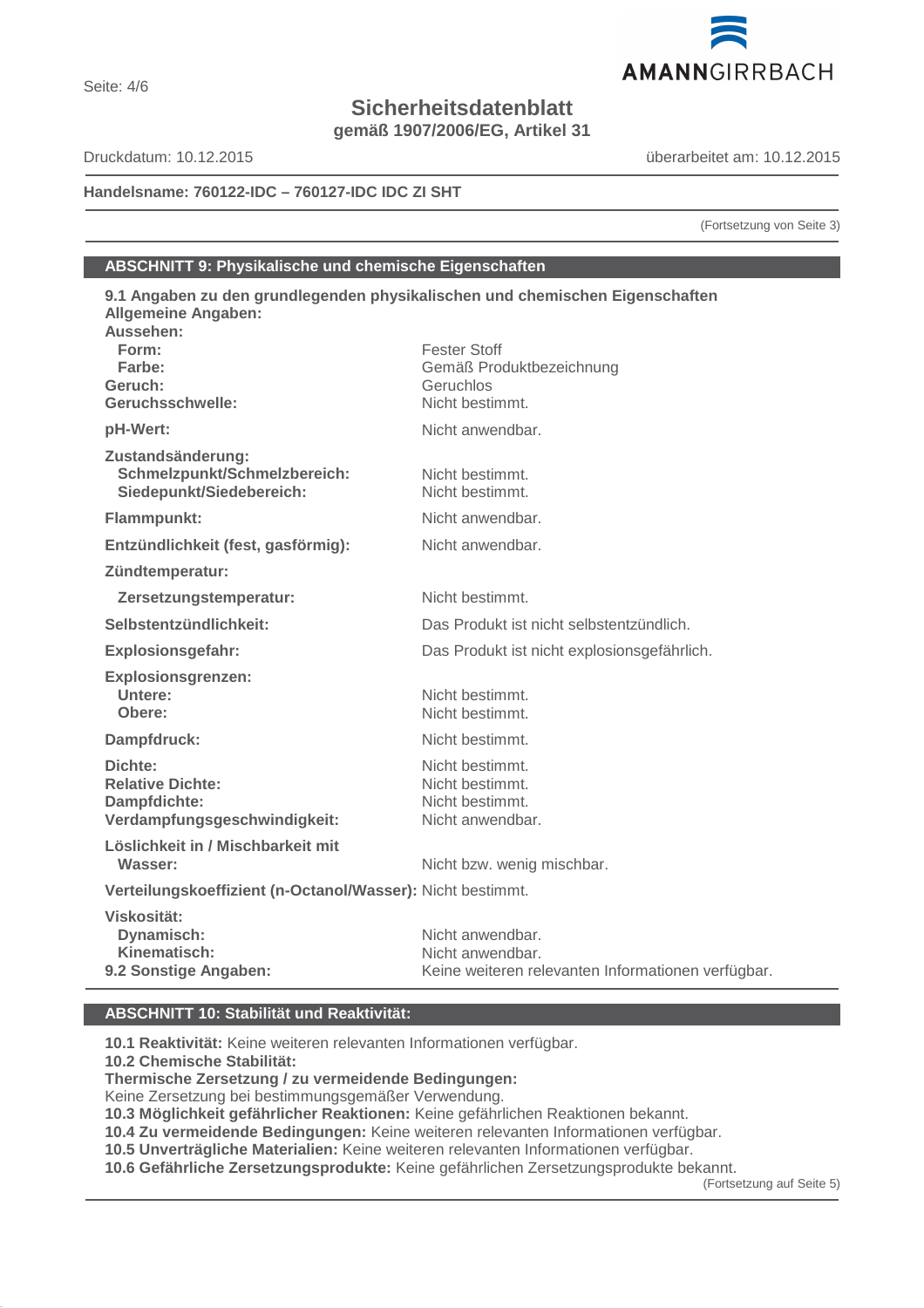# **Sicherheitsdatenblatt**

**gemäß 1907/2006/EG, Artikel 31**

Druckdatum: 10.12.2015 überarbeitet am: 10.12.2015

# **Handelsname: 760122-IDC – 760127-IDC IDC ZI SHT**

(Fortsetzung von Seite 4)

# **ABSCHNITT 11: Toxikologische Angaben**

**11.1 Angaben zu toxikologischen Wirkungen:**

**Akute Toxizität** Aufgrund der verfügbaren Daten sind die Einstufungskriterien nicht erfüllt. **Primäre Reizwirkung:**

**Ätz-/Reizwirkung auf die Haut** Aufgrund der verfügbaren Daten sind die Einstufungskriterien nicht erfüllt. **Schwere Augenschädigung/-reizung**

Aufgrund der verfügbaren Daten sind die Einstufungskriterien nicht erfüllt.

**Sensibilisierung der Atemwege/Haut**

Aufgrund der verfügbaren Daten sind die Einstufungskriterien nicht erfüllt.

**CMR-Wirkungen (krebserzeugende, erbgutverändernde und fortpflanzungsgefährdende Wirkung): Keimzell-Mutagenität** Aufgrund der verfügbaren Daten sind die Einstufungskriterien nicht erfüllt.

**Karzinogenität** Aufgrund der verfügbaren Daten sind die Einstufungskriterien nicht erfüllt.

**Reproduktionstoxizität** Aufgrund der verfügbaren Daten sind die Einstufungskriterien nicht erfüllt.

**Spezifische Zielorgan-Toxizität bei einmaliger Exposition**

Aufgrund der verfügbaren Daten sind die Einstufungskriterien nicht erfüllt.

**Spezifische Zielorgan-Toxizität bei wiederholter Exposition**

Aufgrund der verfügbaren Daten sind die Einstufungskriterien nicht erfüllt.

**Aspirationsgefahr** Aufgrund der verfügbaren Daten sind die Einstufungskriterien nicht erfüllt.

# **ABSCHNITT 12: Umweltbezogene Angaben**

# **12.1 Toxizität**

**Aquatische Toxizität:** Keine weiteren relevanten Informationen verfügbar.

**12.2 Persistenz und Abbaubarkeit:** Keine weiteren relevanten Informationen verfügbar.

**12.3 Bioakkumulationspotenzial:** Keine weiteren relevanten Informationen verfügbar.

**12.4 Mobilität im Boden:** Keine weiteren relevanten Informationen verfügbar.

# **Weitere ökologische Hinweise:**

**Allgemeine Hinweise:**

Wassergefährdungsklasse 1 (Selbsteinstufung): schwach wassergefährdend

Nicht unverdünnt bzw. in größeren Mengen in das Grundwasser, in Gewässer oder in die Kanalisation gelangen lassen.

**12.5 Ergebnisse der PBT- und vPvB-Beurteilung:**

**PBT:** Nicht anwendbar.

**vPvB:** Nicht anwendbar.

**12.6 Andere schädliche Wirkungen:** Keine weiteren relevanten Informationen verfügbar.

# **ABSCHNITT 13: Hinweise zur Entsorgung**

**13.1 Verfahren der Abfallbehandlung:**

**Empfehlung:**

Darf nicht zusammen mit Hausmüll entsorgt werden. Nicht in die Kanalisation gelangen lassen.

**Europäisches Abfallverzeichnis:**

Entsorgung des Inhalts / des Behälters gemäß den örtlichen / regionalen / nationalen/ internationalen Vorschriften.

**Ungereinigte Verpackungen:**

**Empfehlung:** Entsorgung gemäß den behördlichen Vorschriften.

# **ABSCHNITT 14: Angaben zum Transport**

**14.1 UN-Nummer ADR, ADN, IMDG, IATA** entfällt

(Fortsetzung auf Seite 6)

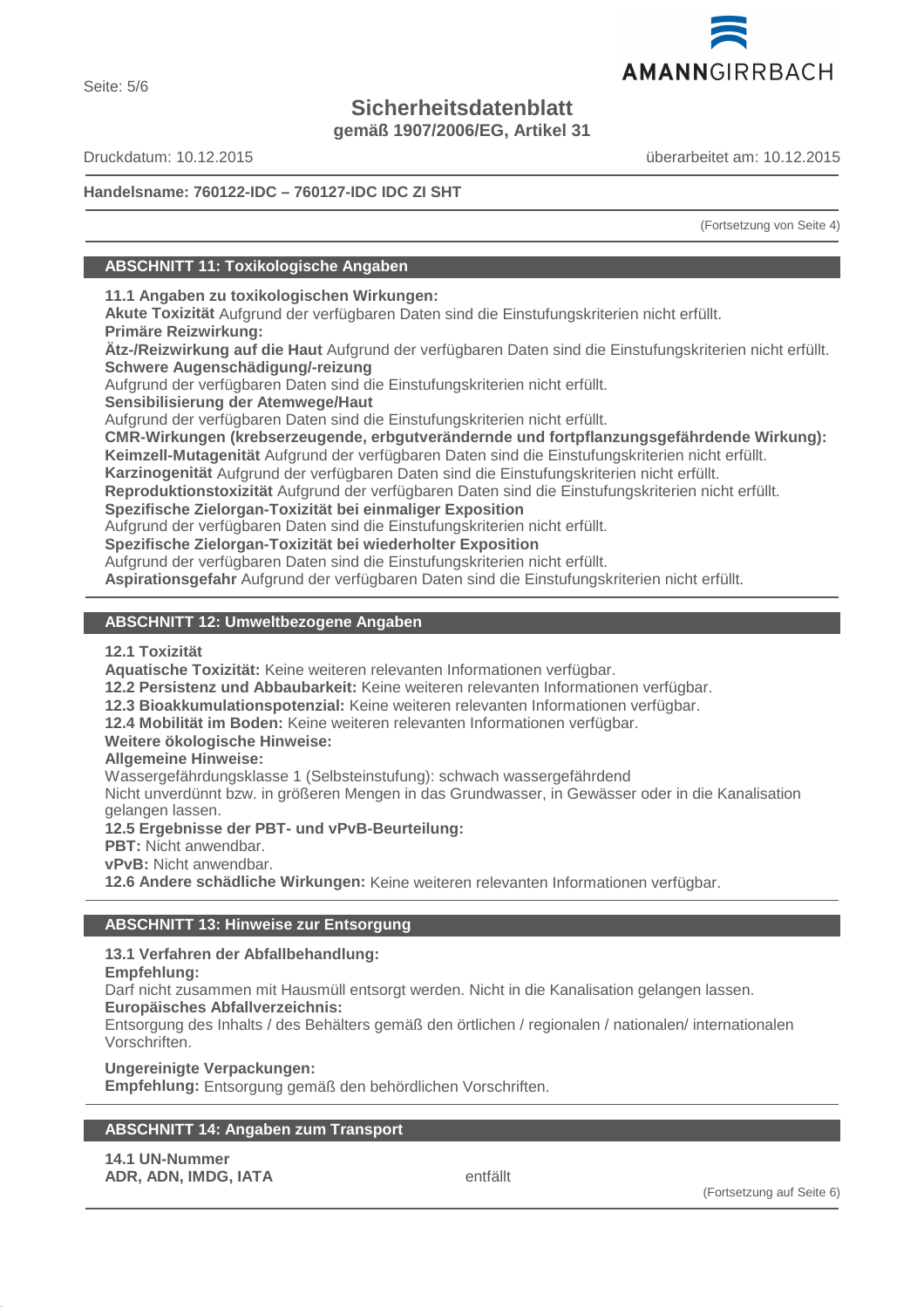AMANNGIRRBACH

# **Sicherheitsdatenblatt**

**gemäß 1907/2006/EG, Artikel 31**

Druckdatum: 10.12.2015 überarbeitet am: 10.12.2015

# **Handelsname: 760122-IDC – 760127-IDC IDC ZI SHT**

|                                                                                                    |                  | (Fortsetzung von Seite 5) |
|----------------------------------------------------------------------------------------------------|------------------|---------------------------|
| 14.2 Ordnungsgemäße UN-Versandbezeichnung<br>ADR, ADN, IMDG, IATA<br>14.3 Transportgefahrenklassen | entfällt         |                           |
| ADR, ADN, IMDG, IATA                                                                               |                  |                           |
| <b>Klasse</b>                                                                                      | entfällt         |                           |
| 14.4 Verpackungsgruppe                                                                             |                  |                           |
| ADR, IMDG, IATA                                                                                    | entfällt         |                           |
| 14.5 Umweltgefahren:                                                                               |                  |                           |
| <b>Marine pollutant:</b>                                                                           | <b>Nein</b>      |                           |
| 14.6 Besondere Vorsichtsmaßnahmen für den                                                          |                  |                           |
| Verwender                                                                                          | Nicht anwendbar. |                           |
| 14.7 Massengutbeförderung gemäß Anhang II                                                          |                  |                           |
| des MARPOL-Übereinkommens und gemäß IBC-                                                           |                  |                           |
| Code                                                                                               | Nicht anwendbar. |                           |
| <b>UN "Model Regulation":</b>                                                                      | entfällt         |                           |

# **ABSCHNITT 15: Rechtsvorschriften**

**15.1 Vorschriften zu Sicherheit, Gesundheits- und Umweltschutz/spezifische Rechtsvorschriften für den Stoff oder das Gemisch:**

#### **Nationale Vorschriften:**

**Wassergefährdungsklasse:** WGK 1 (Selbsteinstufung): schwach wassergefährdend. **15.2 Stoffsicherheitsbeurteilung:** Eine Stoffsicherheitsbeurteilung wurde nicht durchgeführt.

# **ABSCHNITT 16: Sonstige Angaben**

Die Angaben stützen sich auf den heutigen Stand unserer Kenntnisse, sie stellen jedoch keine Zusicherung von Produkteigenschaften dar und begründen kein vertragliches Rechtsverhältnis.

#### **Schulungshinweise:**

Unterweisungen über Gefahren und Schutzmaßnahmen anhand der Betriebsanweisung (TRGS 555). Die Unterweisungen müssen vor Beginn der Beschäftigung und danach mindestens einmal jährlich erfolgen.

# **Datenblatt ausstellender Bereich:**

ADEEGO GmbH Wildsteig 4A D-42113 Wuppertal Tel. +49 (0) 202 2575700 Fax. +49 (0) 202 2575701 Email: mail@adeego.de www.adeego.de **Ansprechpartner:** Dr. Axel Deeg **Abkürzungen und Akronyme:** ADR: Accord européen sur le transport des marchandises dangereuses par Route (European Agreement concerning the International Carriage of Dangerous Goods by Road) IMDG: International Maritime Code for Dangerous Goods IATA: International Air Transport Association GHS: Globally Harmonised System of Classification and Labelling of Chemicals EINECS: European Inventory of Existing Commercial Chemical Substances ELINCS: European List of Notified Chemical Substances CAS: Chemical Abstracts Service (division of the American Chemical Society) PBT: Persistent, Bioaccumulative and Toxic vPvB: very Persistent and very Bioaccumulative

Seite: 6/6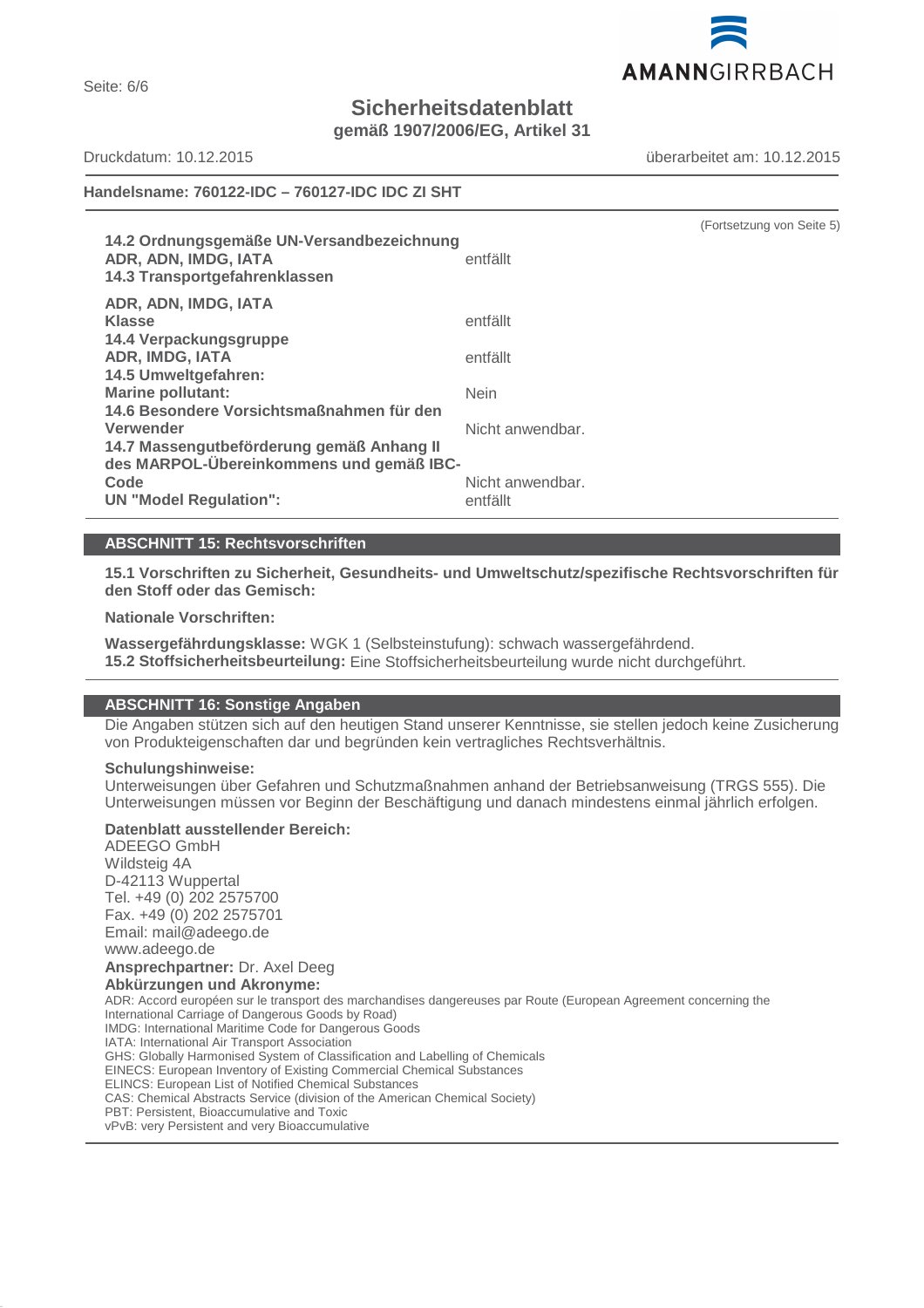# **Ficha de datos de seguridad**

**según 1907/2006/CE, Artículo 31**

# fecha de impresión 10.12.2015 Revisión: 10.12.2015

#### **SECCIÓN 1: Identificación de la sustancia o la mezcla y de la sociedad o la empresa**

**1.1 Identificador del producto**

**Nombre comercial: 760122-IDC – 760127-IDC IDC ZI SHT**

**1.2 Usos pertinentes identificados de la sustancia o de la mezcla y usos desaconsejados** No existen más datos relevantes disponibles.

**Utilización del producto / de la elaboración** Agente auxiliar para tecnología dental

**1.3 Datos del proveedor de la ficha de datos de seguridad Fabricante/distribuidor:**

Firmenbezeichnung Amann Girrbach AG Herrschaftswiesen 1 A-6842 Koblach Telefon: 0043 5523 623330 Fax: 0043 5523 55990 Email: austria@amanngirrbach.com Internet: www.amanngirrbach.com

Inverkehrbringer Amann Girrbach GmbH Duerrenweg 40 D-75177 Pforzheim Telefon: 0049 7231 957100 Fax: 0049 7231 957129 Email: germany@amanngirrbach.com Internet: www.amanngirrbach.com

**Área de información:** Amann Girrbach GmbH **1.4 Teléfono de emergencia:** Giftinformationszentrum-Nord / GIZ-Nord Poisons Centre Telefon / Phone +49 (0) 551/19240 24h / 7d

# **SECCIÓN 2: Identificación de los peligros**

**2.1 Clasificación de la sustancia o de la mezcla Clasificación con arreglo al Reglamento (CE) n° 1272/2008** El producto no se ha clasificado de conformidad con el reglamento CLP.

**2.2 Elementos de la etiqueta Etiquetado con arreglo al Reglamento (CE) n° 1272/2008** suprimido **Pictogramas de peligro** suprimido **Palabra de advertencia** suprimido **Indicaciónes de peligro** suprimido **2.3 Otros peligros Resultados de la valoración PBT y mPmB PBT:** No aplicable. **mPmB:** No aplicable.

# **SECCIÓN 3: Composición/información sobre los componentes**

# **3.2 Caracterización química: Mezclas**

**Descripción:**

Mezcla formada por las substancias especificadas a continuación con adiciones no peligrosas.

( se continua en página 2 )

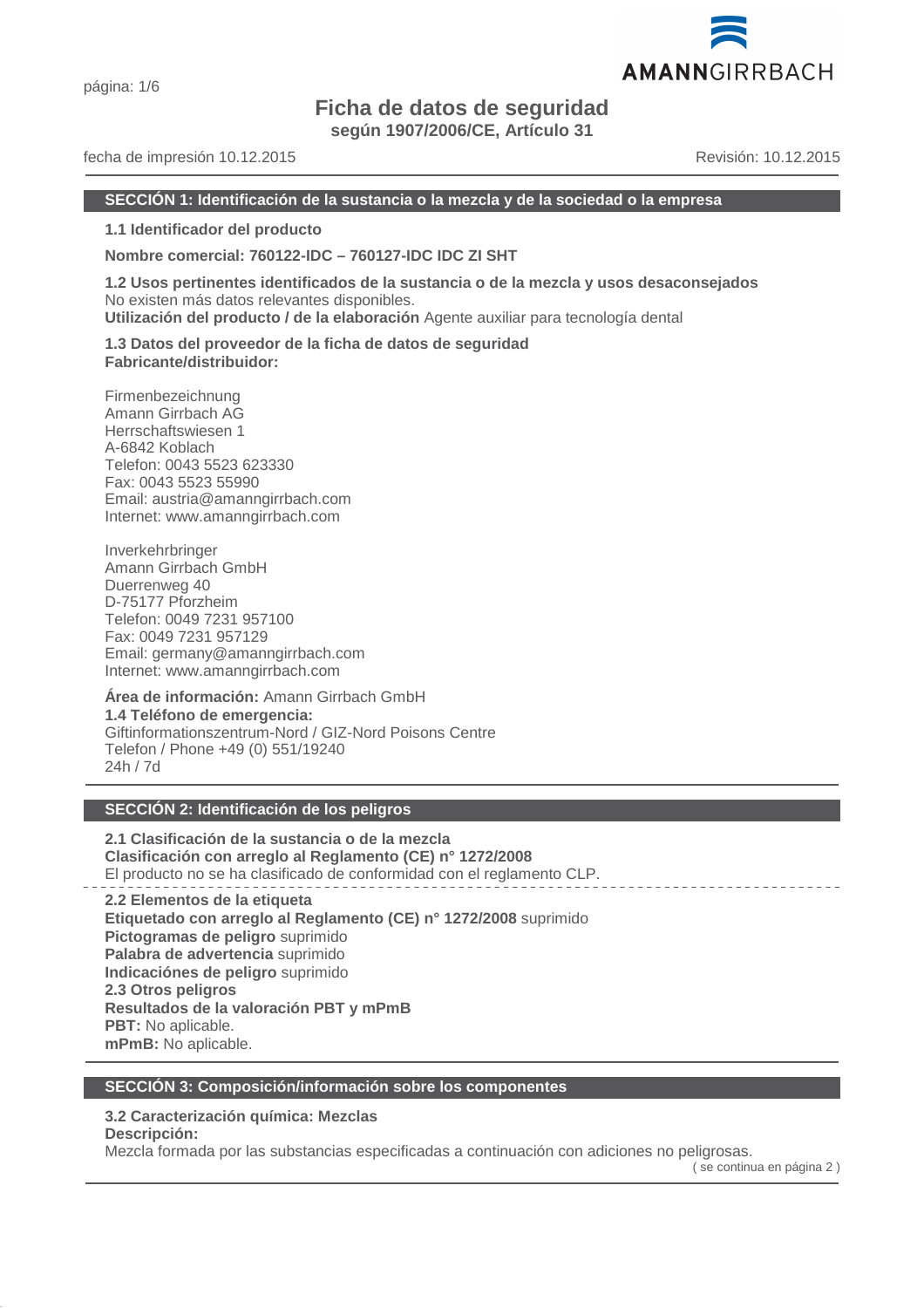

# página: 2/6

# **Ficha de datos de seguridad**

**según 1907/2006/CE, Artículo 31**

fecha de impresión 10.12.2015 Revisión: 10.12.2015

# **Nombre comercial: 760122-IDC – 760127-IDC IDC ZI SHT**

|                                                                                                              | se continua en página 1) |
|--------------------------------------------------------------------------------------------------------------|--------------------------|
| <b>Componentes peligrosos:</b>                                                                               |                          |
| CAS: 1314-23-4<br>dióxido de circonio                                                                        | 50-100%                  |
| EINECS: 215-227-2 sustancia a la que se aplica un límite comunitario de exposición en el lugar<br>de trabajo |                          |
| CAS: 1314-36-9<br>oxido de itrio                                                                             | $<$ 10%                  |
| EINECS: 215-233-5 sustancia a la que se aplica un límite comunitario de exposición en el lugar<br>de trabajo |                          |
| Indicaciones adicionales:                                                                                    |                          |
| El texto de los posibles riesgos aquí indicados se puede consultar en el capítulo 16.                        |                          |

# **SECCIÓN 4: Primeros auxilios**

# **4.1 Descripción de los primeros auxilios**

**Instrucciones generales:**

Llevar las personas afectadas al aire libre.

No dejar sin observación a las personas afectadas.

**En caso de inhalación del producto:** Suministrar aire fresco. En caso de trastornos, consultar al médico.

**En caso de contacto con la piel:** Lavar inmediatamente con agua y jabón y enjuagar bien.

**En caso de con los ojos:**

Limpiar los ojos abiertos durante varios minutos con agua corriente.

Recurrir a un médico inmediatamente.

**En caso de ingestión:** Avisar inmediatamente al médico.

**4.2 Principales síntomas y efectos, agudos y retardados** No existen más datos relevantes disponibles.

**4.3 Indicación de toda atención médica y de los tratamientos especiales que deban dispensarse inmediatamente**

No existen más datos relevantes disponibles.

# **SECCIÓN 5: Medidas de lucha contra incendios**

**5.1 Medios de extinción**

**Sustancias extintoras apropiadas:**

CO2, polvo extintor o chorro de agua rociada. Combatir incendios mayores con chorro de agua rociada o espuma resistente al alcohol.

**Sustancias extintoras inapropiadas por razones de seguridad:** Agua a pleno chorro

**5.2 Peligros específicos derivados de la sustancia o la mezcla**

Posible formación de gases tóxicos en caso de calentamiento o incendio.

**5.3 Recomendaciones para el personal de lucha contra incendios**

**Equipo especial de protección:** No aspirar los gases provocados por el incendio o explosión. **Indicaciones adicionales**

El agua de extinción contaminada debe recogerse por separado y no debe ser vertida al alcantarillado.

# **SECCIÓN 6: Medidas en caso de vertido accidental**

# **6.1 Precauciones personales, equipo de protección y procedimientos de emergencia**

Llevar puesto equipo de protección. Mantener alejadas las personas sin protección.

Asegurarse de que haya suficiente ventilación.

Evitar la formación de polvo.

Ante la presencia de vapores /polvo /aerosoles, utilizar protección respiratoria.

**6.2 Precauciones relativas al medio ambiente:**

No dejar que se introduzca en el alcantarillado ni que contamine las aguas.

**6.3 Métodos y material de contención y de limpieza:**

Recoger mecánicamente.

Asegurar suficiente ventilación.

( se continua en página 3 )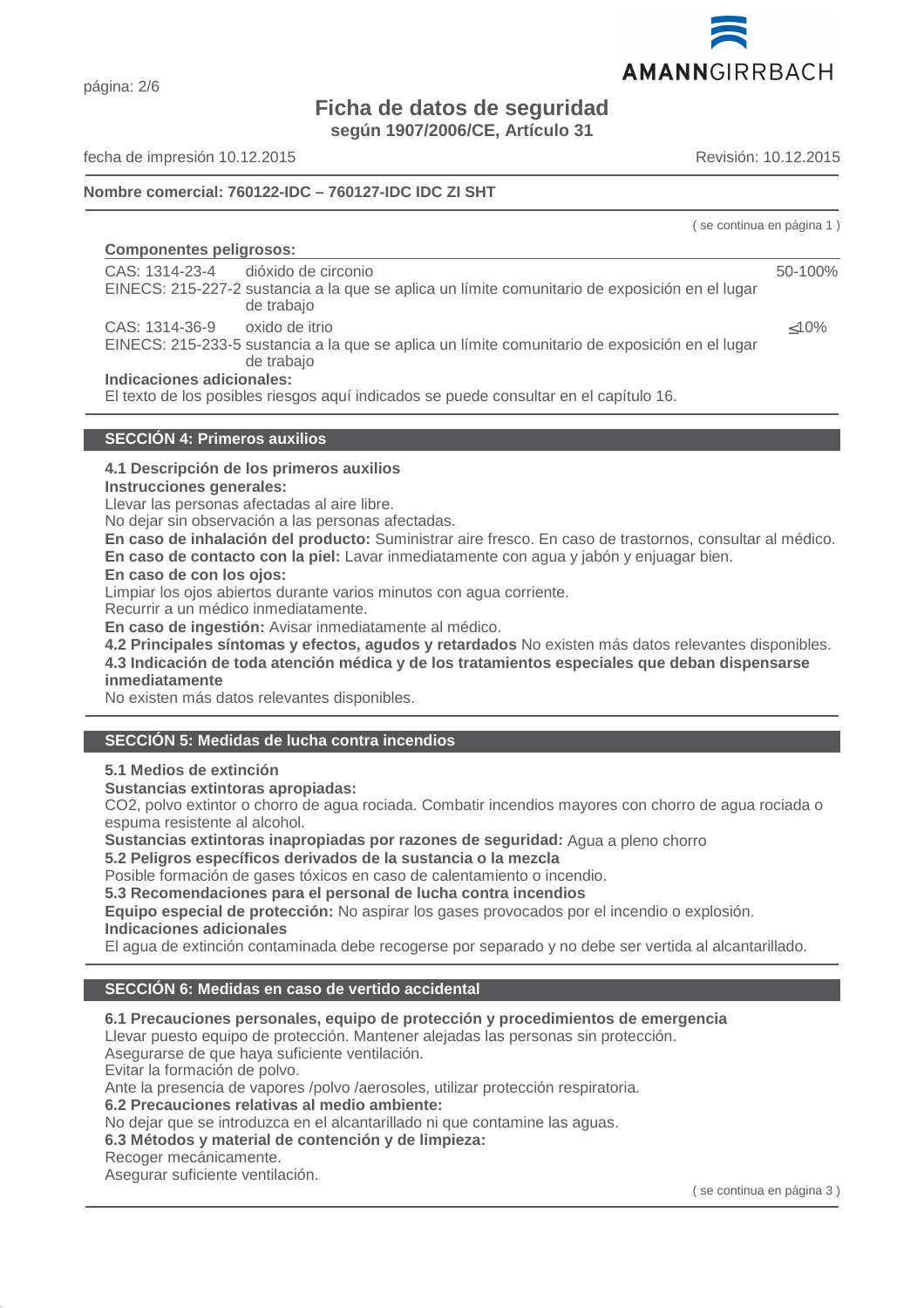# **Ficha de datos de seguridad**

**según 1907/2006/CE, Artículo 31**

fecha de impresión 10.12.2015 Revisión: 10.12.2015

# **Nombre comercial: 760122-IDC – 760127-IDC IDC ZI SHT**

#### **6.4 Referencia a otras secciones**

Ver capítulo 7 para mayor información sobre una manipulación segura. Ver capítulo 8 para mayor información sobre el equipo personal de protección. Para mayor información sobre cómo desechar el producto, ver capítulo 13.

## **SECCIÓN 7: Manipulación y almacenamiento**

# **7.1 Precauciones para una manipulación segura**

Abrir y manejar el recipiente con cuidado.

Asegurar suficiente ventilación /aspiración en el puesto de trabajo.

Evitar la formación de polvo.

En caso de formación de polvo, prever un sistema de aspiración.

**Prevención de incendios y explosiones:** Mantener alejadas las fuentes de encendido. No fumar.

#### **7.2 Condiciones de almacenamiento seguro, incluidas posibles incompatibilidades Almacenamiento:**

**Exigencias con respecto al almacén y los recipientes:** Conservar sólo en el envase original. **Normas en caso de un almacenamiento conjunto:** No almacenar junto con alimentos.

**Indicaciones adicionales sobre las condiciones de almacenamiento:**

Mantener el recipiente cerrado herméticamente.

**7.3 Usos específicos finales** No existen más datos relevantes disponibles.

# **SECCIÓN 8: Controles de exposición/protección individual**

**Instrucciones adicionales para el acondicionamiento de instalaciones técnicas:** Sin datos adicionales, ver punto 7.

#### **8.1 Parámetros de control**

**Componentes con valores límite admisibles que deben controlarse en el puesto de trabajo:** 

#### **1314-23-4 dióxido de circonio**

LEP Valor de corta duración: 10 mg/m<sup>3</sup> Valor de larga duración: 5 mg/m<sup>3</sup> como Zr

# **1314-36-9 oxido de itrio**

LEP Valor de larga duración: 1 mg/m<sup>3</sup> como Y

# **8.2 Controles de la exposición**

#### **Equipo de protección individual:**

#### **Medidas generales de protección e higiene:**

Se deben observar las medidas de seguridad para el manejo de productos químicos.

Lavarse las manos antes de las pausas y al final del trabajo.

Mantener alejado de alimentos, bebidas y alimentos para animales.

No respirar el polvo /humo /neblina.

Evitar el contacto con los ojos y la piel.

# **Protección respiratoria:**

Si la ventilación es insuficiente, usar protección respiratoria.

Aparato filtrador para uso breve:

Filtro P2

Filtro P3

**Protección de manos:** Guantes de protección

# **Material de los guantes**

La elección del guante adecuado no depende únicamente del material, sino también de otras características de calidad, que pueden variar de un fabricante a otro. Teniendo en cuenta que el producto está fabricado a partir de diferentes materiales, su calidad no puede ser avaluada de antemano, de modo que los guantes deberán ser controlados antes de su utilización.



( se continua en página 2 )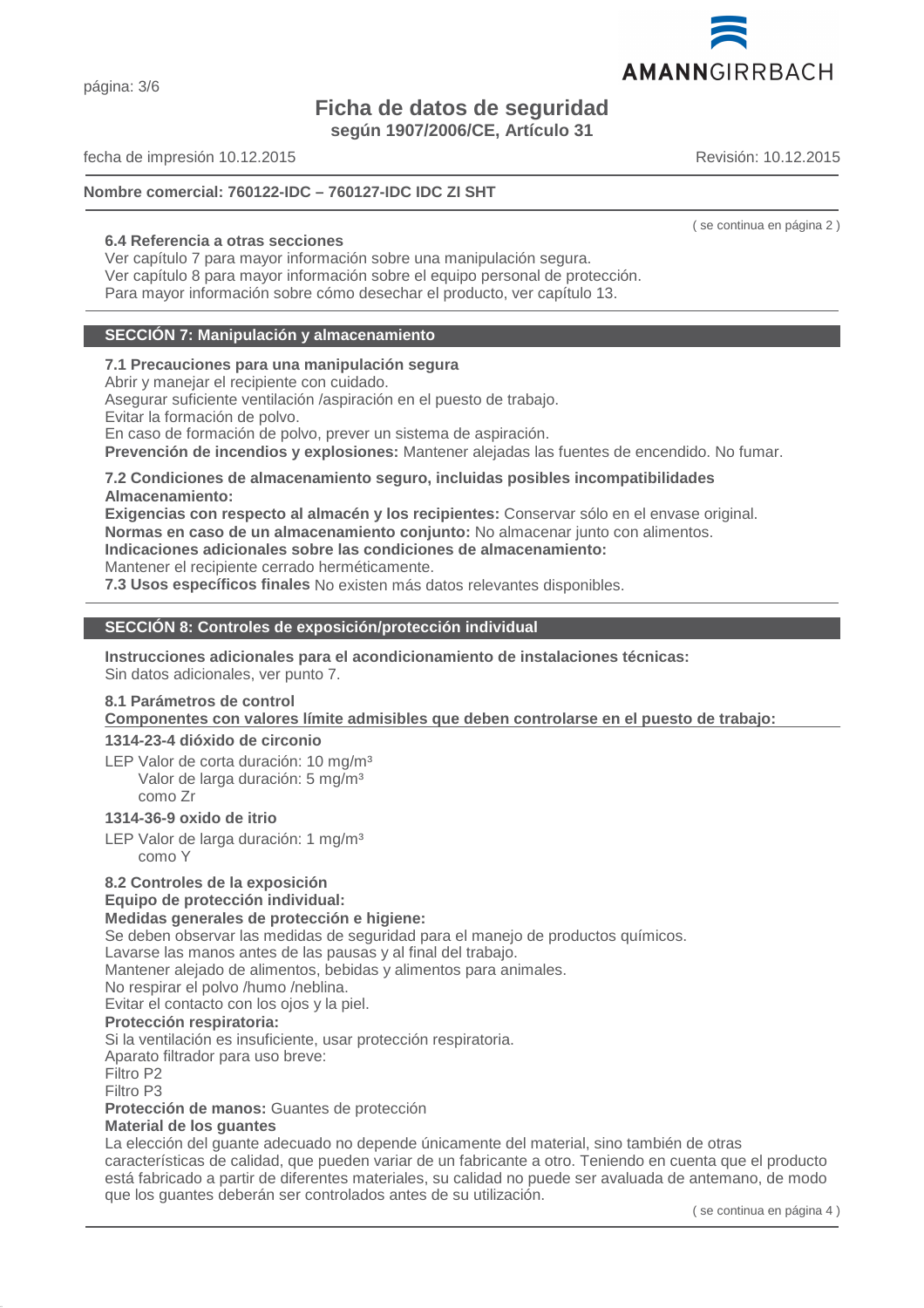**Ficha de datos de seguridad**

**según 1907/2006/CE, Artículo 31**

fecha de impresión 10.12.2015 Revisión: 10.12.2015

#### **Nombre comercial: 760122-IDC – 760127-IDC IDC ZI SHT**

**Tiempo de penetración del material de los guantes** El tiempo de resistencia a la penetración exacto deberá ser pedido al fabricante de los guantes. Este tiempo debe ser respetado.

**Para el contacto permanente son adecuados los guantes compuestos por los siguientes materiales:**

Caucho nitrílico

**Protección de ojos:** Gafas de protección herméticas

# **SECCIÓN 9: Propiedades físicas y químicas**

| 9.1 Información sobre propiedades físicas y químicas básicas<br><b>Datos generales</b><br>Aspecto:<br>Forma:<br>Color:<br>Olor:<br><b>Umbral olfativo:</b> | Substancia sólida<br>Según denominación del producto<br>Inodoro<br>No determinado. |
|------------------------------------------------------------------------------------------------------------------------------------------------------------|------------------------------------------------------------------------------------|
| valor pH:                                                                                                                                                  | No aplicable.                                                                      |
| Cambio de estado<br>Punto de fusión /campo de fusión:<br>Punto de ebullición /campo de ebullición: Indeterminado.                                          | Indeterminado.                                                                     |
| Punto de inflamación:                                                                                                                                      | No aplicable.                                                                      |
| Inflamabilidad (sólido, gaseiforme):                                                                                                                       | No aplicable.                                                                      |
| Temperatura de ignición:                                                                                                                                   |                                                                                    |
| Temperatura de descomposición:                                                                                                                             | No determinado.                                                                    |
| Autoinflamabilidad:                                                                                                                                        | El producto no es autoinflamable.                                                  |
| Peligro de explosión:                                                                                                                                      | El producto no es explosivo.                                                       |
| Límites de explosión:<br>Inferior:<br><b>Superior:</b>                                                                                                     | No determinado.<br>No determinado.                                                 |
| Presión de vapor:                                                                                                                                          | No determinado.                                                                    |
| Densidad:<br>Densidad relativa<br>Densidad de vapor<br>Velocidad de evaporación                                                                            | Indeterminado.<br>No determinado.<br>No determinado.<br>No aplicable.              |
| Solubilidad en / miscibilidad con<br>agua:                                                                                                                 | Poco o no mezclable.                                                               |
| Coeficiente de reparto (n-octanol/agua):                                                                                                                   | No determinado.                                                                    |
| Viscosidad:<br>Dinámica:<br>Cinemática:<br>9.2 Otros datos                                                                                                 | No aplicable.<br>No aplicable.<br>No existen más datos relevantes disponibles.     |

# **SECCIÓN 10: Estabilidad y reactividad**

**10.1 Reactividad** No existen más datos relevantes disponibles.

( se continua en página 5 )



página: 4/6

( se continua en página 3 )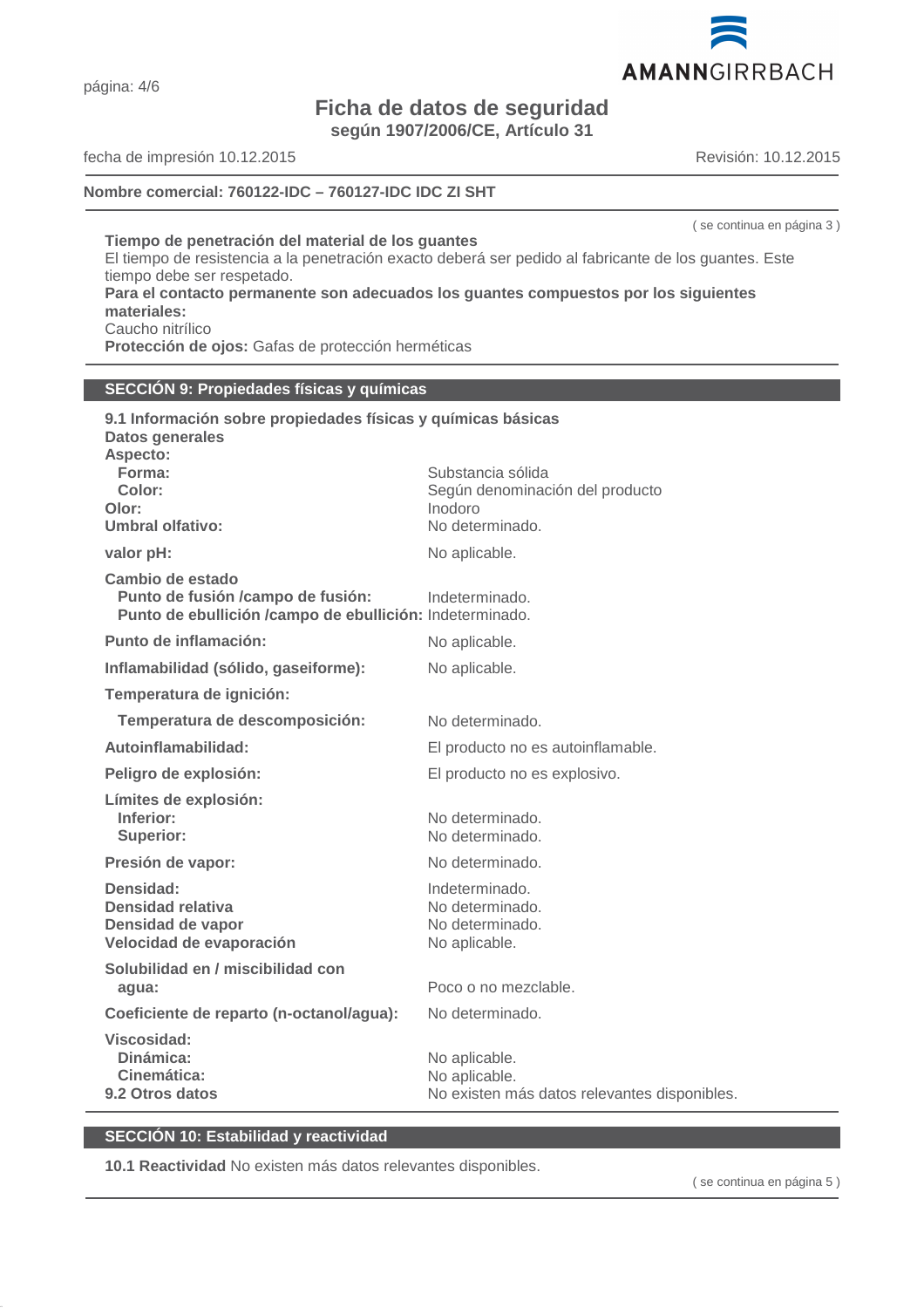página: 5/6

# **Ficha de datos de seguridad**

**según 1907/2006/CE, Artículo 31**

fecha de impresión 10.12.2015 Revisión: 10.12.2015

# **Nombre comercial: 760122-IDC – 760127-IDC IDC ZI SHT**

**10.2 Estabilidad química**

**Descomposición térmica / condiciones que deben evitarse:**

No se descompone al emplearse adecuadamente.

**10.3 Posibilidad de reacciones peligrosas** No se conocen reacciones peligrosas.

**10.4 Condiciones que deben evitarse** No existen más datos relevantes disponibles.

**10.5 Materiales incompatibles:** No existen más datos relevantes disponibles.

**10.6 Productos de descomposición peligrosos:**

No se conocen productos de descomposición peligrosos.

# **SECCIÓN 11: Información toxicológica**

**11.1 Información sobre los efectos toxicológicos**

**Toxicidad aguda** A la vista de los datos disponibles, no se cumplen los criterios de clasificación.

**Efecto estimulante primario:**

**Corrosión o irritación cutáneas**

A la vista de los datos disponibles, no se cumplen los criterios de clasificación.

**Lesiones o irritación ocular graves**

A la vista de los datos disponibles, no se cumplen los criterios de clasificación.

**Sensibilización respiratoria o cutánea**

A la vista de los datos disponibles, no se cumplen los criterios de clasificación.

**Efectos CMR (carcinogenicidad, mutagenicidad y toxicidad para la reproducción) Mutagenicidad en células germinales**

A la vista de los datos disponibles, no se cumplen los criterios de clasificación.

**Carcinogenicidad** A la vista de los datos disponibles, no se cumplen los criterios de clasificación. **Toxicidad para la reproducción**

A la vista de los datos disponibles, no se cumplen los criterios de clasificación.

**Toxicidad específica en determinados órganos (STOT) – exposición única**

A la vista de los datos disponibles, no se cumplen los criterios de clasificación.

**Toxicidad específica en determinados órganos (STOT) – exposición repetida**

A la vista de los datos disponibles, no se cumplen los criterios de clasificación.

**Peligro de aspiración** A la vista de los datos disponibles, no se cumplen los criterios de clasificación.

# **SECCIÓN 12: Información ecológica**

**12.1 Toxicidad**

**Toxicidad acuática:** No existen más datos relevantes disponibles.

**12.2 Persistencia y degradabilidad** No existen más datos relevantes disponibles.

**12.3 Potencial de bioacumulación** No existen más datos relevantes disponibles.

**12.4 Movilidad en el suelo** No existen más datos relevantes disponibles.

# **Indicaciones medioambientales adicionales:**

**Indicaciones generales:**

Nivel de riesgo para el agua 1 (autoclasificación): escasamente peligroso para el agua

En estado no diluido o no neutralizado, no dejar que se infiltre en aguas subterráneas, aguas superficiales o en alcantarillados.

# **12.5 Resultados de la valoración PBT y mPmB**

**PBT:** No aplicable.

**mPmB:** No aplicable.

**12.6 Otros efectos adversos** No existen más datos relevantes disponibles.

# **SECCIÓN 13: Consideraciones relativas a la eliminación**

# **13.1 Métodos para el tratamiento de residuos**

**Recomendación:** No debe desecharse con la basura doméstica. No debe llegar al alcantarillado.



( se continua en página 4 )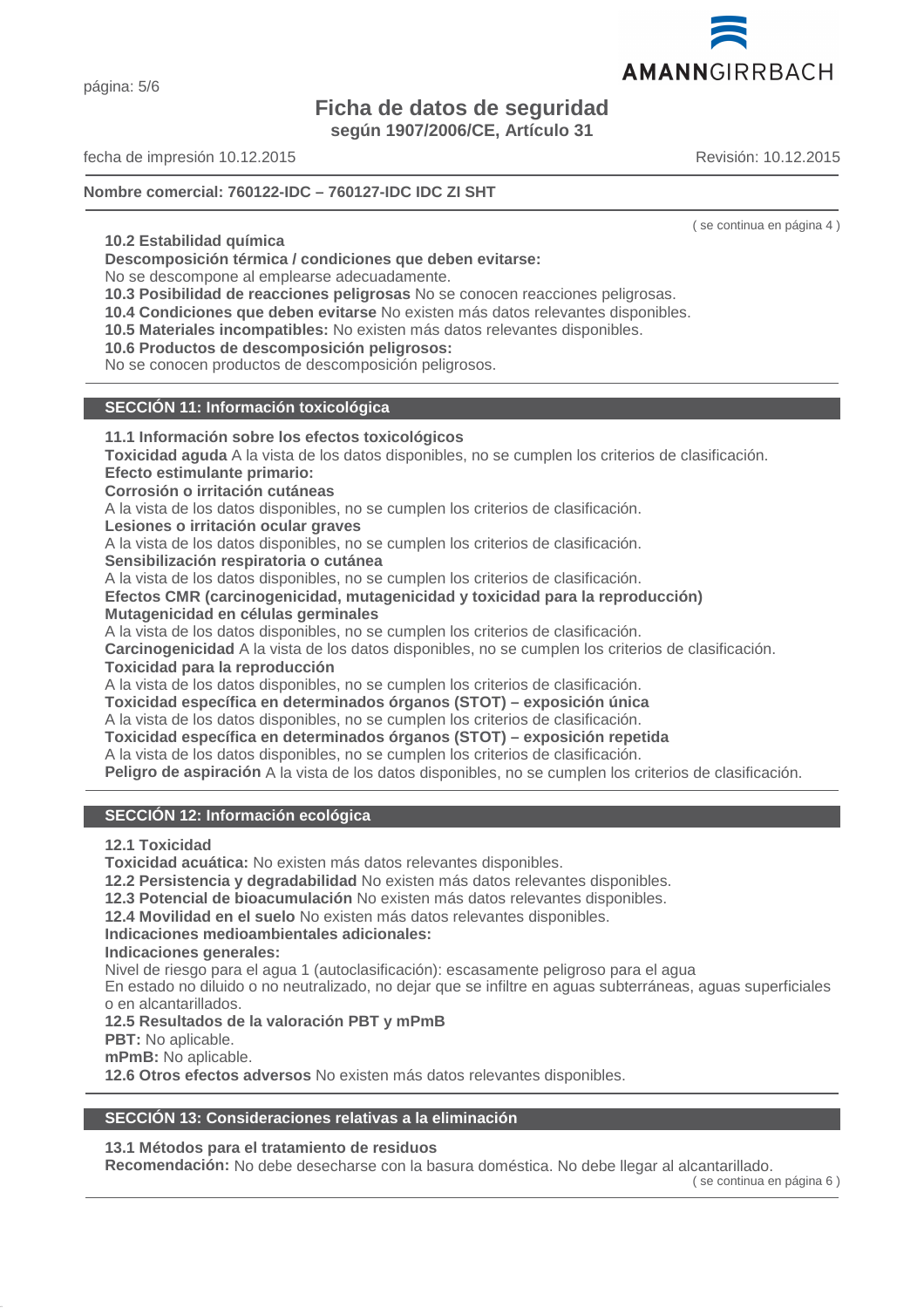

**según 1907/2006/CE, Artículo 31**

fecha de impresión 10.12.2015 Revisión: 10.12.2015

# **Nombre comercial: 760122-IDC – 760127-IDC IDC ZI SHT**

# **Catálogo europeo de residuos**

Eliminar el contenido o el recipiente conforme a la reglamentación local/regional/nacional/internacional.

# **Embalajes sin limpiar:**

**Recomendación:** Eliminar conforme a las disposiciones oficiales.

# **SECCIÓN 14: Información relativa al transporte**

| 14.1 Número ONU<br>ADR, ADN, IMDG, IATA<br>14.2 Designación oficial de transporte de las Naciones Unidas<br>ADR, ADN, IMDG, IATA<br>14.3 Clase(s) de peligro para el transporte | suprimido<br>suprimido |
|---------------------------------------------------------------------------------------------------------------------------------------------------------------------------------|------------------------|
| ADR, ADN, IMDG, IATA<br><b>Clase</b><br>14.4 Grupo de embalaje                                                                                                                  | suprimido              |
| <b>ADR, IMDG, IATA</b>                                                                                                                                                          | suprimido              |
| 14.5 Peligros para el medio ambiente:                                                                                                                                           |                        |
| <b>Contaminante marino:</b>                                                                                                                                                     | Nο                     |
| 14.6 Precauciones particulares para los usuarios No aplicable.                                                                                                                  |                        |
| 14.7 Transporte a granel con arregio al anexo II                                                                                                                                |                        |
| del Convenio MARPOL y el Código IBC                                                                                                                                             | No aplicable.          |
| "Reglamentación Modelo" de la UNECE:                                                                                                                                            | suprimido              |

# **SECCIÓN 15: Información reglamentaria**

**15.1 Reglamentación y legislación en materia de seguridad, salud y medio ambiente específicas para la sustancia o la mezcla**

# **Directiva 2012/18/UE**

**Sustancias peligrosas nominadas - ANEXO I** ninguno de los componentes está incluido en una lista **15.2 Evaluación de la seguridad química:**

Una evaluación de la seguridad química no se ha llevado a cabo.

# **SECCIÓN 16: Otra información**

Los datos se fundan en el estado actual de nuestros conocimientos, pero no constituyen garantía alguna de cualidades del producto y no generan ninguna relación jurídica contratual.

# **Persona de contacto:**

ADEEGO GmbH Wildsteig 4A D-42113 Wuppertal Tel. +49 (0) 202 2575700 Fax. +49 (0) 202 2575701 Email: mail@adeego.de www.adeego.de

**Interlocutor:** Dr. Axel Deeg

**Abreviaturas y acrónimos:**

ADR: Accord européen sur le transport des marchandises dangereuses par Route (European Agreement concerning the International Carriage of Dangerous Goods by Road) IMDG: International Maritime Code for Dangerous Goods IATA: International Air Transport Association GHS: Globally Harmonised System of Classification and Labelling of Chemicals EINECS: European Inventory of Existing Commercial Chemical Substances ELINCS: European List of Notified Chemical Substances CAS: Chemical Abstracts Service (division of the American Chemical Society) PBT: Persistent, Bioaccumulative and Toxic

vPvB: very Persistent and very Bioaccumulative





( se continua en página 5 )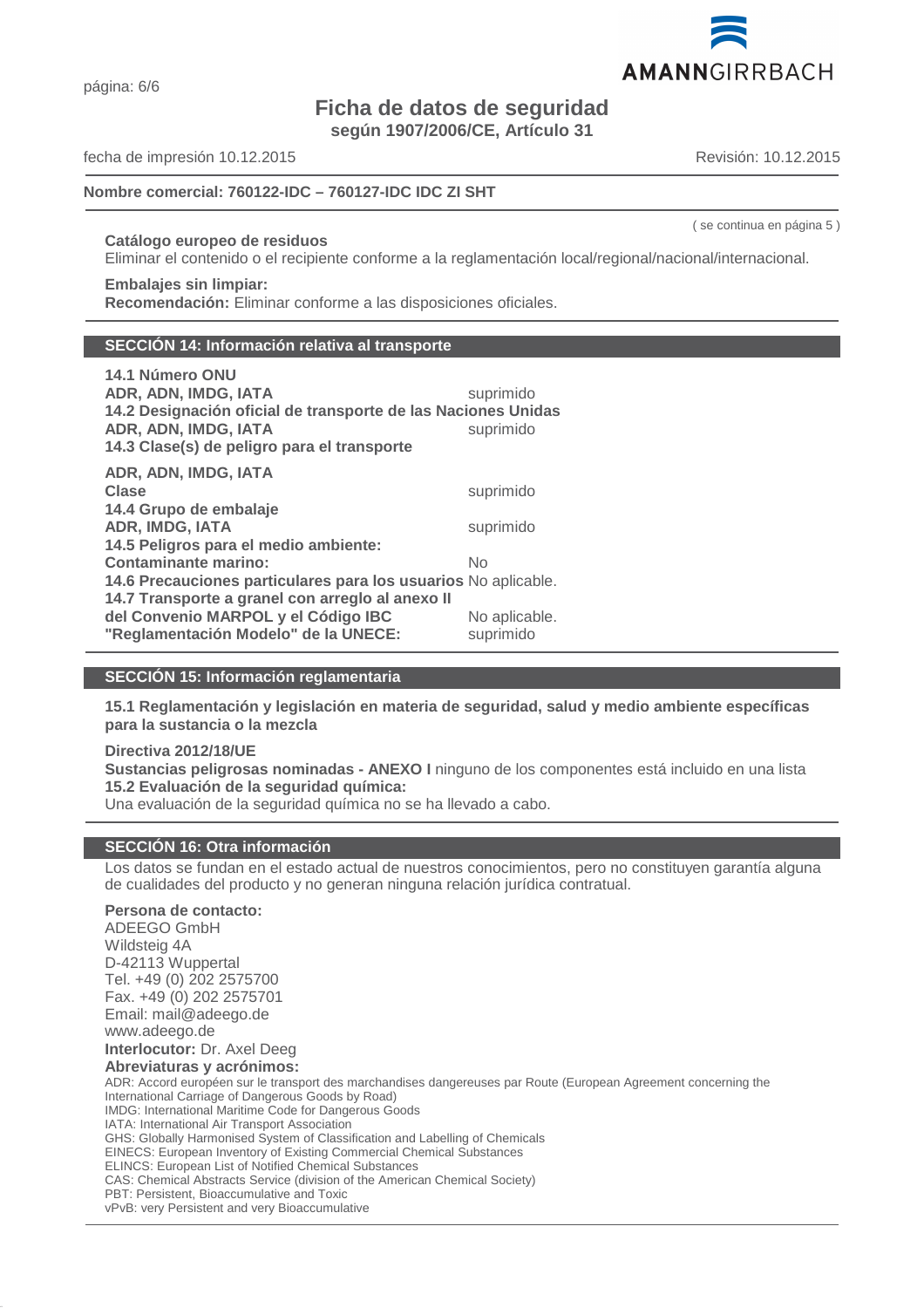# **Fiche de données de sécurité**

**selon 1907/2006/CE, Article 31**

Date d'impression : 10.12.2015 Révision: 10.12.2015

#### **RUBRIQUE 1: Identification de la substance/du mélange et de la société/l'entreprise**

**1.1 Identificateur de produit**

**Nom du produit: 760122-IDC – 760127-IDC IDC ZI SHT**

**1.2 Utilisations identifiées pertinentes de la substance ou du mélange et utilisations déconseillées** Pas d'autres informations importantes disponibles.

**Emploi de la substance / de la préparation** Matériel aide pour la technique dentaire

**1.3 Renseignements concernant le fournisseur de la fiche de données de sécurité Producteur/fournisseur:**

Firmenbezeichnung Amann Girrbach AG Herrschaftswiesen 1 A-6842 Koblach Telefon: 0043 5523 623330 Fax: 0043 5523 55990 Email: austria@amanngirrbach.com Internet: www.amanngirrbach.com

Inverkehrbringer Amann Girrbach GmbH Duerrenweg 40 D-75177 Pforzheim Telefon: 0049 7231 957100 Fax: 0049 7231 957129 Email: germany@amanngirrbach.com Internet: www.amanngirrbach.com

**Service chargé des renseignements:** Amann Girrbach GmbH **1.4 Numéro d'appel d'urgence:** Giftinformationszentrum-Nord / GIZ-Nord Poisons Centre Telefon / Phone +49 (0) 551/19240 24h / 7d

# **RUBRIQUE 2: Identification des dangers**

**2.1 Classification de la substance ou du mélange Classification selon le règlement (CE) n° 1272/2008** Le produit n'est pas classifié selon le règlement CLP.

**2.2 Éléments d'étiquetage Etiquetage selon le règlement (CE) n° 1272/2008** néant **Pictogrammes de danger** néant **Mention d'avertissement** néant **Mentions de danger** néant **2.3 Autres dangers Résultats des évaluations PBT et vPvB PBT:** Non applicable. **vPvB:** Non applicable.

#### **RUBRIQUE 3: Composition/informations sur les composants**

**3.2 Caractérisation chimique: Mélanges**

**Description:** Mélange des substances mentionnées à la suite avec des additifs non dangereux.

**Composants dangereux:** néant

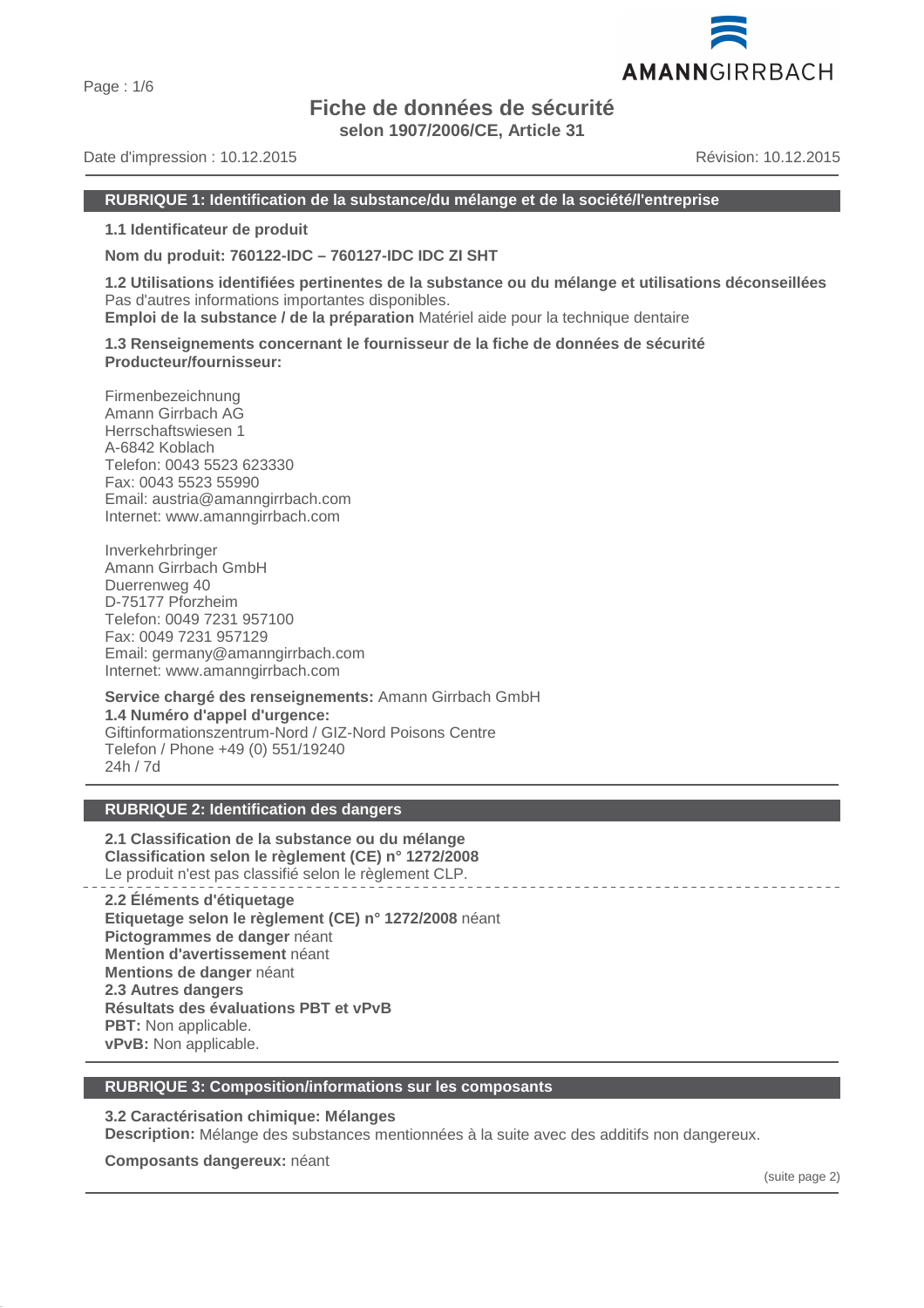# **Fiche de données de sécurité selon 1907/2006/CE, Article 31**

Date d'impression : 10.12.2015 Révision: 10.12.2015

# **Nom du produit: 760122-IDC – 760127-IDC IDC ZI SHT**

(suite de la page 1)

**Indications complémentaires:** Pour le libellé des phrases de risque citées, se référer au chapitre 16.

#### **RUBRIQUE 4: Premiers secours**

**4.1 Description des premiers secours**

**Remarques générales:**

Amener les sujets à l'air frais.

Ne pas laisser les sujets sans surveillance.

**Après inhalation:** Donner de l'air frais, consulter un médecin en cas de troubles.

**Après contact avec la peau:** Laver immédiatement à l'eau et au savon et bien rincer.

**Après contact avec les yeux:**

Rincer les yeux, sous l'eau courante, pendant plusieurs minutes, en écartant bien les paupières.

Envoyer immédiatement chercher un médecin.

**Après ingestion:** Envoyer immédiatement chercher un médecin.

**4.2 Principaux symptômes et effets, aigus et différés**

Pas d'autres informations importantes disponibles.

**4.3 Indication des éventuels soins médicaux immédiats et traitements particuliers nécessaires** Pas d'autres informations importantes disponibles.

#### **RUBRIQUE 5: Mesures de lutte contre l'incendie**

#### **5.1 Moyens d'extinction**

**Moyens d'extinction:**

CO2, poudre d'extinction ou eau pulvérisée. Combattre les foyers importants avec de l'eau pulvérisée ou de la mousse résistant à l'alcool.

**Produits extincteurs déconseillés pour des raisons de sécurité:** Jet d'eau à grand débit

**5.2 Dangers particuliers résultant de la substance ou du mélange**

Possibilité de formation de gaz toxiques en cas d'échauffement ou d'incendie.

# **5.3 Conseils aux pompiers**

**Equipement spécial de sécurité:** Ne pas inhaler les gaz d'explosion et les gaz d'incendie. **Autres indications**

Récupérer à part l'eau d'extinction contaminée. Ne pas l'évacuer dans les canalisations.

# **RUBRIQUE 6: Mesures à prendre en cas de dispersion accidentelle**

**6.1 Précautions individuelles, équipement de protection et procédures d'urgence**

Porter un équipement de sécurité. Eloigner les personnes non protégées.

Veiller à une aération suffisante.

Eviter la formation de poussière.

Utiliser un appareil de protection respiratoire contre les effets de vapeurs/poussière/aérosol.

**6.2 Précautions pour la protection de l'environnement:**

Ne pas rejeter à l'égout, ni dans le milieu naturel.

**6.3 Méthodes et matériel de confinement et de nettoyage:**

Recueillir par moyen mécanique.

Assurer une aération suffisante.

**6.4 Référence à d'autres rubriques**

Afin d'obtenir des informations pour une manipulation sûre, consulter le chapitre 7.

Afin d'obtenir des informations sur les équipements de protection personnels, consulter le chapitre 8.

Afin d'obtenir des informations sur l'élimination, consulter le chapitre 13.

#### **RUBRIQUE 7: Manipulation et stockage**

#### **7.1 Précautions à prendre pour une manipulation sans danger**

Ouvrir et manipuler les récipients avec précaution.

Veiller à une bonne ventilation/aspiration du poste de travail.

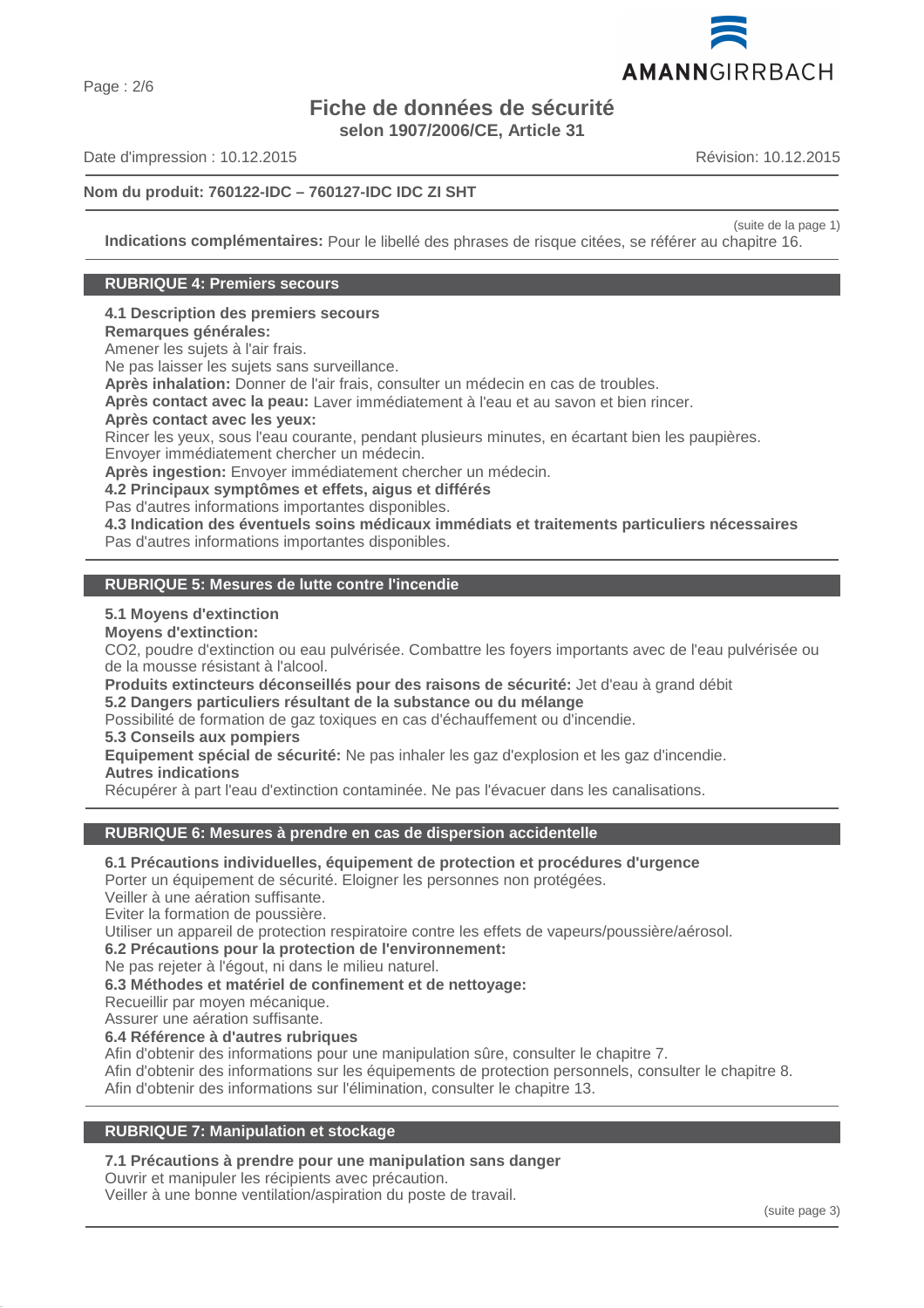Page : 3/6

# **Fiche de données de sécurité**

**selon 1907/2006/CE, Article 31**

Date d'impression : 10.12.2015 Révision: 10.12.2015

# **Nom du produit: 760122-IDC – 760127-IDC IDC ZI SHT**

Eviter la formation de poussière.

En cas de formation de poussière, prévoir une aspiration.

**Préventions des incendies et des explosions:** Tenir à l'abri des sources d'inflammation - ne pas fumer.

#### **7.2 Conditions d'un stockage sûr, y compris d'éventuelles incompatibilités Stockage:**

**Exigences concernant les lieux et conteneurs de stockage:** Ne conserver que dans le fût d'origine. **Indications concernant le stockage commun:** Ne pas stocker avec les aliments.

**Autres indications sur les conditions de stockage:** Tenir les emballages hermétiquement fermés.

**7.3 Utilisation(s) finale(s) particulière(s)** Pas d'autres informations importantes disponibles.

# **RUBRIQUE 8: Contrôles de l'exposition/protection individuelle**

**Indications complémentaires pour l'agencement des installations techniques:**

Sans autre indication, voir point 7.

# **8.1 Paramètres de contrôle**

**Composants présentant des valeurs-seuil à surveiller par poste de travail:**

Le produit ne contient pas en quantité significative des substances présentant des valeurs-seuil à surveiller par poste de travail.

#### **8.2 Contrôles de l'exposition**

**Equipement de protection individuel:**

#### **Mesures générales de protection et d'hygiène:**

Respecter les mesures de sécurité usuelles pour l'utilisation de produits chimiques.

Se laver les mains avant les pauses et en fin de travail.

Tenir à l'écart des produits alimentaires, des boissons et de la nourriture pour animaux.

Ne pas inhaler la poussière, la fumée, le nuage.

Eviter tout contact avec les yeux et avec la peau.

# **Protection respiratoire:**

Utiliser un appareil de protection respiratoire si la ventilation est insuffisante.

Filtre provisoire:

Filtre P2

Filtre P3

**Protection des mains:** Gants de protection

# **Matériau des gants**

Le choix de gants appropriés dépend non seulement du matériau, mais aussi d'autres critères de qualité qui peuvent varier d'un fabricant à l'autre. Puisque le produit représente une préparation composée de plusieurs substances, la résistance des matériaux des gants ne peut pas être calculée à l'avance et doit, alors, être contrôlée avant l'utilisation.

**Temps de pénétration du matériau des gants**

Le temps de pénétration exact est à déterminer par le fabricant des gants de protection et à respecter. **Pour le contact permanent, des gants dans les matériaux suivants sont appropriés:** Caoutchouc nitrile

**Protection des yeux:** Lunettes de protection hermétiques

# **RUBRIQUE 9: Propriétés physiques et chimiques**

|                       | 9.1 Informations sur les propriétés physiques et chimiques essentielles |
|-----------------------|-------------------------------------------------------------------------|
| Indications générales |                                                                         |
| Aspect:               |                                                                         |
| Forme:                | Substance solide                                                        |
| Couleur:              | Selon désignation produit                                               |
| Odeur:                | Inodore                                                                 |
| Seuil olfactif:       | Non déterminé.                                                          |

(suite page 4)



(suite de la page 2)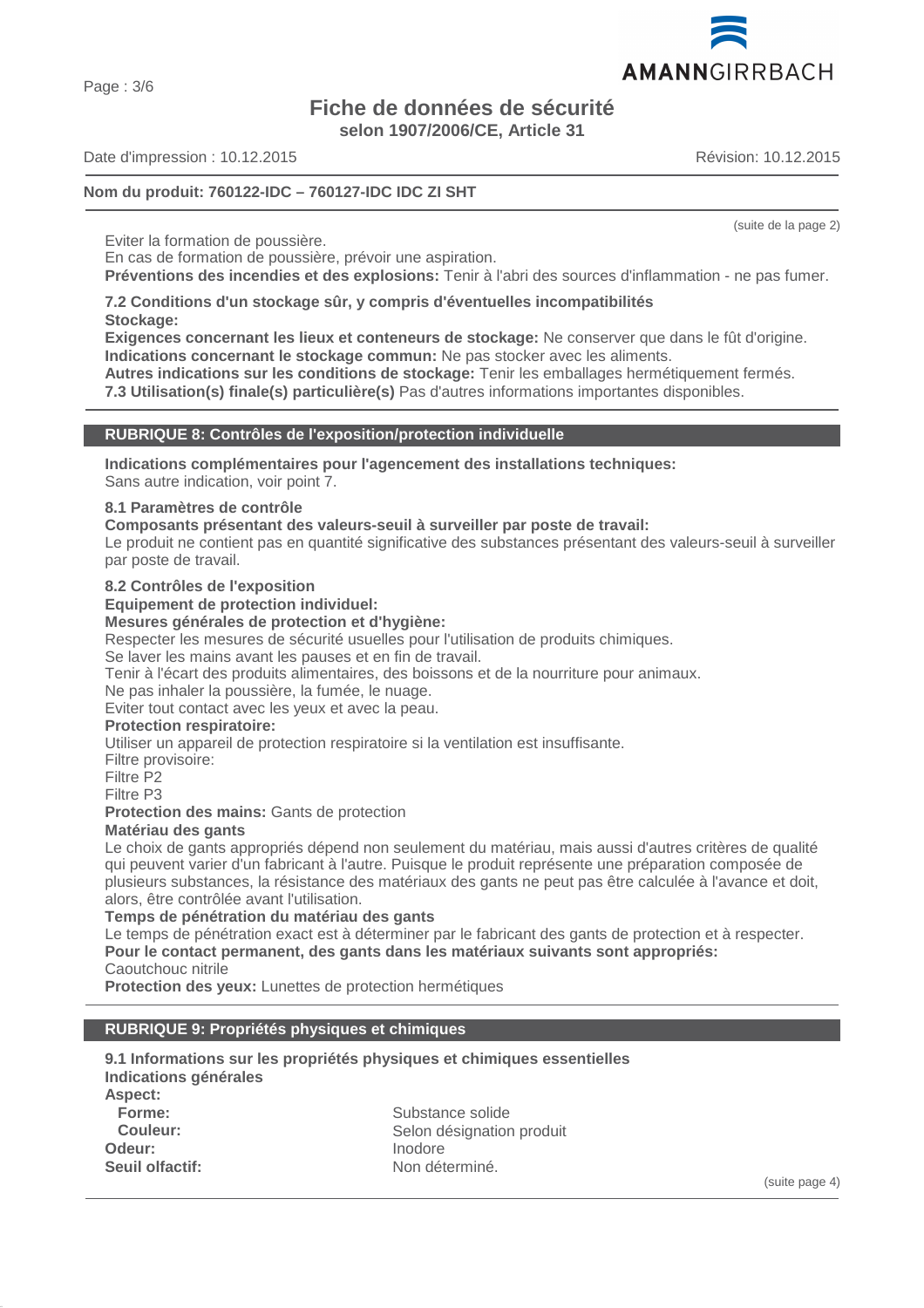

# **Fiche de données de sécurité selon 1907/2006/CE, Article 31**

Date d'impression : 10.12.2015 Révision: 10.12.2015

AMANNGIRRBACH

# **Nom du produit: 760122-IDC – 760127-IDC IDC ZI SHT**

|                                                                             | (suite de la page 3)                                                                     |
|-----------------------------------------------------------------------------|------------------------------------------------------------------------------------------|
| valeur du pH:                                                               | Non applicable.                                                                          |
| <b>Changement d'état</b><br>Point de fusion:<br><b>Point d'ébullition:</b>  | Non déterminé.<br>Non déterminé.                                                         |
| Point d'éclair                                                              | Non applicable.                                                                          |
| Inflammabilité (solide, gazeux):                                            | Non applicable.                                                                          |
| Température d'inflammation:                                                 |                                                                                          |
| Température de décomposition:                                               | Non déterminé.                                                                           |
| Auto-inflammation:                                                          | Le produit ne s'enflamme pas spontanément.                                               |
| Danger d'explosion:                                                         | Le produit n'est pas explosif.                                                           |
| <b>Limites d'explosion:</b><br>Inférieure:<br>Supérieure:                   | Non déterminé.<br>Non déterminé.                                                         |
| Pression de vapeur:                                                         | Non déterminé.                                                                           |
| Densité:<br>Densité relative<br>Densité de vapeur.<br>Vitesse d'évaporation | Non déterminée.<br>Non déterminé.<br>Non déterminé.<br>Non applicable.                   |
| Solubilité dans/miscibilité avec<br>l'eau:                                  | Pas ou peu miscible                                                                      |
| Coefficient de partage (n-octanol/eau): Non déterminé.                      |                                                                                          |
| Viscosité:<br>Dynamique:<br>Cinématique:<br>9.2 Autres informations         | Non applicable.<br>Non applicable.<br>Pas d'autres informations importantes disponibles. |

#### **RUBRIQUE 10: Stabilité et réactivité**

**10.1 Réactivité** Pas d'autres informations importantes disponibles.

**10.2 Stabilité chimique**

**Décomposition thermique/conditions à éviter:** Pas de décomposition en cas d'usage conforme.

**10.3 Possibilité de réactions dangereuses** Aucune réaction dangereuse connue.

**10.4 Conditions à éviter** Pas d'autres informations importantes disponibles.

**10.5 Matières incompatibles:** Pas d'autres informations importantes disponibles.

**10.6 Produits de décomposition dangereux:** Pas de produits de décomposition dangereux connus

#### **RUBRIQUE 11: Informations toxicologiques**

**11.1 Informations sur les effets toxicologiques**

**Toxicité aiguë** Compte tenu des données disponibles, les critères de classification ne sont pas remplis. **Effet primaire d'irritation:**

**Corrosion cutanée/irritation cutanée**

Compte tenu des données disponibles, les critères de classification ne sont pas remplis.

**Lésions oculaires graves/irritation oculaire**

Compte tenu des données disponibles, les critères de classification ne sont pas remplis.

**Sensibilisation respiratoire ou cutanée**

Compte tenu des données disponibles, les critères de classification ne sont pas remplis.

(suite page 5)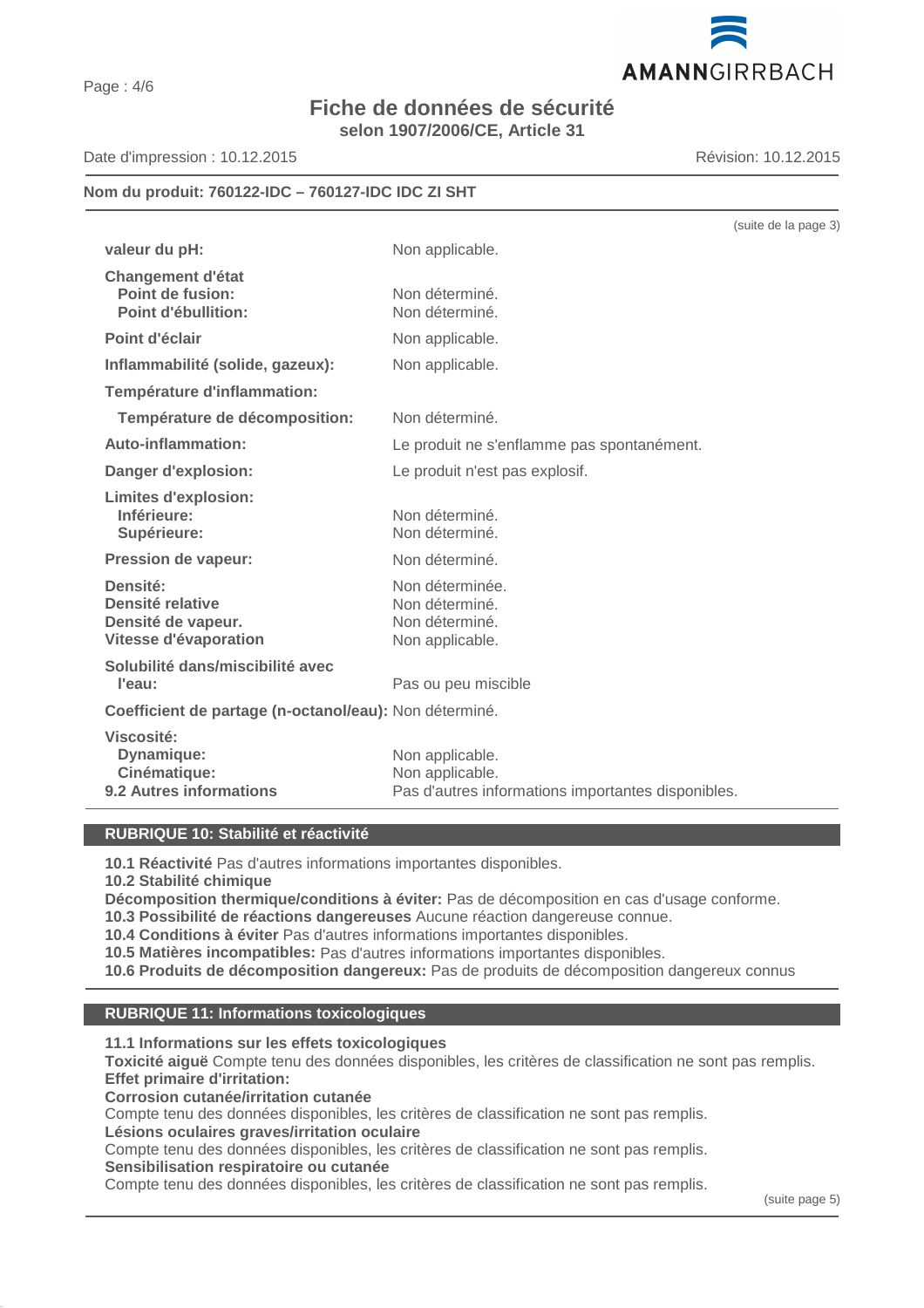Page : 5/6

# **Fiche de données de sécurité**

**selon 1907/2006/CE, Article 31**

Date d'impression : 10.12.2015 Révision: 10.12.2015

# **Nom du produit: 760122-IDC – 760127-IDC IDC ZI SHT**

**Effets CMR (cancérogène, mutagène et toxique pour la reproduction) Mutagénicité sur les cellules germinales**

Compte tenu des données disponibles, les critères de classification ne sont pas remplis.

**Cancérogénicité** Compte tenu des données disponibles, les critères de classification ne sont pas remplis. **Toxicité pour la reproduction**

Compte tenu des données disponibles, les critères de classification ne sont pas remplis.

**Toxicité spécifique pour certains organes cibles - exposition unique**

Compte tenu des données disponibles, les critères de classification ne sont pas remplis.

# **Toxicité spécifique pour certains organes cibles - exposition répétée**

Compte tenu des données disponibles, les critères de classification ne sont pas remplis. **Danger par aspiration**

Compte tenu des données disponibles, les critères de classification ne sont pas remplis.

# **RUBRIQUE 12: Informations écologiques**

# **12.1 Toxicité**

**Toxicité aquatique:** Pas d'autres informations importantes disponibles.

**12.2 Persistance et dégradabilité** Pas d'autres informations importantes disponibles.

**12.3 Potentiel de bioaccumulation** Pas d'autres informations importantes disponibles.

**12.4 Mobilité dans le sol** Pas d'autres informations importantes disponibles.

# **Autres indications écologiques:**

# **Indications générales:**

Catégorie de pollution des eaux 1 (D) (Classification propre): peu polluant

Ne pas laisser le produit, non dilué ou en grande quantité, pénétrer la nappe phréatique, les eaux ou les canalisations.

# **12.5 Résultats des évaluations PBT et VPVB**

**PBT:** Non applicable.

**vPvB:** Non applicable.

**12.6 Autres effets néfastes** Pas d'autres informations importantes disponibles.

# **RUBRIQUE 13: Considérations relatives à l'élimination**

# **13.1 Méthodes de traitement des déchets**

**Recommandation:**

Ne doit pas être évacué avec les ordures ménagères. Ne pas laisser pénétrer dans les égouts.

# **Catalogue européen des déchets**

Éliminer le contenu/récipient conformément à la réglementation locale/régionale/nationale/internationale.

# **Emballages non nettoyés:**

**Recommandation:** Evacuation conformément aux prescriptions légales.

# **RUBRIQUE 14: Informations relatives au transport**

| 14.1 Numéro ONU                                   |       |
|---------------------------------------------------|-------|
| ADR, ADN, IMDG, IATA                              | néant |
| 14.2 Désignation officielle de transport de l'ONU |       |
| ADR, ADN, IMDG, IATA                              | néant |
| 14.3 Classe(s) de danger pour le transport        |       |
| ADR, ADN, IMDG, IATA                              |       |
| <b>Classe</b>                                     | néant |
| 14.4 Groupe d'emballage                           |       |
| <b>ADR, IMDG, IATA</b>                            | néant |

(suite page 6)



(suite de la page 4)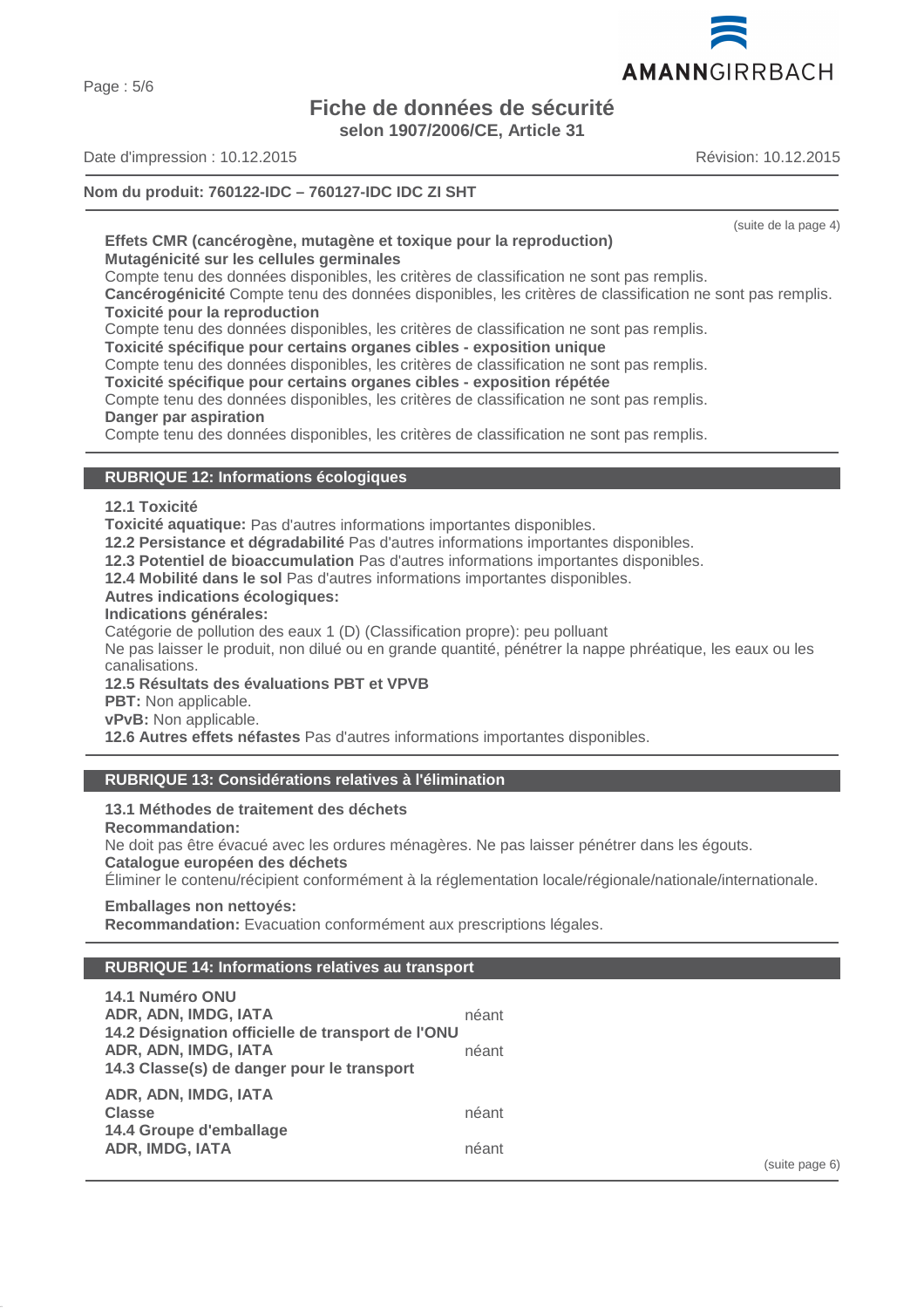Page : 6/6

# **Fiche de données de sécurité**

**selon 1907/2006/CE, Article 31**

Date d'impression : 10.12.2015 Révision: 10.12.2015

# **Nom du produit: 760122-IDC – 760127-IDC IDC ZI SHT**

**14.5 Dangers pour l'environnement: Marine Pollutant:** Non **14.6 Précautions particulières à prendre par l'utilisateur** Non applicable. **14.7 Transport en vrac conformément à l'annexe II de la convention Marpol et au recueil IBC** Non applicable. **"Règlement type" de l'ONU:** néant

#### **RUBRIQUE 15: Informations relatives à la réglementation**

**15.1 Réglementations/législation particulières à la substance ou au mélange en matière de sécurité, de santé et d'environnement**

**Directive 2012/18/UE**

**Substances dangereuses désignées - ANNEXE I** Aucun des composants n'est compris. **15.2 Évaluation de la sécurité chimique:** Une évaluation de la sécurité chimique n'a pas été réalisée.

# **RUBRIQUE 16: Autres informations**

Ces indications sont fondées sur l'état actuel de nos connaissances, mais ne constituent pas une garantie quant aux propriétés du produit et ne donnent pas lieu à un rapport juridique contractuel.

**Service établissant la fiche technique:** ADEEGO GmbH Wildsteig 4A D-42113 Wuppertal Tel. +49 (0) 202 2575700 Fax. +49 (0) 202 2575701 Email: mail@adeego.de www.adeego.de **Contact:** Dr. Axel Deeg **Acronymes et abréviations:** ADR: Accord européen sur le transport des marchandises dangereuses par Route IMDG: International Maritime Code for Dangerous Goods IATA: International Air Transport Association GHS: Globally Harmonised System of Classification and Labelling of Chemicals EINECS: European Inventory of Existing Commercial Chemical Substances ELINCS: European List of Notified Chemical Substances CAS: Chemical Abstracts Service (division of the American Chemical Society) PBT: Persistent, Bioaccumulative and Toxic vPvB: very Persistent and very Bioaccumulative



(suite de la page 5)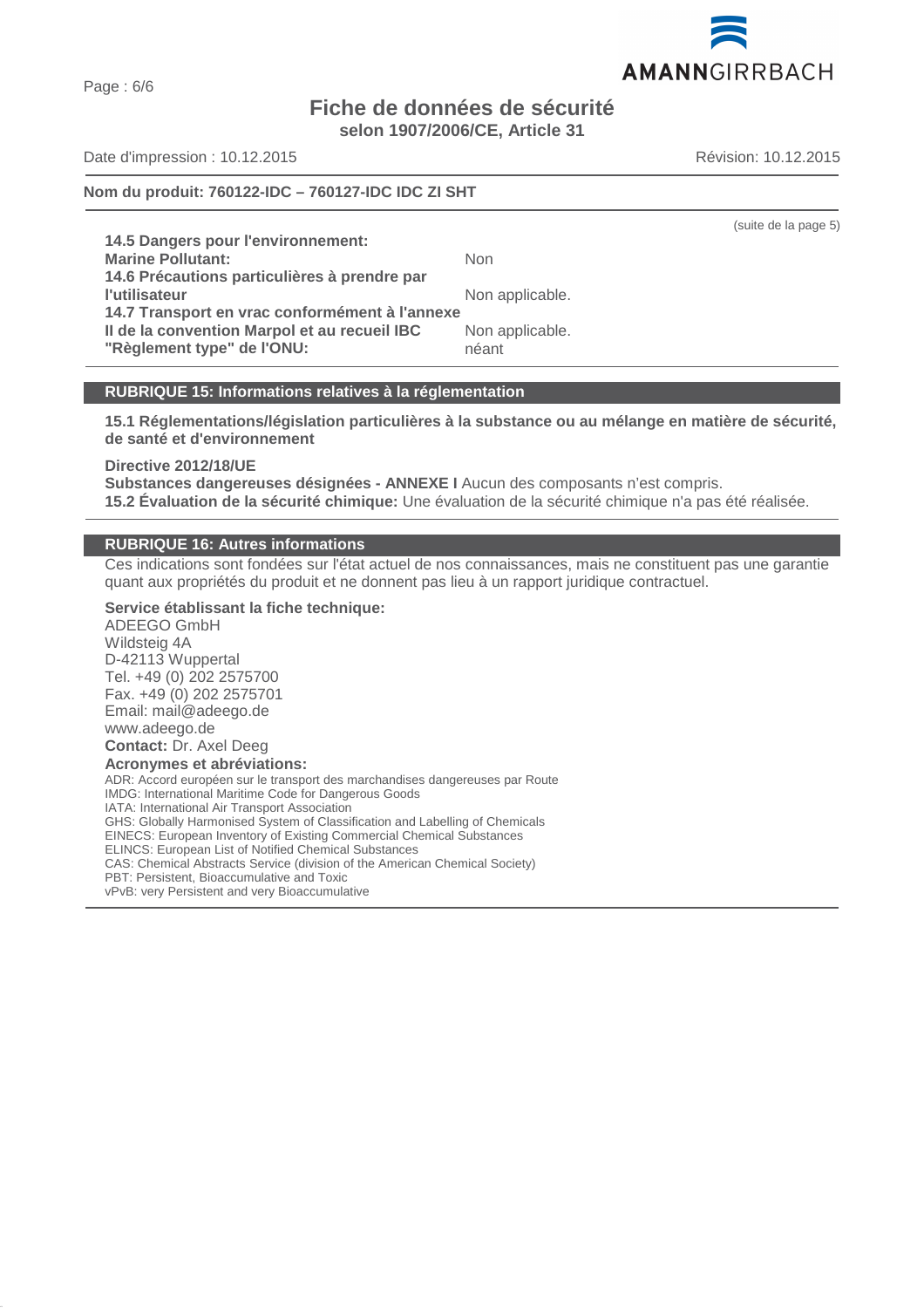

# **Scheda di dati di sicurezza**

**ai sensi del regolamento 1907/2006/CE, Articolo 31**

Stampato il: 10.12.2015 Revisione: 10.12.2015

AMANNGIRRBACH

#### **SEZIONE 1: Identificazione della sostanza o della miscela e della società/impresa**

**1.1 Identificatore del prodotto**

**Denominazione commerciale: 760122-IDC – 760127-IDC IDC ZI SHT**

**1.2 Usi identificati pertinenti della sostanza o della miscela e usi sconsigliati** Non sono disponibili altre informazioni. **Utilizzazione della Sostanza / del Preparato** Ausiliario per tecnica dentale

**1.3 Informazioni sul fornitore della scheda di dati di sicurezza**

**Produttore/fornitore:**

Firmenbezeichnung Amann Girrbach AG Herrschaftswiesen 1 A-6842 Koblach Telefon: 0043 5523 623330 Fax: 0043 5523 55990 Email: austria@amanngirrbach.com Internet: www.amanngirrbach.com

Inverkehrbringer Amann Girrbach GmbH Duerrenweg 40 D-75177 Pforzheim Telefon: 0049 7231 957100 Fax: 0049 7231 957129 Email: germany@amanngirrbach.com Internet: www.amanngirrbach.com

**Informazioni fornite da:** Amann Girrbach GmbH **1.4 Numero telefonico di emergenza:** Giftinformationszentrum-Nord / GIZ-Nord Poisons Centre Telefon / Phone +49 (0) 551/19240 24h / 7d

# **SEZIONE 2: Identificazione dei pericoli**

**2.1 Classificazione della sostanza o della miscela Classificazione secondo il regolamento (CE) n. 1272/2008** Il prodotto non è classificato conformemente al regolamento CLP.

**2.2 Elementi dell'etichetta Etichettatura secondo il regolamento (CE) n. 1272/2008** non applicabile **Pittogrammi di pericolo** non applicabile **Avvertenza** non applicabile **Indicazioni di pericolo** non applicabile **2.3 Altri pericoli Risultati della valutazione PBT e vPvB PBT:** Non applicabile. **vPvB:** Non applicabile.

#### **SEZIONE 3: Composizione/informazioni sugli ingredienti**

**3.2 Caratteristiche chimiche: Miscele**

**Descrizione:** Miscela delle seguenti sostanze con additivi non pericolosi.

**Sostanze pericolose:** non applicabile

(continua a pagina 2)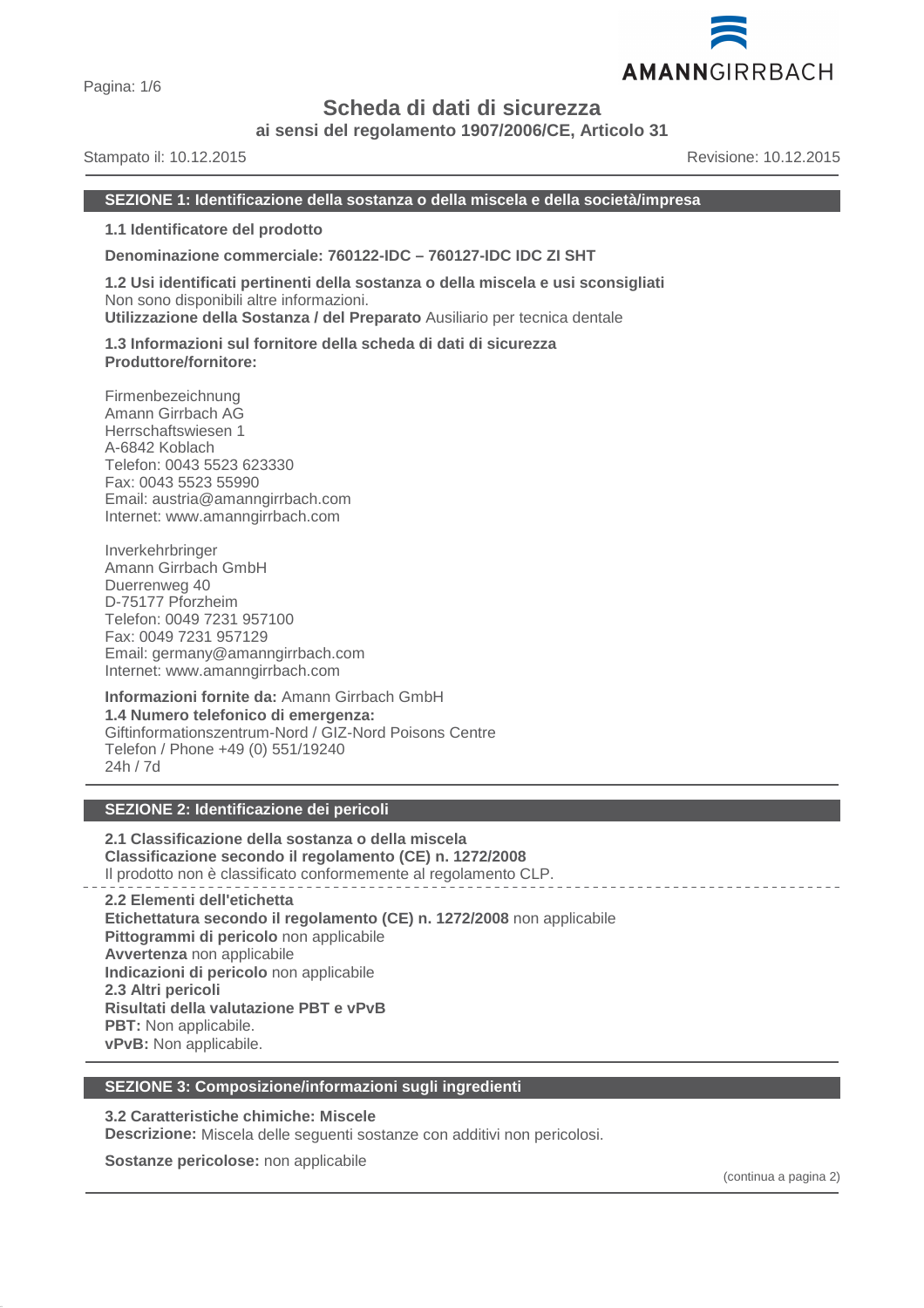

**Scheda di dati di sicurezza**

**ai sensi del regolamento 1907/2006/CE, Articolo 31**

Stampato il: 10.12.2015 Revisione: 10.12.2015

# **Denominazione commerciale: 760122-IDC – 760127-IDC IDC ZI SHT**

(Segue da pagina 1)

**Ulteriori indicazioni:** Il testo dell'avvertenza dei pericoli citati può essere appreso dal capitolo 16

#### **SEZIONE 4: Misure di primo soccorso**

# **4.1 Descrizione delle misure di primo soccorso**

## **Indicazioni generali:**

Portare le persone da soccorrere all'aria aperta.

Tenere sotto sorveglianza le persone da soccorrere.

**Inalazione:** Portare in zona ben areata, in caso di disturbi consultare il medico.

**Contatto con la pelle:** Lavare immediatamente con acqua e sapone sciacquando accuratamente.

# **Contatto con gli occhi:**

Lavare con acqua corrente per alcuni minuti tenendo le palpebre ben aperte.

Chiamare immediatamente il medico.

**Ingestione:** Chiamare immediatamente il medico.

**4.2 Principali sintomi ed effetti, sia acuti che ritardati** Non sono disponibili altre informazioni.

**4.3 Indicazione dell'eventuale necessità di consultare immediatamente un medico e di trattamenti speciali**

Non sono disponibili altre informazioni.

# **SEZIONE 5: Misure antincendio**

#### **5.1 Mezzi di estinzione**

**Mezzi di estinzione idonei:**

CO2, polvere o acqua nebulizzata. Estinguere gli incendi di grosse dimensioni con acqua nebulizzata o con schiuma resistente all'alcool.

**Mezzi di estinzione inadatti per motivi di sicurezza:** Getti d'acqua

**5.2 Pericoli speciali derivanti dalla sostanza o dalla miscela**

Se riscaldato o in caso di incendio il prodotto può sviluppare fumi tossici.

**5.3 Raccomandazioni per gli addetti all'estinzione degli incendi**

**Mezzi protettivi specifici:** Non inalare i gas derivanti da esplosioni e incendi.

# **Altre indicazioni**

Raccogliere l'acqua contaminata usata per lo spegnimento, non convogliarla assolutamente nel sistema fognario.

# **SEZIONE 6: Misure in caso di rilascio accidentale**

# **6.1 Precauzioni personali, dispositivi di protezione e procedure in caso di emergenza**

Indossare equipaggiamento protettivo. Allontanare le persone non equipaggiate.

Garantire una ventilazione sufficiente.

Evitare la formazione di polvere.

In caso di vapori/polvere/aerosol adottare protezioni respiratorie.

**6.2 Precauzioni ambientali:** Impedire l'entrata del prodotto nelle fognature o nei corpi d'acqua.

**6.3 Metodi e materiali per il contenimento e per la bonifica:**

Raccogliere con mezzi meccanici.

Provvedere ad una sufficiente areazione.

# **6.4 Riferimento ad altre sezioni**

Per informazioni relative ad un manipolazione sicura, vedere capitolo 7.

Per informazioni relative all'equipaggiamento protettivo ad uso personale vedere Capitolo 8.

Per informazioni relative allo smaltimento vedere Capitolo 13.

# **SEZIONE 7: Manipolazione e immagazzinamento**

# **7.1 Precauzioni per la manipolazione sicura**

Aprire e manipolare i recipienti con cautela. Accurata ventilazione/aspirazione nei luoghi di lavoro.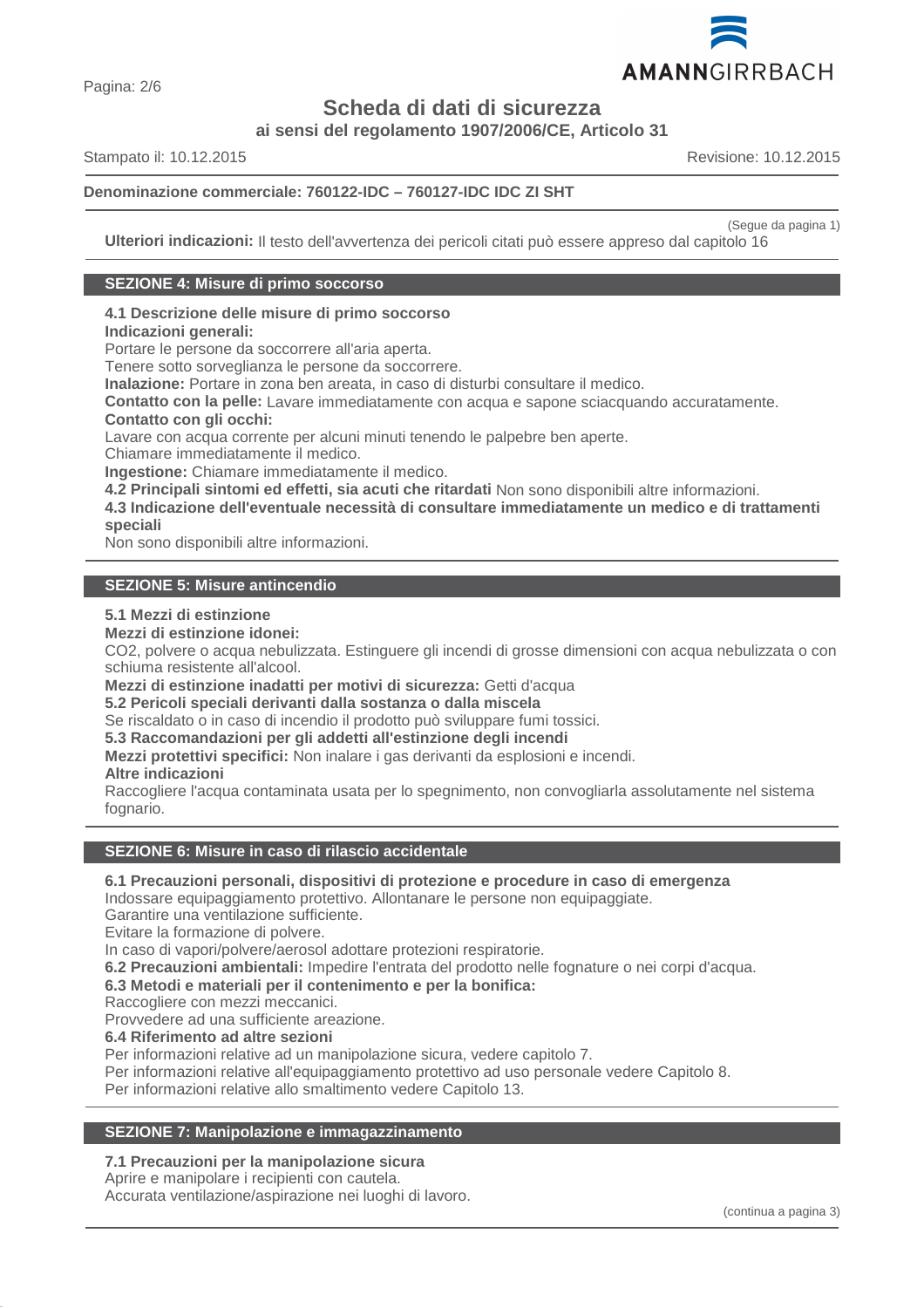

Pagina: 3/6

**Scheda di dati di sicurezza**

**ai sensi del regolamento 1907/2006/CE, Articolo 31**

Stampato il: 10.12.2015 Revisione: 10.12.2015

# **Denominazione commerciale: 760122-IDC – 760127-IDC IDC ZI SHT**

Evitare la formazione di polvere.

In caso di formazione di polvere procedere all'aspirazione.

**Indicazioni in caso di incendio ed esplosione:** Tenere lontano da fonti di calore, non fumare.

**7.2 Condizioni per lo stoccaggio sicuro, comprese eventuali incompatibilità Stoccaggio:**

**Requisiti dei magazzini e dei recipienti:** Conservare solo nei fusti originali.

**Indicazioni sullo stoccaggio misto:** Non conservare a contatto con alimenti.

**Ulteriori indicazioni relative alle condizioni di immagazzinamento:**

Mantenere i recipienti ermeticamente chiusi.

**7.3 Usi finali particolari** Non sono disponibili altre informazioni.

#### **SEZIONE 8: Controllo dell'esposizione/protezione individuale**

**Ulteriori indicazioni sulla struttura di impianti tecnici:** Nessun dato ulteriore, vedere punto 7.

#### **8.1 Parametri di controllo**

**Componenti i cui valori limite devono essere tenuti sotto controllo negli ambienti di lavoro:**

Il prodotto non contiene quantità rilevanti di sostanze i cui valori limite devono essere tenuti sotto controllo negli ambienti di lavoro.

#### **8.2 Controlli dell'esposizione**

#### **Mezzi protettivi individuali:**

#### **Norme generali protettive e di igiene del lavoro:**

Osservare le misure di sicurezza usuali nella manipolazione di sostanze chimiche.

Lavarsi le mani prima dell'intervallo o a lavoro terminato.

Tenere lontano da cibo, bevande e foraggi.

Non inalare polvere/fumo/nebbia.

Evitare il contatto con gli occhi e la pelle.

# **Maschera protettiva:**

In ambienti non sufficientemente ventilati utilizzare la maschera protettiva.

Apparecchio di filtraggio temporaneo:

Filtro P2

Filtro P3

**Guanti protettivi:** Guanti protettivi

# **Materiale dei guanti**

La scelta dei guanti adatti non dipende soltanto dal materiale bensí anche da altre caratteristiche di qualità variabili da un produttore a un altro. Poiché il prodotto rappresenta una formulazione di più sostanze, la stabilità dei materiali dei guanti non è calcolabile in anticipo e deve essere testata prima dell'impiego **Tempo di permeazione del materiale dei guanti**

Richiedere dal fornitore dei guanti il tempo di passaggio preciso il quale deve essere rispettato. **Per il contatto continuo sono adatti dei guanti costituiti dai materiali seguenti:** Gomma nitrilica **Occhiali protettivi:** Occhiali protettivi a tenuta

# **SEZIONE 9: Proprietà fisiche e chimiche**

| Indicazioni generali | 9.1 Informazioni sulle proprietà fisiche e chimiche fondamentali |
|----------------------|------------------------------------------------------------------|
| Aspetto:             |                                                                  |
| Forma:               | Sostanza solida                                                  |
| Colore:              | In conformità con la denominazione del prodotto                  |
| Odore:               | Inodore                                                          |
| Soglia olfattiva:    | Non definito.                                                    |
| valori di pH:        | Non applicabile.                                                 |
|                      | (continua a pagina 4)                                            |

(Segue da pagina 2)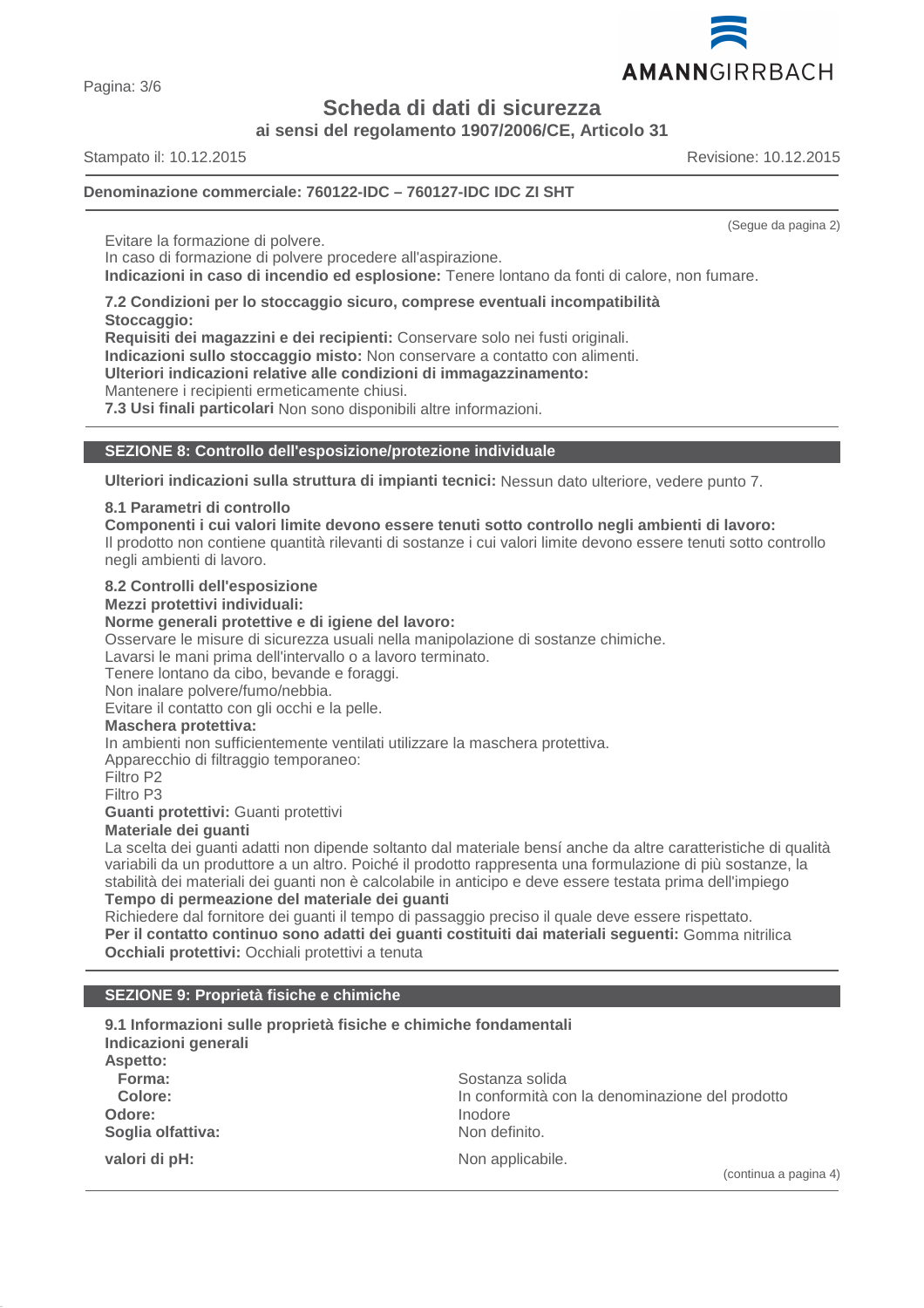

(Segue da pagina 3)

Pagina: 4/6

**Scheda di dati di sicurezza**

**ai sensi del regolamento 1907/2006/CE, Articolo 31**

Stampato il: 10.12.2015 Revisione: 10.12.2015

**Denominazione commerciale: 760122-IDC – 760127-IDC IDC ZI SHT**

| Non definito.<br>Non definito.                                                   |
|----------------------------------------------------------------------------------|
|                                                                                  |
|                                                                                  |
| Non applicabile.                                                                 |
| Non applicabile.                                                                 |
|                                                                                  |
| Non definito.                                                                    |
| Prodotto non autoinfiammabile.                                                   |
| Prodotto non esplosivo.                                                          |
| Non definito.<br>Non definito.                                                   |
| Non definito.                                                                    |
| Non definito.<br>Non definito.<br>Non definito.<br>Non applicabile.              |
| Poco e/o non miscibile.                                                          |
| Coefficiente di distribuzione (n-Octanol/acqua): Non definito.                   |
| Non applicabile.<br>Non applicabile.<br>Non sono disponibili altre informazioni. |
|                                                                                  |

# **SEZIONE 10: Stabilità e reattività**

**10.1 Reattività** Non sono disponibili altre informazioni.

**10.2 Stabilità chimica**

**Decomposizione termica/ condizioni da evitare:**

Il prodotto non si decompone se utilizzato secondo le norme.

**10.3 Possibilità di reazioni pericolose** Non sono note reazioni pericolose.

**10.4 Condizioni da evitare** Non sono disponibili altre informazioni.

**10.5 Materiali incompatibili:** Non sono disponibili altre informazioni.

**10.6 Prodotti di decomposizione pericolosi:** Non sono noti prodotti di decomposizione pericolosi.

# **SEZIONE 11: Informazioni tossicologiche**

**11.1 Informazioni sugli effetti tossicologici**

**Tossicità acuta** Basandosi sui dati disponibili i criteri di classificazione non sono soddisfatti. **Irritabilità primaria: Corrosione/irritazione cutanea**

Basandosi sui dati disponibili i criteri di classificazione non sono soddisfatti.

**Lesioni oculari gravi/irritazioni oculari gravi**

Basandosi sui dati disponibili i criteri di classificazione non sono soddisfatti.

**Sensibilizzazione respiratoria o cutanea**

Basandosi sui dati disponibili i criteri di classificazione non sono soddisfatti.

(continua a pagina 5)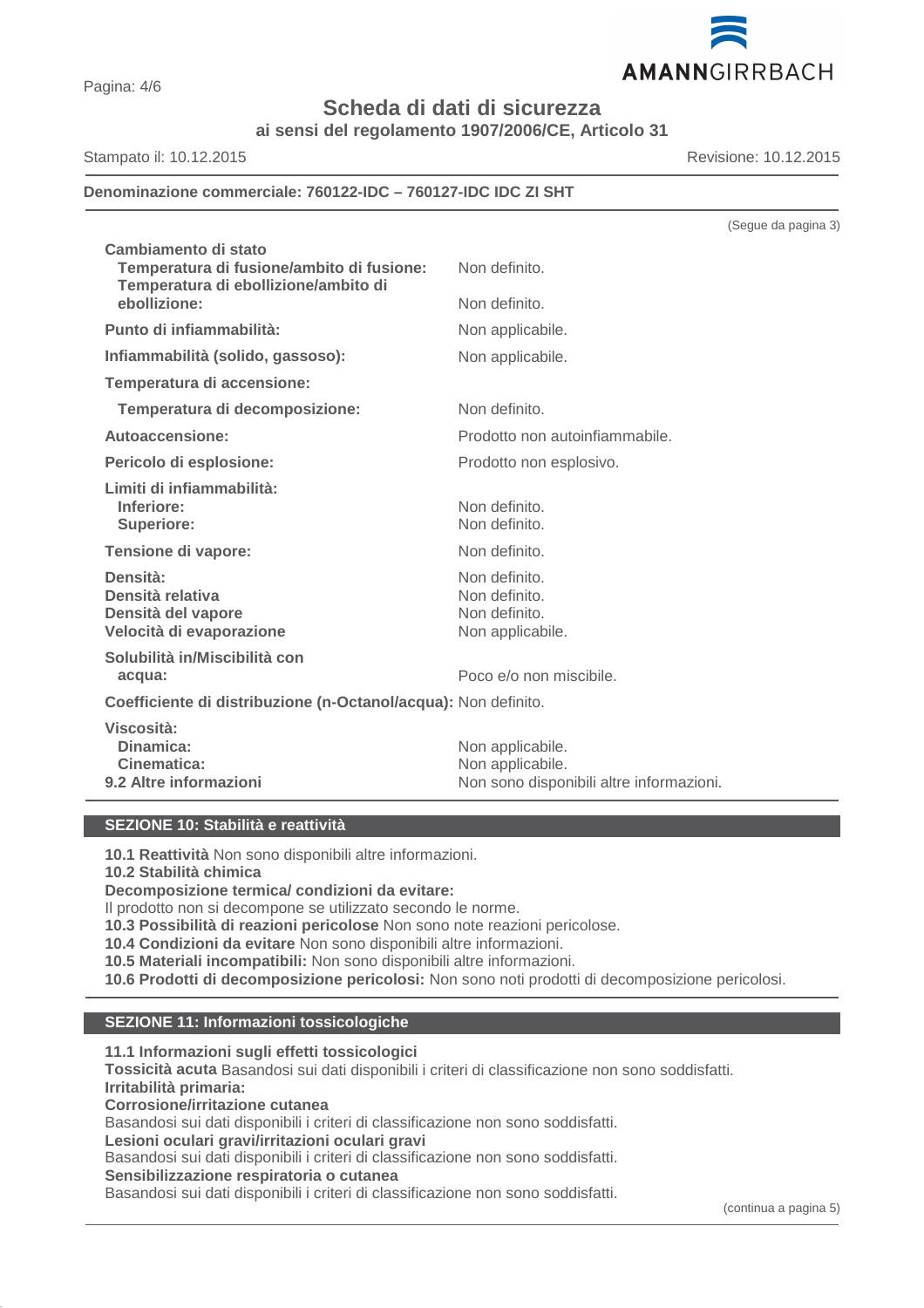

Pagina: 5/6

# **Scheda di dati di sicurezza**

**ai sensi del regolamento 1907/2006/CE, Articolo 31**

Stampato il: 10.12.2015 Revisione: 10.12.2015

# **Denominazione commerciale: 760122-IDC – 760127-IDC IDC ZI SHT**

(Segue da pagina 4)

#### **Effetti CMR (cancerogenicità, mutagenicità e tossicità per la riproduzione) Mutagenicità delle cellule germinali**

Basandosi sui dati disponibili i criteri di classificazione non sono soddisfatti.

**Cancerogenicità** Basandosi sui dati disponibili i criteri di classificazione non sono soddisfatti.

**Tossicità per la riproduzione** Basandosi sui dati disponibili i criteri di classificazione non sono soddisfatti.

**Tossicità specifica per organi bersaglio (STOT) - esposizione singola**

Basandosi sui dati disponibili i criteri di classificazione non sono soddisfatti.

**Tossicità specifica per organi bersaglio (STOT) - esposizione ripetuta**

Basandosi sui dati disponibili i criteri di classificazione non sono soddisfatti.

**Pericolo in caso di aspirazione**

Basandosi sui dati disponibili i criteri di classificazione non sono soddisfatti.

# **SEZIONE 12: Informazioni ecologiche**

**12.1 Tossicità**

**Tossicità acquatica:** Non sono disponibili altre informazioni.

**12.2 Persistenza e degradabilità** Non sono disponibili altre informazioni.

**12.3 Potenziale di bioaccumulo** Non sono disponibili altre informazioni.

**12.4 Mobilità nel suolo** Non sono disponibili altre informazioni.

**Ulteriori indicazioni in materia ambientale:**

**Ulteriori indicazioni:**

Pericolosità per le acque classe 1 (D) (Autoclassificazione): poco pericoloso

Non immettere nelle acque freatiche, nei corsi d'acqua o nelle fognature non diluito o in grandi quantità.

**12.5 Risultati della valutazione PBT e vPvB**

**PBT:** Non applicabile.

**vPvB:** Non applicabile.

**12.6 Altri effetti avversi** Non sono disponibili altre informazioni.

# **SEZIONE 13: Considerazioni sullo smaltimento**

**13.1 Metodi di trattamento dei rifiuti**

**Consigli:** Non smaltire il prodotto insieme ai rifiuti domestici Non immettere nelle fognature. **Catalogo europeo dei rifiuti**

Smaltire il prodotto/recipiente in conformità con le disposizioni locali / regionali / nazionali / internazionali.

**Imballaggi non puliti:**

**Consigli:** Smaltimento in conformità con le disposizioni amministrative.

# **SEZIONE 14: Informazioni sul trasporto**

| <b>14.1 Numero ONU</b>                             |                  |
|----------------------------------------------------|------------------|
| ADR, ADN, IMDG, IATA                               | non applicabile  |
| 14.2 Nome di spedizione dell'ONU                   |                  |
| ADR, ADN, IMDG, IATA                               | non applicabile  |
| 14.3 Classi di pericolo connesso al trasporto      |                  |
| ADR, ADN, IMDG, IATA                               |                  |
| <b>Classe</b>                                      | non applicabile  |
| 14.4 Gruppo di imballaggio                         |                  |
| <b>ADR, IMDG, IATA</b>                             | non applicabile  |
| 14.5 Pericoli per l'ambiente:                      |                  |
| <b>Marine pollutant:</b>                           | <b>No</b>        |
| 14.6 Precauzioni speciali per gli utilizzatori     | Non applicabile. |
| 14.7 Trasporto di rinfuse secondo l'allegato II di |                  |
| <b>MARPOL ed il codice IBC</b>                     | Non applicabile. |
|                                                    |                  |

(continua a pagina 6)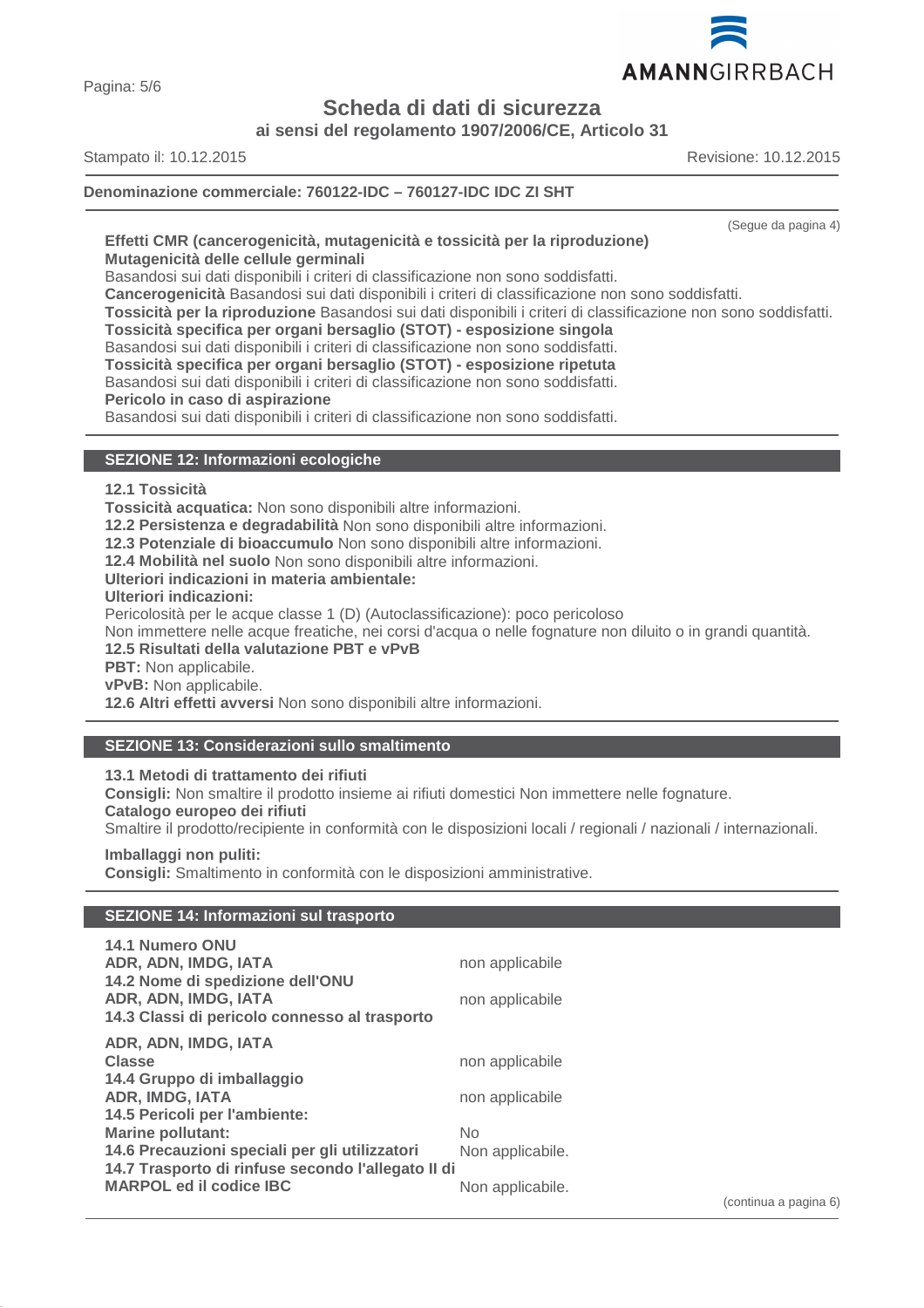

Pagina: 6/6

# **Scheda di dati di sicurezza**

**ai sensi del regolamento 1907/2006/CE, Articolo 31**

Stampato il: 10.12.2015 Revisione: 10.12.2015

# **Denominazione commerciale: 760122-IDC – 760127-IDC IDC ZI SHT**

**UN "Model Regulation":** non applicabile

(Segue da pagina 5)

# **SEZIONE 15: Informazioni sulla regolamentazione**

**15.1 Disposizioni legislative e regolamentari su salute, sicurezza e ambiente specifiche per la sostanza o la miscela**

**Direttiva 2012/18/UE**

**Sostanze pericolose specificate - ALLEGATO I** Nessuno dei componenti è contenuto. **15.2 Valutazione della sicurezza chimica:** Una valutazione della sicurezza chimica non è stata effettuata.

# **SEZIONE 16: Altre informazioni**

I dati sono riportati sulla base delle nostre conoscenze attuali, non rappresentano tuttavia alcuna garanzia delle caratteristiche del prodotto e non motivano alcun rapporto giuridico contrattuale.

# **Scheda rilasciata da:**

ADEEGO GmbH Wildsteig 4A D-42113 Wuppertal Tel. +49 (0) 202 2575700 Fax. +49 (0) 202 2575701 Email: mail@adeego.de www.adeego.de

# **Interlocutore:** Dr. Axel Deeg

**Abbreviazioni e acronimi:** ADR: Accord européen sur le transport des marchandises dangereuses par Route (European Agreement concerning the International Carriage of Dangerous Goods by Road) IMDG: International Maritime Code for Dangerous Goods IATA: International Air Transport Association GHS: Globally Harmonised System of Classification and Labelling of Chemicals EINECS: European Inventory of Existing Commercial Chemical Substances ELINCS: European List of Notified Chemical Substances CAS: Chemical Abstracts Service (division of the American Chemical Society) LC50: Lethal concentration, 50 percent LD50: Lethal dose, 50 percent PBT: Persistent, Bioaccumulative and Toxic vPvB: very Persistent and very Bioaccumulative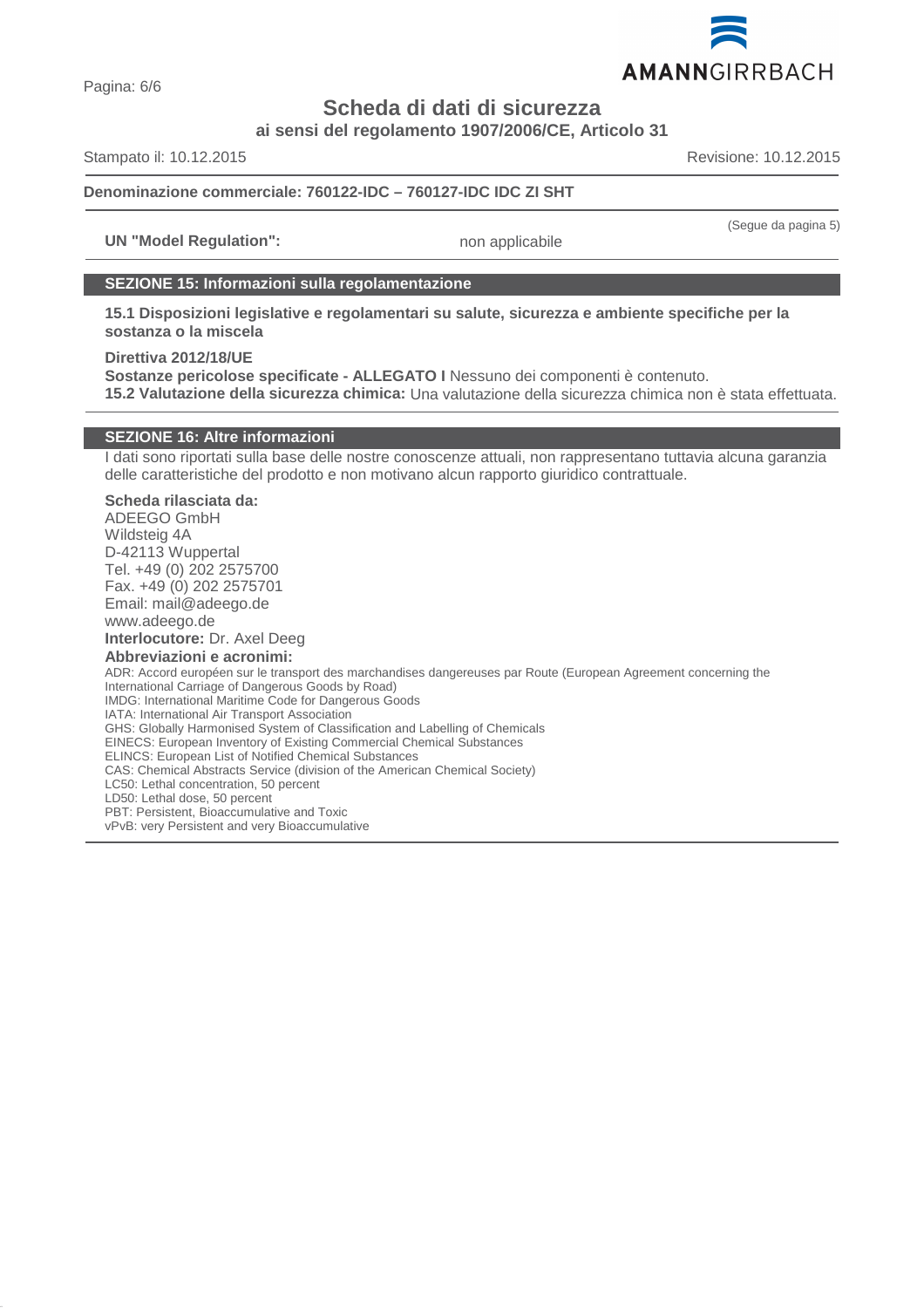

# **Karta charakterystyki**

**zgodnie z 1907/2006/WE, Artykuł 31**

Data druku: 10.12.2015 Aktualizacja: 10.12.2015

AMANNGIRRBACH

# **SEKCJA 1: Identyfikacja substancji/mieszaniny i identyfikacja spółki/przedsiębiorstwa**

**1.1 Identyfikator produktu**

**Nazwa handlowa: 760122-IDC – 760127-IDC IDC ZI SHT**

**1.2 Istotne zidentyfikowane zastosowania substancji lub mieszaniny oraz zastosowania odradzane** Brak dostępnych dalszych istotnych danych **Zastosowanie substancji / preparatu** Środek pomocniczy do techniki dentystycznej

**1.3 Dane dotyczące dostawcy karty charakterystyki Producent/Dostawca:**

Firmenbezeichnung Amann Girrbach AG Herrschaftswiesen 1 A-6842 Koblach Telefon: 0043 5523 623330 Fax: 0043 5523 55990 Email: austria@amanngirrbach.com Internet: www.amanngirrbach.com

Inverkehrbringer Amann Girrbach GmbH Duerrenweg 40 D-75177 Pforzheim Telefon: 0049 7231 957100 Fax: 0049 7231 957129 Email: germany@amanngirrbach.com Internet: www.amanngirrbach.com

**Komórka udzielająca informacji:** Amann Girrbach GmbH **1.4 Numer telefonu alarmowego:** Giftinformationszentrum-Nord / GIZ-Nord Poisons Centre Telefon / Phone +49 (0) 551/19240 24h / 7d

# **SEKCJA 2: Identyfikacja zagrożeń**

**2.1 Klasyfikacja substancji lub mieszaniny Klasyfikacja zgodnie z rozporządzeniem (WE) nr 1272/2008** Produkt nie jest klasyfikowany zgodnie z przepisami CLP.

**2.2 Elementy oznakowania Oznakowanie zgodnie z rozporządzeniem (WE) nr 1272/2008** brak **Piktogramy określające rodzaj zagrożenia** brak **Hasło ostrzegawcze** brak **Zwroty wskazujące rodzaj zagrożenia** brak **2.3 Inne zagrożenia Wyniki oceny właściwości PBT i vPvB PBT:** Nie nadający się do zastosowania. **vPvB:** Nie nadający się do zastosowania.

# **SEKCJA 3: Skład/informacja o składnikach**

# **3.2 Charakterystyka chemiczna: Mieszaniny**

**Opis:** Mieszanka z niżej wymienionych składników z bezpiecznymi domieszkami.

(ciąg dalszy na stronie 2)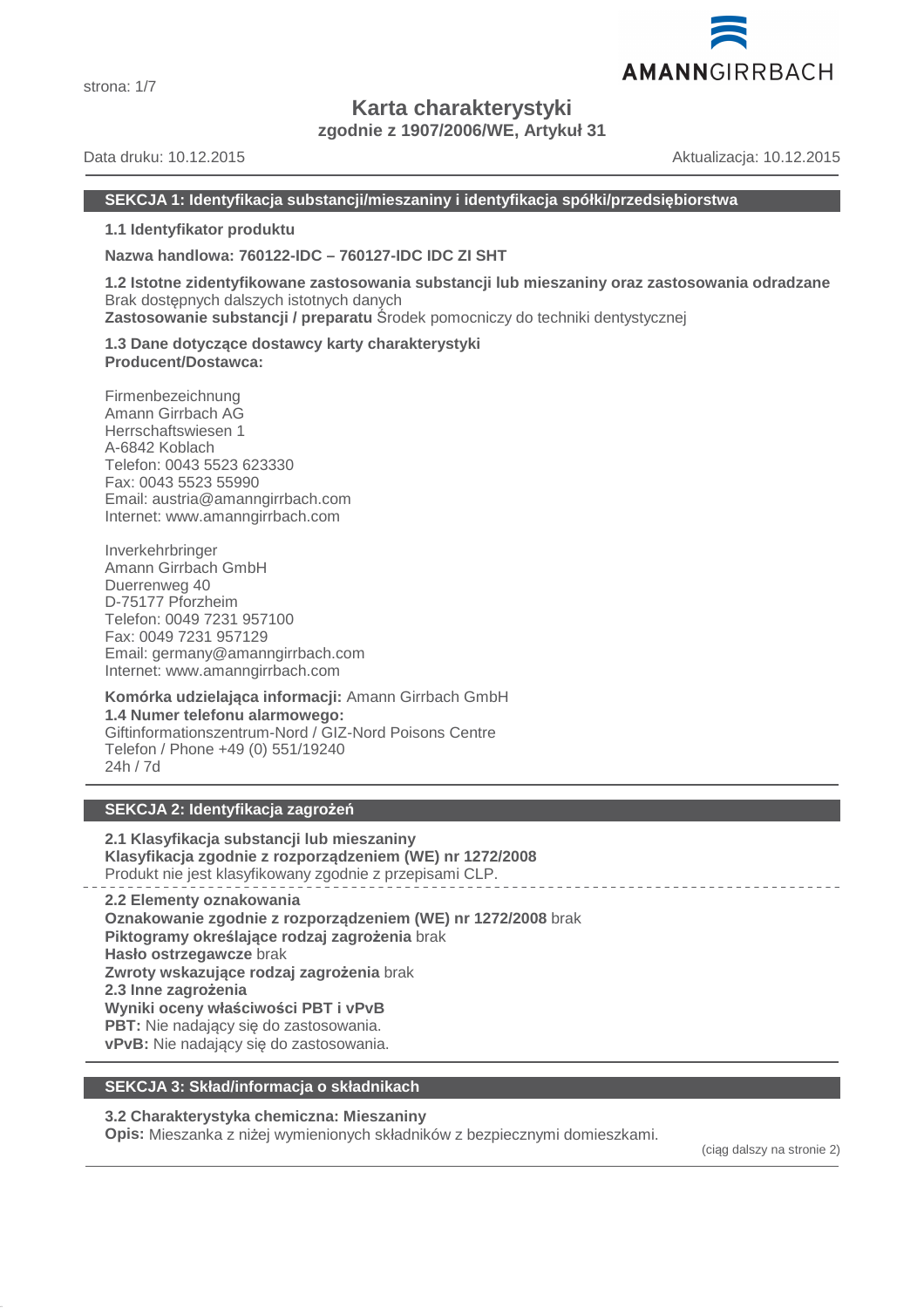

**Karta charakterystyki zgodnie z 1907/2006/WE, Artykuł 31**

strona: 2/7

Data druku: 10.12.2015 Aktualizacja: 10.12.2015

# **Nazwa handlowa: 760122-IDC – 760127-IDC IDC ZI SHT**

|                                                                                                                                                                           | (ciag dalszy od strony 1) |
|---------------------------------------------------------------------------------------------------------------------------------------------------------------------------|---------------------------|
| Składniki niebezpieczne:                                                                                                                                                  |                           |
| CAS: 1314-23-4<br>zirconium dioxide<br>EINECS: 215-227-2 substancja z określoną na poziomie Wspólnoty wartością najwyższego<br>dopuszczalnego stężenia w środowisku pracy | 50-100%                   |
| CAS: 1314-36-9<br>yttrium oxide<br>EINECS: 215-233-5 substancja z określoną na poziomie Wspólnoty wartością najwyższego<br>dopuszczalnego stężenia w środowisku pracy     | $<$ 10%                   |
| Wskazówki dodatkowe:<br>Pełna treść przytoczonych wskazówek dotyczących zagrożeń znajduje się w rozdziale 16.                                                             |                           |

# **SEKCJA 4: Środki pierwszej pomocy**

# **4.1 Opis środków pierwszej pomocy**

# **Wskazówki ogólne:**

Osoby porażone należy wynieść na świeże powietrze.

Nie pozostawiać osób porażonych bez nadzoru.

**Po wdychaniu:** Dostarczyć świeże powietrze, w razie dolegliwości wezwać lekarza.

**Po styczności ze skórą:** Natychmiast zmyć wodą i mydłem i dobrze spłukać.

#### **Po styczności z okiem:**

Płukać oczy z otwartą powieką przez kilka minut pod bieżącą wodą.

Natychmiast wezwać lekarza.

**Po przełknięciu:** Natychmiast sprowadzić lekarza.

**4.2 Najważniejsze ostre i opóźnione objawy oraz skutki narażenia**

Brak dostępnych dalszych istotnych danych

**4.3 Wskazania dotyczące wszelkiej natychmiastowej pomocy lekarskiej i szczególnego**

#### **postępowania z poszkodowanym**

Brak dostępnych dalszych istotnych danych

# **SEKCJA 5: Postępowanie w przypadku pożaru**

# **5.1 Środki gaśnicze**

**Przydatne środki gaśnicze:**

CO2, proszek gaśniczy lub strumień wody. Większy pożar zwalczać strumieniem wody lub pianą odporną na działanie alkoholu.

**Środki gaśnicze nieprzydatne ze względów bezpieczeństwa:** Woda pełnym strumieniem **5.2 Szczególne zagrożenia związane z substancją lub mieszaniną**

Przy ogrzewaniu lub w wypadku pożaru możliwe jest tworzenie się trujących gazów.

**5.3 Informacje dla straży pożarnej**

**Specjalne wyposażenie ochronne:** Nie wdychać gazów powstających podczas eksplozji i pożarów. **Inne dane** Wodę skażoną należy zbierać oddzielnie, nie może ona dostać się do kanalizacji.

# **SEKCJA 6: Postępowanie w przypadku niezamierzonego uwolnienia do środowiska**

# **6.1 Indywidualne środki ostrożności, sprzęt ochronny i procedury w sytuacjach awaryjnych**

Nosić ubranie ochronne. Osoby nie zabezpieczone przenieść w bezpieczne miejsce. Zadbać o wystarczające wietrzenie.

Unikać kurzu.

W przypadku działania pary (pyłu) aerozolu zastosować ochronę dróg oddechowych.

**6.2 Środki ostrożności w zakresie ochrony środowiska:**

Nie dopuścić do przedostania się do kanalizacji lub zbiorników wodnych.

**6.3 Metody i materiały zapobiegające rozprzestrzenianiu się skażenia i służące do usuwania skażenia:**

Zdjąć mechanicznie.

Zadbać o wystarczające przewietrzenie.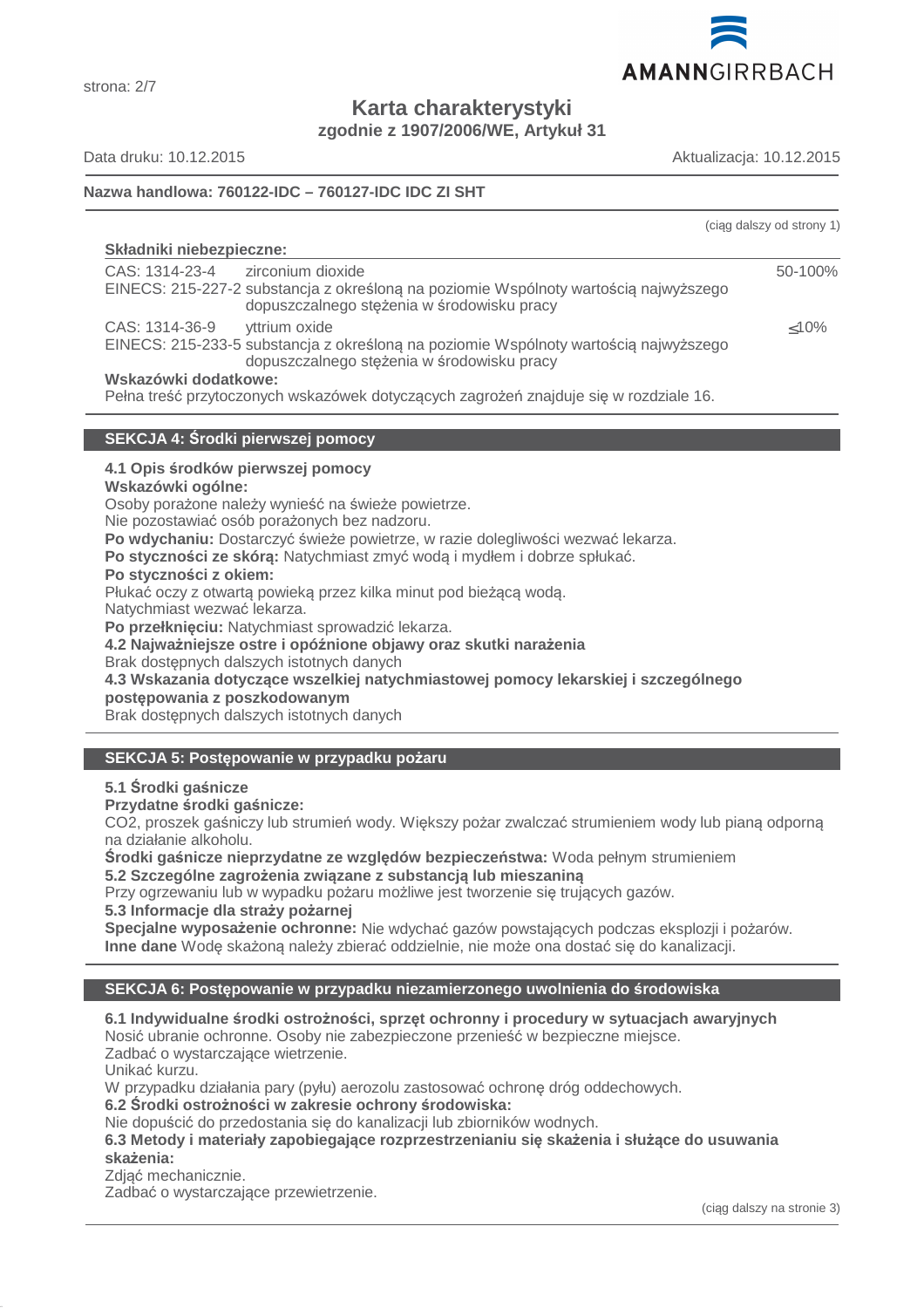

**Karta charakterystyki**

**zgodnie z 1907/2006/WE, Artykuł 31**

Data druku: 10.12.2015 Aktualizacja: 10.12.2015

# **Nazwa handlowa: 760122-IDC – 760127-IDC IDC ZI SHT**

# **6.4 Odniesienia do innych sekcji**

Informacje na temat bezpiecznej obsługi patrz rozdział 7. Informacje na temat osobistego wyposażenia ochronnego patrz rozdział 8. Informacje na temat utylizacji patrz rozdział 13.

# **SEKCJA 7: Postępowanie z substancjami i mieszaninami oraz ich magazynowanie**

**7.1 Środki ostrożności dotyczące bezpiecznego postępowania** Zbiorniki otwierać i obchodzić się z nimi ostrożnie. Zadbać o dobry nawiew /odsysanie w miejscu pracy. Unikać zapylania W przypadku zapylenia przewidzieć odsysanie. **Wskazówki dla ochrony przeciwpożarowej i przeciwwybuchowej:** Źródła zapłonu trzymać z daleka - nie palić tytoniu.

**7.2 Warunki bezpiecznego magazynowania, w tym informacje dotyczące wszelkich wzajemnych niezgodności**

**Składowanie:**

**Wymagania w stosunku do pomieszczeń składowych i zbiorników:**

Przechowywać tylko w oryginalnych beczkach.

**Wskazówki odnośnie wspólnego składowania:** Nie składować w styczności ze środkami spożywczymi. **Dalsze wskazówki odnośnie warunków składowania:** Zbiornik trzymać szczelnie zamknięty.

**7.3 Szczególne zastosowanie(-a) końcowe** Brak dostępnych dalszych istotnych danych

# **SEKCJA 8: Kontrola narażenia/środki ochrony indywidualnej**

**Dodatkowe wskazówki dla wykonania urządzeń technicznych:** Brak dalszych danych, patrz punkt 7.

**8.1 Parametry dotyczące kontroli**

**Składniki wraz z kontrolowanymi warto ściami granicznymi zale żnymi od miejsca pracy:** 

**1314-23-4 zirconium dioxide** NDS NDSCh: 10 mg/m<sup>3</sup>  $NDS: 5$  mg/m<sup>3</sup> w przeliczeniu na Zr

# **1314-36-9 yttrium oxide**

NDS NDS: 1 mg/m<sup>3</sup> w przeliczeniu na Y

# **8.2 Kontrola narażenia**

**Osobiste wyposażenie ochronne: Ogólne środki ochrony i higieny:** Należy przestrzegać zwyczajne środki ostrożności przy obchodzeniu się z chemikaliami. Myć ręce przed przerwą i przed końcem pracy. Trzymać z dala od środków spożywczych napojów i pasz. Nie wdychać pyłu/ dymu/ mgły. Unikać styczności z oczami i skórą. **Ochrona dróg oddechowych:** Przy niewystarczającej wentylacji ochrona dróg oddechowych. Urządzenie filtrujące na krótki czas: Filtr P2 Filtr P3 **Ochrona rąk:** Rękawice ochronne **Materiał, z którego wykonane są rękawice**

(ciąg dalszy na stronie 4)



(ciąg dalszy od strony 2)

strona: 3/7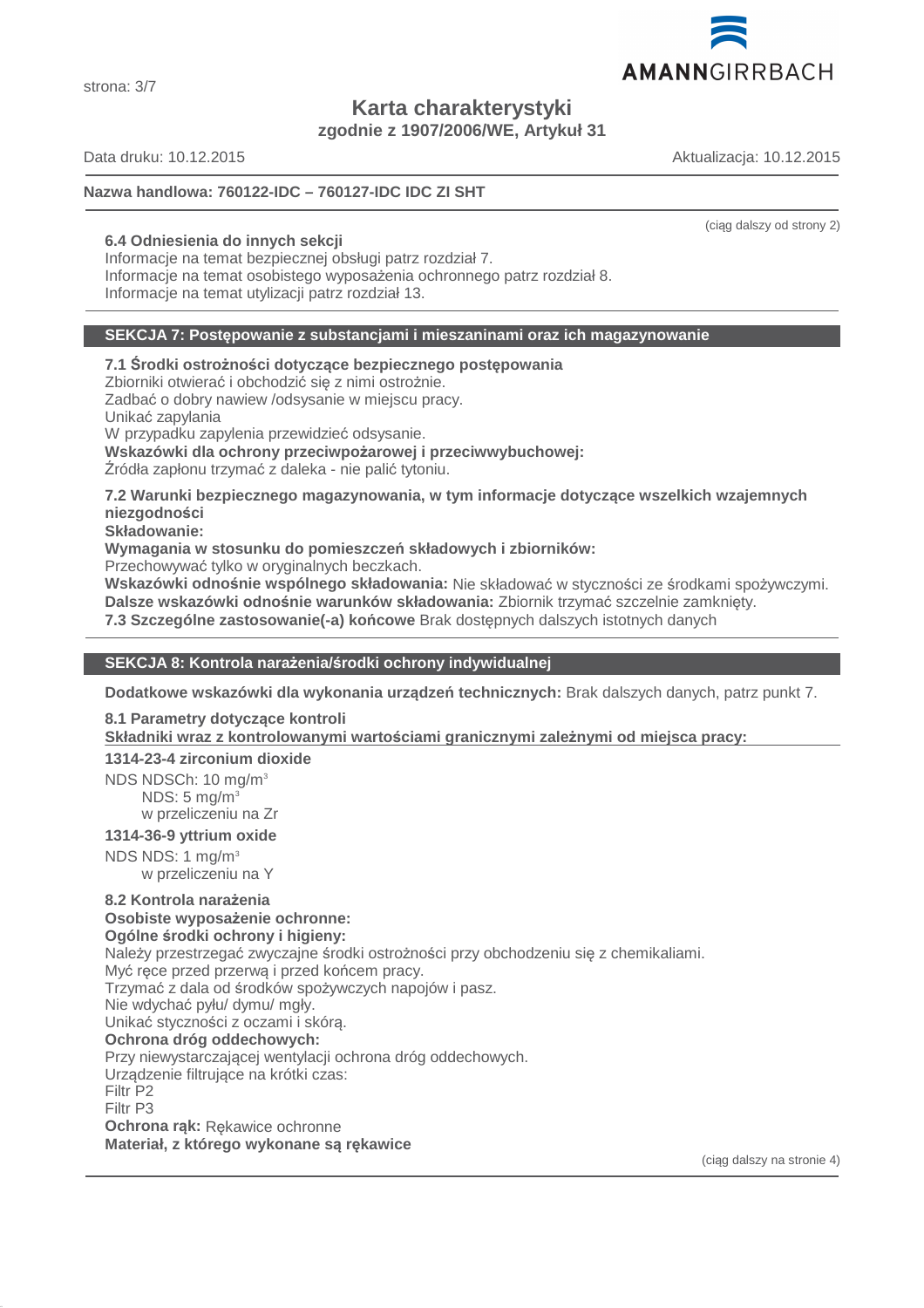

**Karta charakterystyki zgodnie z 1907/2006/WE, Artykuł 31**

strona: 4/7

Data druku: 10.12.2015 Aktualizacja: 10.12.2015

# **Nazwa handlowa: 760122-IDC – 760127-IDC IDC ZI SHT**

(ciąg dalszy od strony 3)

Wybór odpowiednich rękawic nie zależy tylko od materiału, lecz także od innych cech jakościowych i zmienia się od producenta do producenta. Ponieważ produkt jest preparatem składającym się z kilku substancji, to odporności materiałów, z których wykonano rękawice nie można wcześniej wyliczyć i dlatego też musi być ona sprawdzona przed zastosowaniem.

**Czas penetracji dla materiału, z którego wykonane są rękawice**

Od producenta rękawic należy uzyskać informację na temat dokładnego czasu przebicia i go przestrzegać. **Do długotrwałego kontaktu nadają się rękawice z następującego materiału:** Kauczuk nitrylowy **Ochrona oczu:** Okulary ochronne szczelnie zamknięte

#### **SEKCJA 9: Właściwości fizyczne i chemiczne**

| 9.1 Informacje na temat podstawowych właściwości fizycznych i chemicznych<br>Ogólne dane           |                                                                                                                     |
|----------------------------------------------------------------------------------------------------|---------------------------------------------------------------------------------------------------------------------|
| Wygląd:<br>Forma:<br>Kolor:<br>Zapach:<br>Próg zapachu:                                            | Stały materiał<br>Zgodnie z nazwą produktu<br>Bez zapachu<br>Nieokreślone                                           |
| Wartość pH:                                                                                        | Nie nadający się do zastosowania.                                                                                   |
| Zmiana stanu<br><b>Punkt topnienia/ Zakres topnienia:</b><br><b>Punkt wrzenia/ Zakres wrzenia:</b> | Nie jest określony.<br>Nie jest określony.                                                                          |
| <b>Punkt zapłonu:</b>                                                                              | Nie nadający się do zastosowania.                                                                                   |
| Łatwopalność (stała gazowa):                                                                       | Nie nadający się do zastosowania.                                                                                   |
| Temperatura palenia się:                                                                           |                                                                                                                     |
| Temperatura rozkładu:                                                                              | Nieokreślone.                                                                                                       |
| Samozapłon:                                                                                        | Produkt nie jest samozapalny.                                                                                       |
| Niebezpieczeństwo wybuchu:                                                                         | Produkt nie jest grozi wybuchem.                                                                                    |
| Granice niebezpieczeństwa wybuchu:<br>Dolna:<br>Górna:                                             | Nieokreślone.<br>Nieokreślone.                                                                                      |
| Ciśnienie pary:                                                                                    | Nieokreślone.                                                                                                       |
| Gęstość:<br>Gęstość względna<br>Gęstość par<br>Szybkość parowania                                  | Nie jest określony.<br>Nieokreślone.<br>Nieokreślone.<br>Nie nadający się do zastosowania.                          |
| Rozpuszczalność w/ mieszalność z<br>Woda:                                                          | Nie lub mało mieszalny.                                                                                             |
| Współczynnik podziału (n-oktanol/woda): Nieokreślone.                                              |                                                                                                                     |
| Lepkość:<br>Dynamiczna:<br>Kinetyczna:<br>9.2 Inne informacje                                      | Nie nadający się do zastosowania.<br>Nie nadający się do zastosowania.<br>Brak dostępnych dalszych istotnych danych |

# **SEKCJA 10: Stabilność i reaktywność**

**10.1 Reaktywność** Brak dostępnych dalszych istotnych danych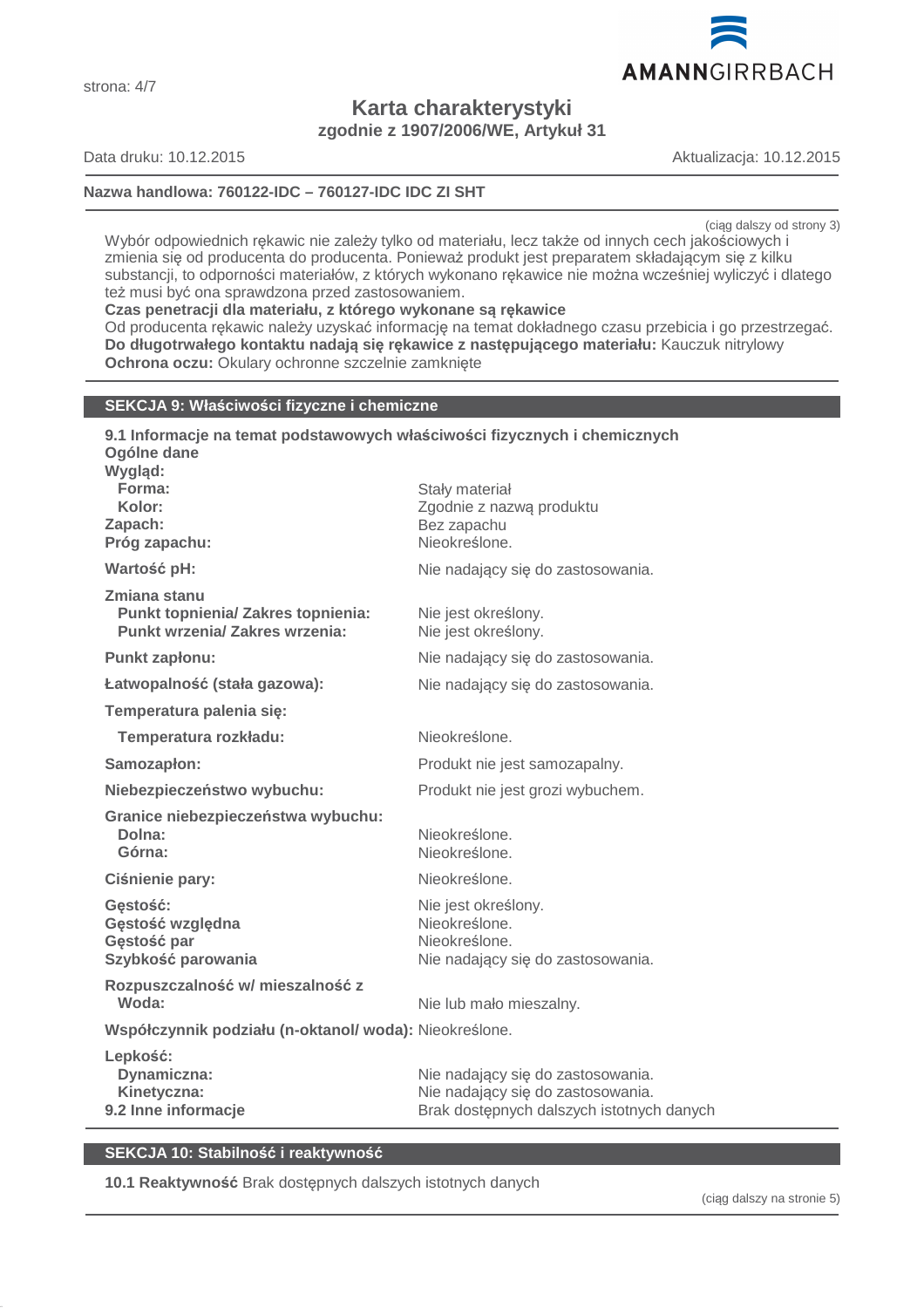

**Karta charakterystyki**

**zgodnie z 1907/2006/WE, Artykuł 31**

Data druku: 10.12.2015 Aktualizacja: 10.12.2015

**Nazwa handlowa: 760122-IDC – 760127-IDC IDC ZI SHT**

(ciąg dalszy od strony 4)

**10.2 Stabilność chemiczna**

**Rozkład termiczny/ warunki których należy unikać:**

Brak rozkładu przy użyciu zgodnym z przeznaczeniem.

**10.3 Możliwość występowania niebezpiecznych reakcji** Reakcje niebezpieczne nie są znane.

**10.4 Warunki, których należy unikać** Brak dostępnych dalszych istotnych danych

**10.5 Materiały niezgodne:** Brak dostępnych dalszych istotnych danych

**10.6 Niebezpieczne produkty rozkładu:** Niebezpieczne produkty rozkładu nie są znane.

# **SEKCJA 11: Informacje toksykologiczne**

**11.1 Informacje dotyczące skutków toksykologicznych**

**Toksyczność ostra** W oparciu o dostępne dane, kryteria klasyfikacji nie są spełnione.

**Pierwotne działanie drażniące: Działanie Gatunek Metoda:**

**Działanie żrące/drażniące na skórę** W oparciu o dostępne dane, kryteria klasyfikacji nie są spełnione.

**Poważne uszkodzenie oczu/działanie drażniące na oczy**

W oparciu o dostępne dane, kryteria klasyfikacji nie są spełnione.

**Działanie uczulające na drogi oddechowe lub skórę**

W oparciu o dostępne dane, kryteria klasyfikacji nie są spełnione.

**Działanie rakotwórcze, działanie mutagenne i szkodliwe działanie na rozrodczość (CMR)**

**Działanie mutagenne na komórki rozrodcze**

W oparciu o dostępne dane, kryteria klasyfikacji nie są spełnione.

**Rakotwórczość** W oparciu o dostępne dane, kryteria klasyfikacji nie są spełnione.

**Szkodliwe działanie na rozrodczość** W oparciu o dostępne dane, kryteria klasyfikacji nie są spełnione.

**Działanie toksyczne na narządy docelowe – narażenie jednorazowe**

W oparciu o dostępne dane, kryteria klasyfikacji nie są spełnione.

**Działanie toksyczne na narządy docelowe – narażenie powtarzane**

W oparciu o dostępne dane, kryteria klasyfikacji nie są spełnione.

**Zagrożenie spowodowane aspiracją** W oparciu o dostępne dane, kryteria klasyfikacji nie są spełnione.

# **SEKCJA 12: Informacje ekologiczne**

# **12.1 Toksyczność**

**Toksyczność wodna:** Brak dostępnych dalszych istotnych danych

**12.2 Trwałość i zdolność do rozkładu** Brak dostępnych dalszych istotnych danych

**12.3 Zdolność do bioakumulacji** Brak dostępnych dalszych istotnych danych

**12.4 Mobilność w glebie** Brak dostępnych dalszych istotnych danych

# **Dalsze wskazówki ekologiczne:**

# **Wskazówki ogólne:**

Klasa szkodliwości dla wody 1 (samookreślenie): w ograniczonym stopniu szkodliwy dla wody Nie dopuścić do przedostania się w stanie nierozcieńczonym lub w dużych ilościach do wód gruntowych, wód powierzchniowych bądź do kanalizacji.

**12.5 Wyniki oceny właściwości PBT i vPvB**

**PBT:** Nie nadający się do zastosowania.

**vPvB:** Nie nadający się do zastosowania.

**12.6 Inne szkodliwe skutki działania** Brak dostępnych dalszych istotnych danych

# **SEKCJA 13: Postępowanie z odpadami**

# **13.1 Metody unieszkodliwiania odpadów**

# **Zalecenie:**

Nie może podlegać obróbce wspólnie z odpadkami domowymi. Nie dopuścić do przedostania się do kanalizacji.

(ciąg dalszy na stronie 6)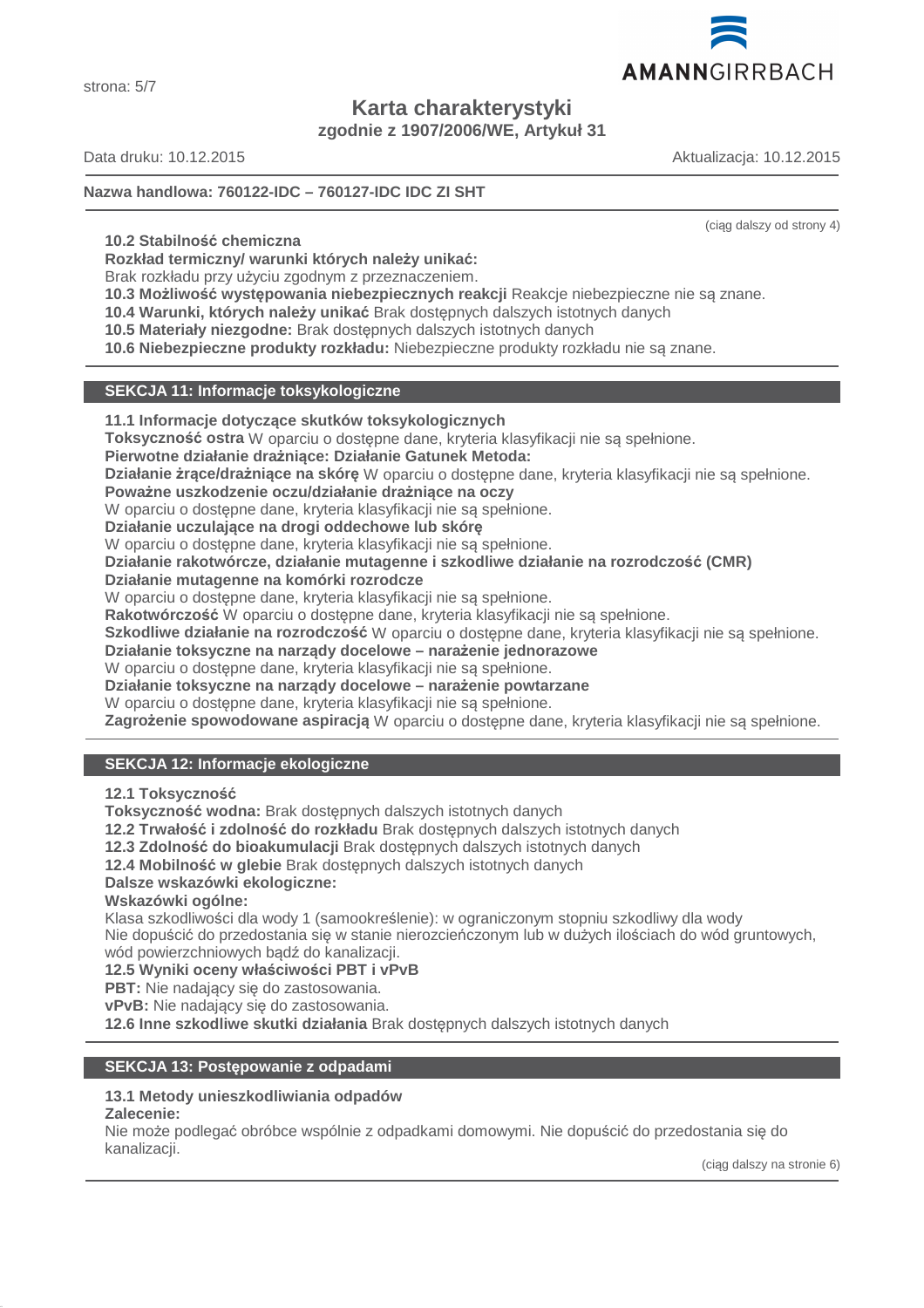(ciąg dalszy na stronie 7)

# **Karta charakterystyki**

**zgodnie z 1907/2006/WE, Artykuł 31**

Data druku: 10.12.2015 Aktualizacja: 10.12.2015

# **Nazwa handlowa: 760122-IDC – 760127-IDC IDC ZI SHT**

# **Europejski Katalog Odpadów**

Zawartość / pojemnik usuwać zgodnie z przepisami miejscowymi / regionalnymi / narodowymi / międzynarodowymi.

#### **Opakowania nieoczyszczone:**

**Zalecenie:** Usuwanie zgodnie z obowiązującymi przepisami.

# **SEKCJA 14: Informacje dotyczące transportu**

| 14.1 Numer UN<br>ADR, ADN, IMDG, IATA<br>14.2 Prawidłowa nazwa przewozowa UN | brak                              |
|------------------------------------------------------------------------------|-----------------------------------|
| ADR, ADN, IMDG, IATA<br>14.3 Klasa(-y) zagrożenia w transporcie              | brak                              |
| ADR, ADN, IMDG, IATA                                                         |                                   |
| Klasa                                                                        | brak                              |
| 14.4 Grupa opakowaniowa                                                      |                                   |
| <b>ADR, IMDG, IATA</b>                                                       | brak                              |
| 14.5 Zagrożenia dla środowiska:                                              |                                   |
| Zanieczyszczenia morskie:                                                    | <b>Nie</b>                        |
| 14.6 Szczególne środki ostrożności dla                                       |                                   |
| użytkowników                                                                 | Nie nadający się do zastosowania. |
| 14.7 Transport luzem zgodnie z załącznikiem II                               |                                   |
| do konwencji MARPOL i kodeksem IBC                                           | Nie nadający się do zastosowania. |
| <b>UN "Model Regulation":</b>                                                | brak                              |

# **SEKCJA 15: Informacje dotyczące przepisów prawnych**

**15.1 Przepisy prawne dotyczące bezpieczeństwa, zdrowia i ochrony środowiska specyficzne dla substancji i mieszaniny**

**Rady 2012/18/UE**

**Wskazane substancje niebezpieczne - ZAŁĄCZNIK I** żaden ze składników nie znajduje się na liście **15.2 Ocena bezpieczeństwa chemicznego:**

Ocena Bezpieczeństwa Chemicznego nie została przeprowadzona.

# **SEKCJA 16: Inne informacje**

Dane opierają się na dzisiejszym stanie naszej wiedzy, nie określają jednak w sposób ostateczny właściwości produkcyjnych i nie mogą być uzasadnieniem prawomocnych umów.

# **Wydział sporządzający wykaz danych:**

ADEEGO GmbH Wildsteig 4A D-42113 Wuppertal Tel. +49 (0) 202 2575700 Fax. +49 (0) 202 2575701 Email: mail@adeego.de www.adeego.de **Partner dla kontaktów:** Dr. Axel Deeg **Skróty i akronimy:** ADR: Accord européen sur le transport des marchandises dangereuses par Route (European Agreement concerning the International Carriage of Dangerous Goods by Road) IMDG: International Maritime Code for Dangerous Goods IATA: International Air Transport Association GHS: Globally Harmonised System of Classification and Labelling of Chemicals

EINECS: European Inventory of Existing Commercial Chemical Substances

ELINCS: European List of Notified Chemical Substances



(ciąg dalszy od strony 5)

strona: 6/7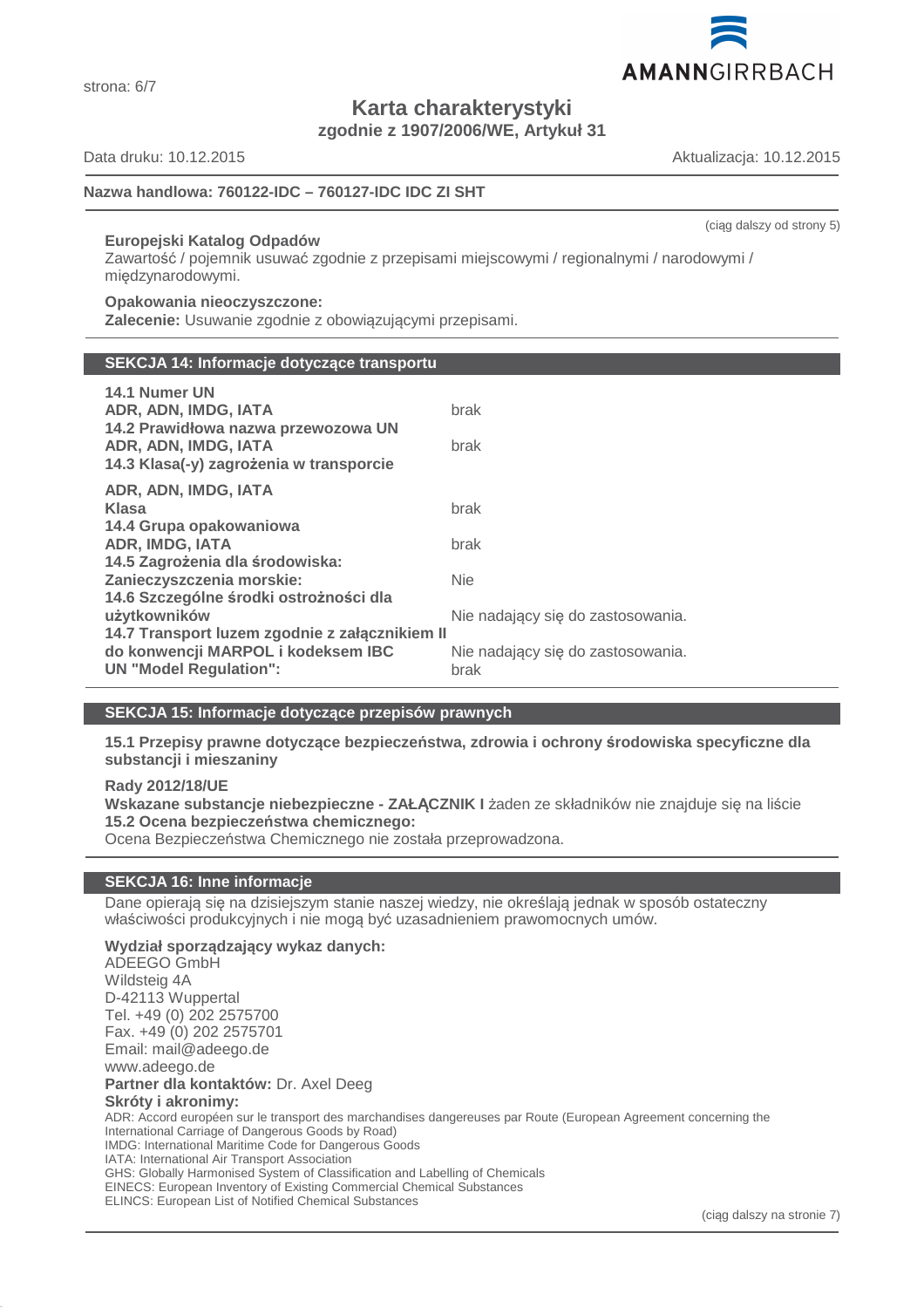

(ciąg dalszy od strony 6)

**Karta charakterystyki zgodnie z 1907/2006/WE, Artykuł 31**

# **Nazwa handlowa: 760122-IDC – 760127-IDC IDC ZI SHT**

CAS: Chemical Abstracts Service (division of the American Chemical Society) PBT: Persistent, Bioaccumulative and Toxic vPvB: very Persistent and very Bioaccumulative

Data druku: 10.12.2015 Aktualizacja: 10.12.2015

strona: 7/7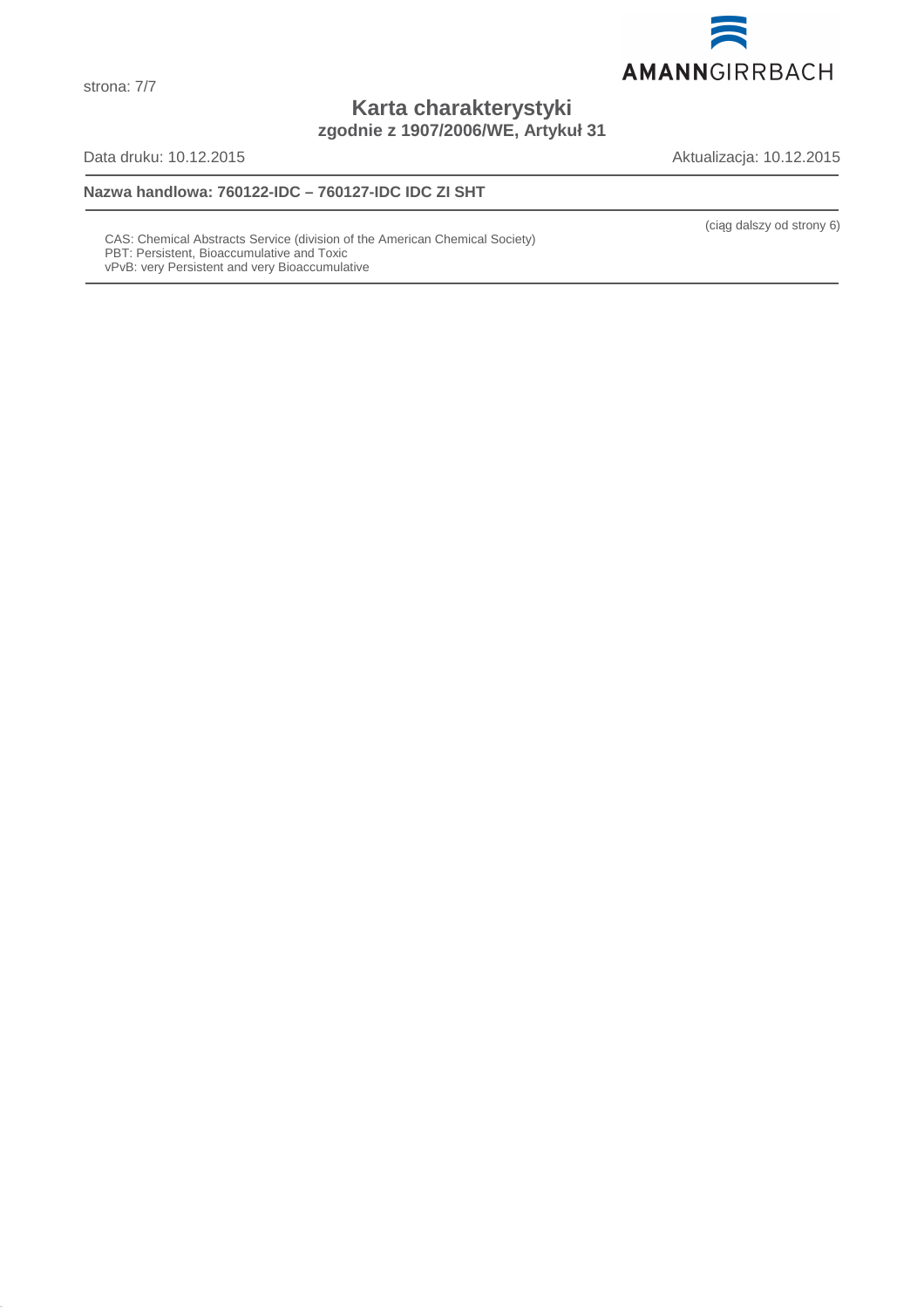

Страница: 1/7

# **Паспорт безопасности.**

**в соответствии с 1907/2006/EC, Статья 31**

Дата печати: 10.12.2015 Дата редактирования: 10.12.2015

# **1 Наименование вещества / препарата и фирмы / предприятия**

**Идентификатор продукта**

**Торговое наименование: 760122-IDC – 760127-IDC IDC ZI SHT**

**Соответствующие установленные применения вещества или смеси и не рекомендуемые области использования** Отсутствует какая-либо соответствующая информация.

**Применение вещества / препарата** Вспомогательное средство для стомотологической техники

**Подробная информация поставщика паспорта безопасности Производитель / Поставщик:**

Firmenbezeichnung Amann Girrbach AG Herrschaftswiesen 1 A-6842 Koblach Telefon: 0043 5523 623330 Fax: 0043 5523 55990 Email: austria@amanngirrbach.com Internet: www.amanngirrbach.com

Inverkehrbringer Amann Girrbach GmbH Duerrenweg 40 D-75177 Pforzheim Telefon: 0049 7231 957100 Fax: 0049 7231 957129 Email: germany@amanngirrbach.com Internet: www.amanngirrbach.com

**Отдел, предоставляющий информацию:** Amann Girrbach GmbH **Номер телефона экстренной связи:** Giftinformationszentrum-Nord / GIZ-Nord Poisons Centre Telefon / Phone +49 (0) 551/19240 24h / 7d

#### **2 Возможые виды опасности**

#### **Классификация вещества или смеси**

Данный продукт не классифицируется в соответствии с Согласованной на глобальном уровне системой классификации и маркировки химических веществ (GHS).

**Элементы маркировки Элементы маркировки в соответствии с СГС** отпадает **Пиктограммы, обозначающие опасности** отпадает **Сигнальное слово** отпадает **Предупреждения об опасности** отпадает **Другие опасные факторы Результаты оценки PBT (устойчивое биоаккумулятивное токсическое вещество) и vPvB (очень устойчивое биоаккумулятивное вещество) PBT:** Неприменимо. **vPvB:** Неприменимо.

# **3 Состав / Данные по составляющим компонентам**

#### **Химическая характеристика: Смеси**

**Описание:** Смесь из веществ, перечисленных ниже, с неопасными добавками.

(Продолжение на странице 2)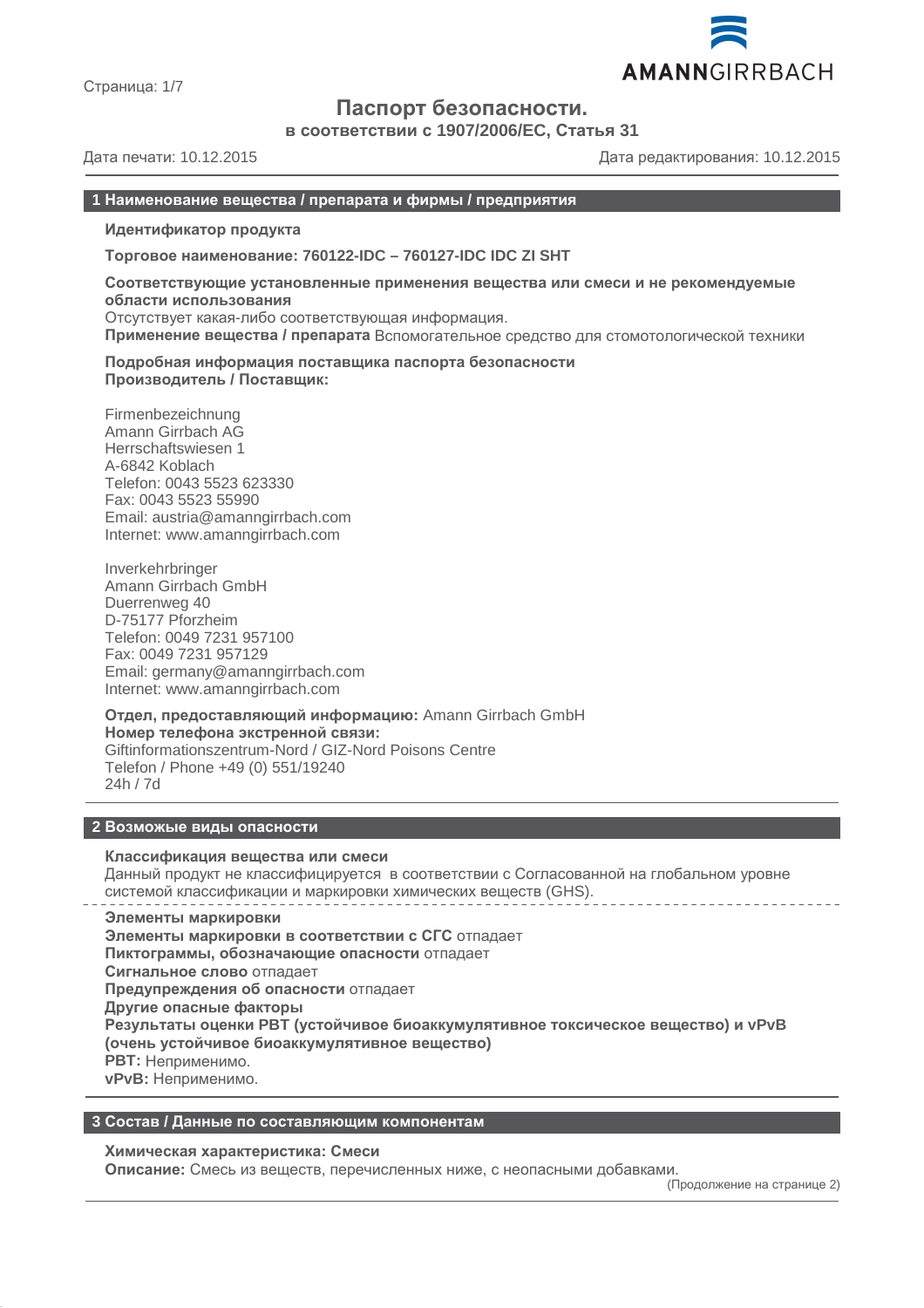

Страница: 2/7

# **Паспорт безопасности.**

**в соответствии с 1907/2006/EC, Статья 31**

Дата печати: 10.12.2015 Дата редактирования: 10.12.2015

# **Торговое наименование: 760122-IDC – 760127-IDC IDC ZI SHT**

(Продолжение страницы 1)

#### **Содержащиеся опасные вещества :**

# 1314-23-4 zirconium dioxide 50-100%

**Дополнительные указания:** Текст приведённых указаний на факторы риска см. в Главе 16.

#### **4 Меры по оказанию первой помощи**

#### **Описание мер первой медицинской помощи**

**Общие указания:**

Разместить пострадавших на свежем воздухе.

Не оставлять пострадавших без присмотра.

**После вдыхания:** Обеспечить доступ свежего воздуха, при недомоганиях обратиться к врачу. **После контакта с кожей:** Немедленно промыть с помощью воды и мыла, хорошо сполоснуть.

**После контакта с глазами:**

Промыть открытый глаз под проточной водой в течение нескольких минут.

Немедленно вызвать врача.

**После проглатывания:** Немедленно вызвать врача.

#### **Указания для врача:**

**Наиболее важные симптомы и эффекты, как немедленные, так и проявляющиеся впоследствии**

Отсутствует какая-либо соответствующая информация.

**Указание на необходимость оперативной медицинской помощи и специального режима** Отсутствует какая-либо соответствующая информация.

# **5 Меры по борьбе с пожаром**

# **Средства пожаротушения**

#### **Надлежащие средства тушения:**

CO2, порошковое средство для тушения или водяная струя мелкого разбрызгивания. При борьбе с крупными пожарами следует применять водяную струю мелкого разбрызгивания или спиртоустойчивую пену.

**Средства тушения, являющиеся непригодными из соображений безопасности:**

Полноструйная вода

**Особые опасности, создаваемые веществом или смесью**

При нагревании или в случае пожара возможно образование ядовитых газов.

#### **Рекомендации для пожарных**

**Защитное оснащение:** Не вдыхать газы, выделяющиеся при взрыве или пожаре.

#### **Дополнительная информация**

Собирать заражённую воду для тушения отдельно. Недопустимо её попадание в канализационную систему.

# **6 Меры при непреднамеренном выделении (утечке)**

#### **Меры по обеспечению личной безопасности, защитное снаряжение и порядок действий в чрезвычайной ситуации**

Надеть защитное снаряжение. Держать на отдалении незащищённых людей.

Обеспечить достаточную вентиляцию.

Избегать образования пыли.

Применять устройство защиты органов дыхания от воздействия паров / пыли / аэрозоля.

**Меры по защите окружающей среды:**

Не допускать попадания продукта в канализационную систему или в водоёмы.

**Методы и материалы для локализации и очистки:**

Собрать механическим образом.

Обеспечить достаточную вентиляцию.

(Продолжение на странице 3)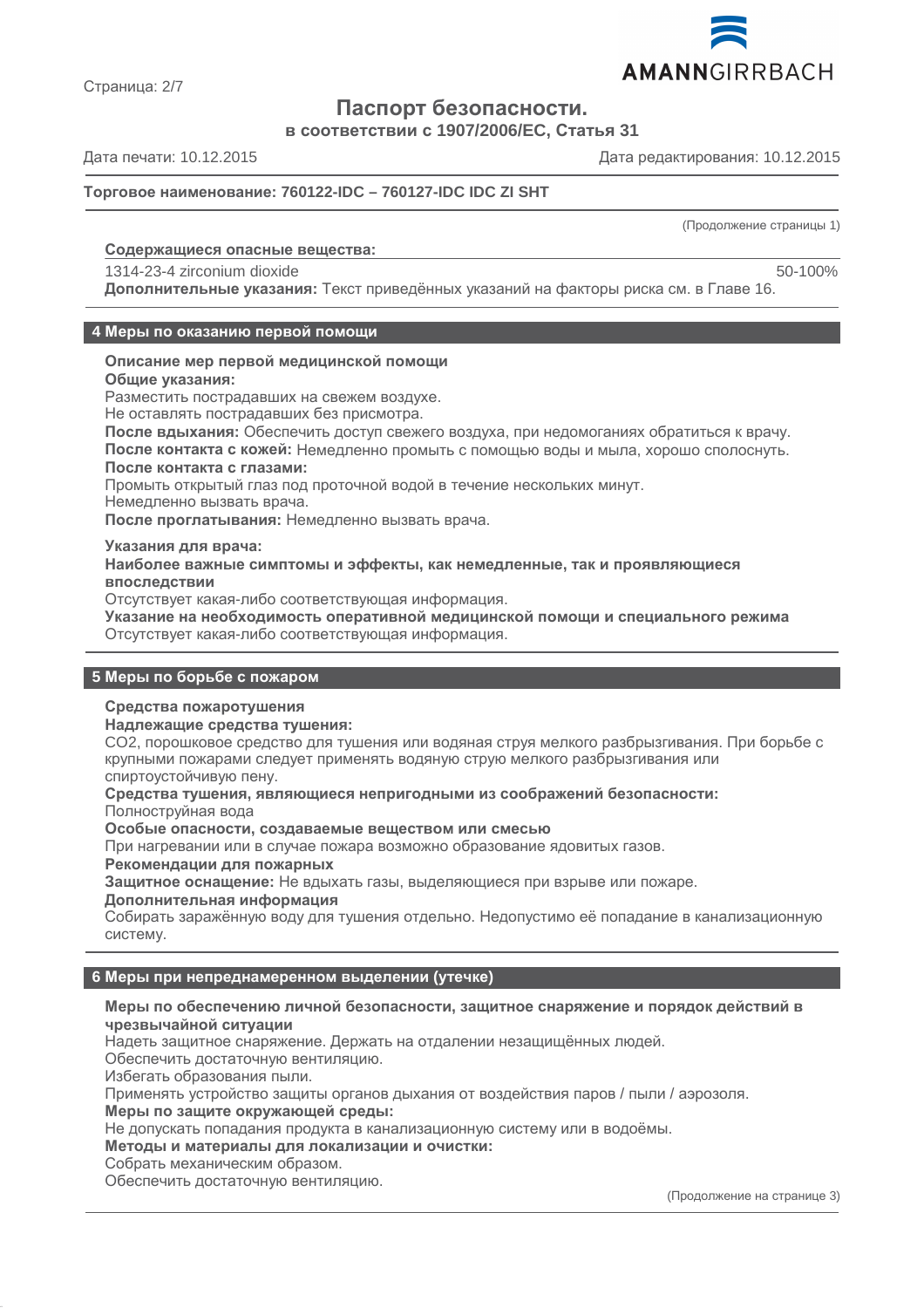

Страница: 3/7

# **Паспорт безопасности.**

**в соответствии с 1907/2006/EC, Статья 31**

Дата печати: 10.12.2015 Дата редактирования: 10.12.2015

(Продолжение страницы 2)

# **Торговое наименование: 760122-IDC – 760127-IDC IDC ZI SHT**

#### **Ссылки на другие разделы**

Информация по безопасному обращению - в Главе 7. Информация по индивидуальному защитному снаряжению - в Главе 8. Информация по утилизации - в Главе 13.

# **7 Обращение с веществом и его хранение**

#### **Обращение с веществом:**

#### **Меры предосторожности по безопасному обращению**

Соблюдать осторожность при открывании ёмкостей и при обращении с ними.

Обеспечить хорошую вентиляцию / вытяжку на рабочем месте.

Не допускать образования пыли.

При образовании пыли обеспечить её удаление с помощью пылесоса.

**Указания по защите от пожаров и взрывов:**

Держать подальше от источников воспламенения - не курить.

**Условия безопасного хранения, включая несовместимости**

**Хранение:**

**Требования, предъявляемые к складским помещениям и таре:**

Хранить только в оригинальной таре.

**Указания по совместимости с другими веществами при хранении:**

Хранить отдельно от продуктов питания, напитков и кормов.

**Дальнейшие данные по условиям хранения:** Держать ёмкости плотно закрытыми.

**Характерное конечное применение (или применения)**

Отсутствует какая-либо соответствующая информация.

# **8 Ограничение воздействия вещества и контроль / индивидуальные средства защиты**

**Дополнительные указания по структуре технических устройств:** Никаких дополнительных данных; см. Пункт 7.

# **Параметры контроля**

**Составляющие компоненты с предельными значениями, требующие мониторинга на рабочих местах:**

# **1314-23-4 zirconium dioxide**

PDK Долгосрочное значение: 6 мг/m<sup>3</sup>

аэрозоль

**Требования по охране труда и меры по обеспечению безопасности персонала Средства индивидуальной защиты:**

# **Общие меры по защите от воздействия и гигиене:**

При обращении с химикатами следует соблюдать стандартные меры предосторожности. Мыть руки перед перерывами и по окончании работы.

Держать подальше от продуктов питания, напитков и корма для животных.

Не вдыхать пыль / дым / туман.

Избегать контакта с глазами и с кожей.

# **Защита органов дыхания:**

При недостаточной вентиляции использовать устройство защиты органов дыхания. Фильтрующее устройство для кратковременного использования:

Фильтр P2. Фильтр P3.

**Защита рук:** Защитные перчатки (рукавицы).

# **Материал перчаток / рукавиц**

Выбор подходящих перчаток / рукавиц определяется не только материалом, но также и другими качественными особенностями, причём между различными производителями существует большая разница. Так как продукт представляет собой смесь различных веществ, то не представляется никакой возможности для расчёта устойчивости материала, из которого изготовлены перчатки /

(Продолжение на странице 4)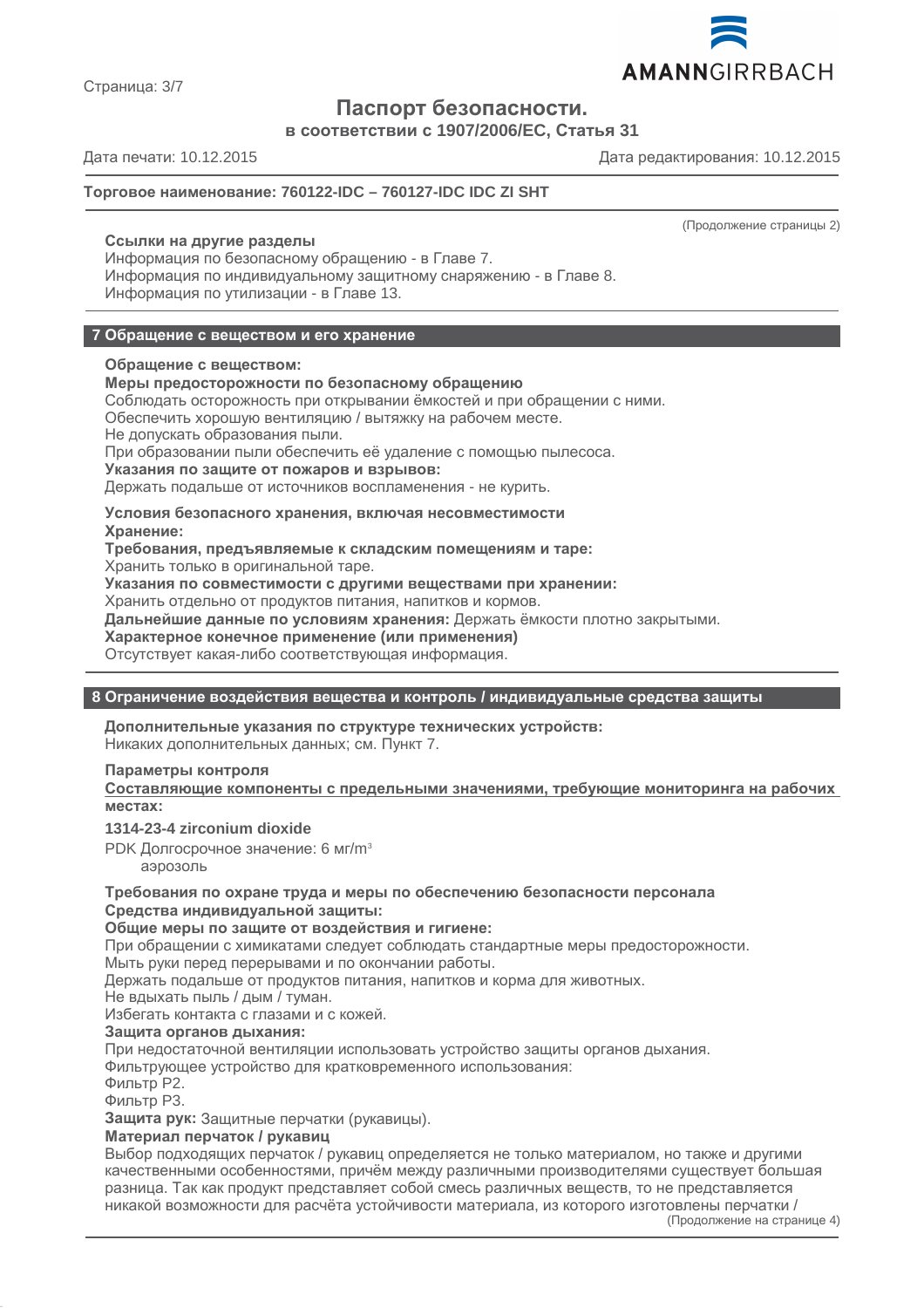

Страница: 4/7

# **Паспорт безопасности.**

**в соответствии с 1907/2006/EC, Статья 31**

Дата печати: 10.12.2015 Дата редактирования: 10.12.2015

# **Торговое наименование: 760122-IDC – 760127-IDC IDC ZI SHT**

(Продолжение страницы 3)

рукавицы, что вызывает необходимость перепроверки на предмет пригодности перед использованием.

#### **Период проницаемости материала перчаток / рукавиц.**

Необходимо осведомиться у производителя защитных перчаток / рукавиц о точном времени прорыва и придерживаться его.

#### **Для постоянного контакта пригодными являются перчатки / рукавицы из следующих материалов:**

Нитрилкаучук

**Защита глаз:** Плотно прилегающие защитные очки

#### **9 Физические и химические свойства**

| Информация по основным физическим и химическим свойствам<br>Общая информация<br>Внешний вид:<br>Форма:<br>Цвет:<br>Запах:<br>Порог запаха: | Твёрдое вещество<br>В соответствии с характеристикой продукта<br>Без запаха<br>Не определено. |
|--------------------------------------------------------------------------------------------------------------------------------------------|-----------------------------------------------------------------------------------------------|
| Значение рН:                                                                                                                               | Неприменимо.                                                                                  |
| Изменение состояния<br>Точка плавления / интервал температур<br>плавления:<br>Точка кипения / интервал температур<br>кипения:              | Не определено.<br>Не определено.                                                              |
| Температурная точка вспышки:                                                                                                               | Неприменимо.                                                                                  |
| Воспламеняемость (твёрдое, газообразное<br>вещество):                                                                                      | Неприменимо.                                                                                  |
| Температура воспламенения:                                                                                                                 |                                                                                               |
| Температура распада:                                                                                                                       | Не определено.                                                                                |
| Самовоспламеняемость:                                                                                                                      | Продукт не является самовоспламеняемым.                                                       |
| Взрывоопасность:                                                                                                                           | Продукт не является взрывоопасным.                                                            |
| Границы взрываемости:<br>Нижняя:<br>Верхняя:                                                                                               | Не определено.<br>Не определено.                                                              |
| Давление пара:                                                                                                                             | Не определено.                                                                                |
| Плотность:<br>Относительная плотность<br>Плотность пара<br>Скорость испарения                                                              | Не определено.<br>Не определено.<br>Не определено.<br>Неприменимо.                            |
| Растворимость в / Смешиваемость с<br>водой:                                                                                                | Несмешиваемо или трудносмешиваемо.                                                            |
| Коэффициент распределения (n-октанол /<br>вода):                                                                                           | Не определено.                                                                                |
| Вязкость:<br>Динамическая:                                                                                                                 | Неприменимо.<br>(Продолжение на странице 5)                                                   |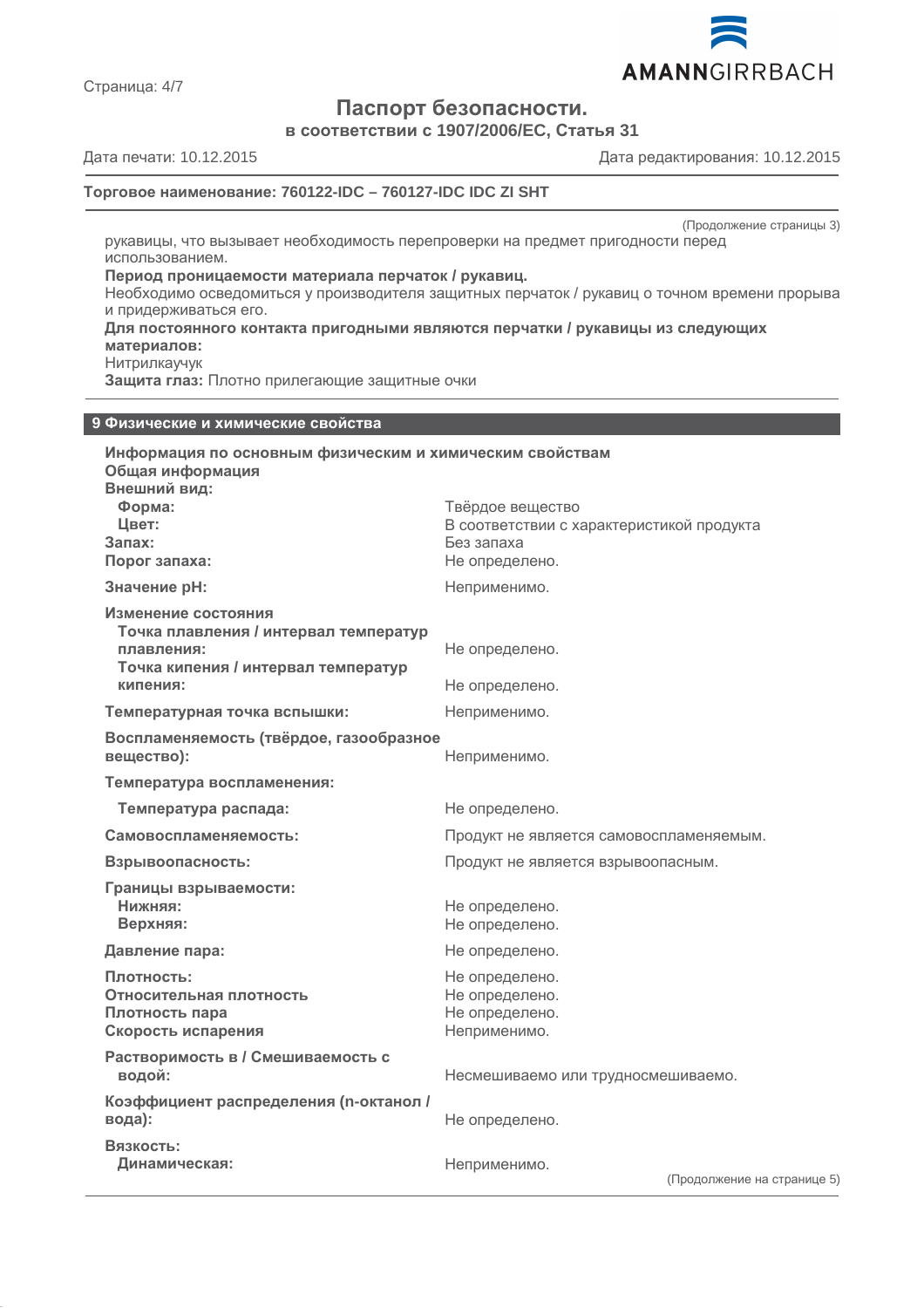

Страница: 5/7

# **Паспорт безопасности.**

**в соответствии с 1907/2006/EC, Статья 31**

Дата печати: 10.12.2015 Дата редактирования: 10.12.2015

# **Торговое наименование: 760122-IDC – 760127-IDC IDC ZI SHT**

(Продолжение страницы 4)

| Кинематическая:   | Неприменимо.                           |
|-------------------|----------------------------------------|
| Другая информация | Отсутствует какая-либо соответствующая |
|                   | информация.                            |

#### **10 Стабильность и реакционная способность**

**Реакционная способность** Отсутствует какая-либо соответствующая информация. **Химическая стабильность**

**Термический распад / условия, которых следует избегать:**

При использовании в соответствии с предписаниями не происходит никакого распада.

**Возможность опасных реакций** Неизвестно ни о каких опасных реакциях.

**Условия, вызывающие опасные изменения**

Отсутствует какая-либо соответствующая информация.

**Несовместимые материалы:** Отсутствует какая-либо соответствующая информация.

**Опасные продукты распада:** Незвестно ни о каких опасных продуктах распада.

# **11 Данные по токсикологии**

**Информация по токсикологическому воздействию Острая токсичность:**

**Первичное раздражающее воздействие: на кожу:** Нет раздражающего воздействия.

**на глаза:** Раздражающее воздействие.

**Сенсибилизация:**

Неизвестно о наличии сенсибилизирующего воздействия.

Сенсибилизация возможна посредством вдыхания.

#### **12 Экологическая информация**

**Токсичность**

**Акватоксичность:** Отсутствует какая-либо соответствующая информация.

**Стойкость и склонность к деградации** Отсутствует какая-либо соответствующая информация. **Поведение в экологических системах:**

**Биоаккумулятивный потенциал** Отсутствует какая-либо соответствующая информация.

**Подвижность в грунте** Отсутствует какая-либо соответствующая информация.

#### **Дополнительные экологические указания:**

**Общие указания:**

Класс вредности для воды 1 (Само-классификация): немного вредно для воды

Не допускать попадания продукта в грунтовые воды, водоёмы или в канализационную систему в неразбавленном виде или в больших количествах.

**Результаты оценки PBT (устойчивое биоаккумулятивное токсическое вещество) и vPvB (очень устойчивое биоаккумулятивное вещество)**

**PBT:** Неприменимо.

**vPvB:** Неприменимо.

**Другие вредные эффекты** Отсутствует какая-либо соответствующая информация.

# **13 Указания по утилизации**

#### **Методы обработки отходов**

**Рекомендация:**

Утилизация совместно с бытовыми отходами недопустима. Не допускать попадания в канализацию. **Европейский список отходов**

Утилизировать содержимое / тару в соответствии с местными / региональными / национальными / международными предписаниями.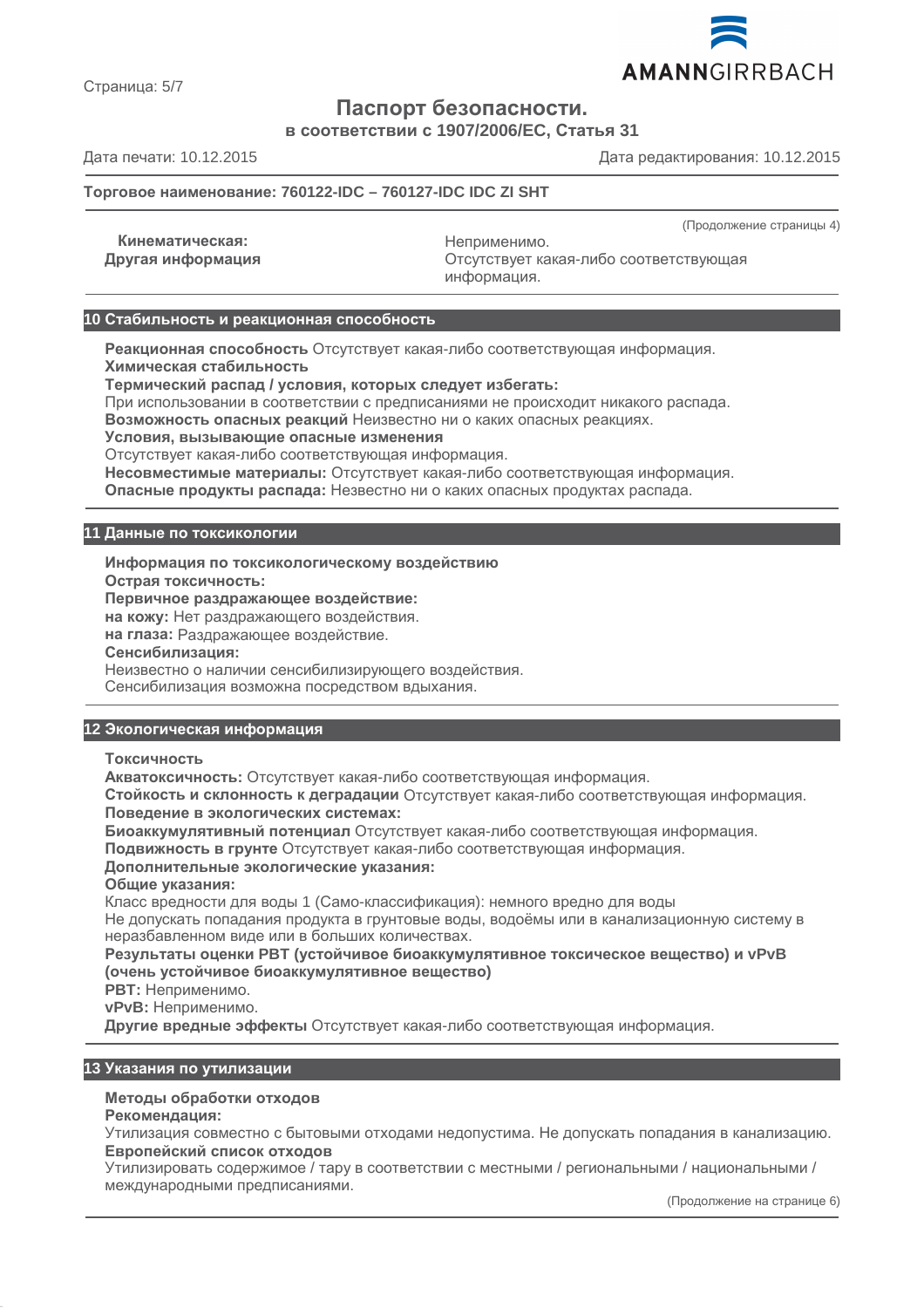

Страница: 6/7

**Паспорт безопасности.**

**в соответствии с 1907/2006/EC, Статья 31**

Дата печати: 10.12.2015 Дата редактирования: 10.12.2015

# **Торговое наименование: 760122-IDC – 760127-IDC IDC ZI SHT**

(Продолжение страницы 5)

# **Неочищенные упаковки: Рекомендация:**

Утилизация должна быть осуществлена в соответствии с предписаниями компетентных служб.

## **14 Информация по транспорту**

| <b>Homep UN</b>                           |              |
|-------------------------------------------|--------------|
| ADR, ADN, IMDG, IATA                      | отпадает     |
| Собственное транспортное наименование ООН |              |
| ADR, ADN, IMDG, IATA                      | отпадает     |
| классов опасности транспорта              |              |
| ADR, ADN, IMDG, IATA                      |              |
| Класс                                     | отпадает     |
| Группа упаковки                           |              |
| <b>ADR, IMDG, IATA</b>                    | отпадает     |
| Экологические риски:                      |              |
| Загрязнитель морской среды:               | Нет          |
| Особые меры предосторожности для          |              |
| пользователей                             | Неприменимо. |
| Транспортировка навалом в соответствии с  |              |
| Приложением II MARPOL73/78                |              |
| (Международная конвенция по               |              |
| предотвращению загрязнения вод с судов) и |              |
| IBC Code (Международный кодекс перевозок  |              |
| опасных химических грузов наливом)        | Неприменимо. |
| <b>UN "Model Regulation":</b>             | отпадает     |

# **15 Предписания**

**Нормы безопасности, правила охраны труда и экологические нормативы или стандарты, действующие для вещества или смеси Элементы маркировки в соответствии с СГС** отпадает **Пиктограммы, обозначающие опасности** отпадает **Сигнальное слово** отпадает **Предупреждения об опасности** отпадает **Оценка химической безопасности:** Оценка химической безопасности не проведена.

# **16 Прочая информация:**

Данные опираются на актуальные знания, однако они не являются гарантией каких-либо конкретных свойств продукта и не устанавливают никаких действующих с юридической точки зрения договорных отношений.

# **Отдел, выдающий паспорт данных:**

ADEEGO GmbH Wildsteig 4A D-42113 Wuppertal Tel. +49 (0) 202 2575700 Fax. +49 (0) 202 2575701 Email: mail@adeego.de www.adeego.de **Контактная информация:** Dr. Axel Deeg

#### **Аббревиатуры и акронимы:**

ADR: Accord européen sur le transport des marchandises dangereuses par Route (European Agreement concerning the International Carriage of Dangerous Goods by Road)

(Продолжение на странице 7)